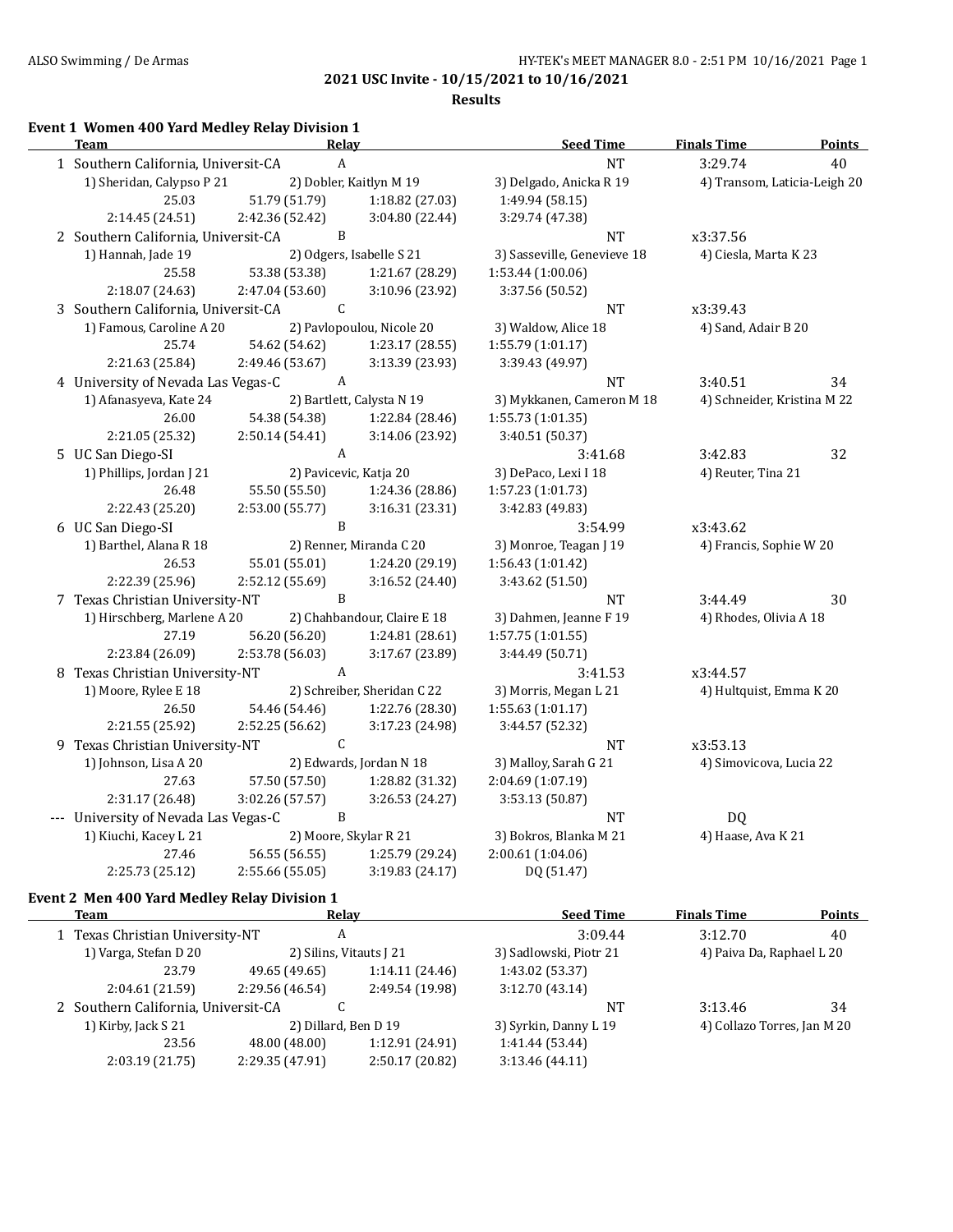**Results**

### **(Event 2 Men 400 Yard Medley Relay Division 1)**

|       | <b>Team</b>                          | Relay                |                              | <b>Seed Time</b>         | <b>Finals Time</b>            | <b>Points</b> |
|-------|--------------------------------------|----------------------|------------------------------|--------------------------|-------------------------------|---------------|
|       | 3 UC San Diego-SI                    | A                    |                              | 3:13.63                  | 3:13.63                       | 32            |
|       | 1) James, Tyler C 23                 |                      | 2) Pusateri, Luke N 19       | 3) Daily, Spencer A 21   | 4) Petkovic, Andrija 19       |               |
|       | 23.20                                | 48.03 (48.03)        | 1:13.26 (25.23)              | 1:42.77 (54.74)          |                               |               |
|       | 2:03.78 (21.01)                      | 2:29.04 (46.27)      | 2:50.00 (20.96)              | 3:13.63 (44.59)          |                               |               |
|       | 4 Southern California, Universit-CA  | ${\bf D}$            |                              | <b>NT</b>                | x3:14.52                      |               |
|       | 1) Raffin, Holden L 20               |                      | 2) O'Grady, Chris C 19       | 3) Sichak, Kevin M 19    | 4) Saunders, Max Z 20         |               |
|       | 23.62                                | 49.27 (49.27)        | 1:14.13(24.86)               | 1:42.42 (53.15)          |                               |               |
|       | 2:04.42 (22.00)                      | 2:30.64 (48.22)      | 2:51.60 (20.96)              | 3:14.52 (43.88)          |                               |               |
|       | 5 Southern California, Universit-CA  | B                    |                              | <b>NT</b>                | x3:15.44                      |               |
|       | 1) Homans, Harry A 21                |                      | 2) Koenigsperger, Mario A 24 | 3) Parker, Mateo S 18    | 4) Selin, Artem 19            |               |
|       | 23.48                                | 48.10 (48.10)        | 1:13.00 (24.90)              | 1:42.06 (53.96)          |                               |               |
|       | 2:04.73 (22.67)                      | 2:31.58 (49.52)      | 2:51.58 (20.00)              | 3:15.44 (43.86)          |                               |               |
|       |                                      | B                    |                              |                          |                               |               |
|       | 6 University of Nevada Las Vegas-C   |                      |                              | NT                       | 3:16.33                       | 30            |
|       | 1) Szilagyi, Richard R 23            | 2) Binder, Jack C 21 |                              | 3) Cukanow, Michal 22    | 4) Chavez, Bryan 22           |               |
|       | 23.36                                | 49.17 (49.17)        | 1:14.29 (25.12)              | 1:43.59 (54.42)          |                               |               |
|       | 2:05.65 (22.06)                      | 2:32.20 (48.61)      | 2:52.99 (20.79)              | 3:16.33 (44.13)          |                               |               |
|       | 7 Texas Christian University-NT      | B                    |                              | <b>NT</b>                | x3:16.58                      |               |
|       | 1) Dimiceli, Luke P 19               |                      | 2) Wuilliez, Jadon A 19      | 3) Chwaluk, Michael P 21 | 4) Cumby, Noah P 21           |               |
|       | 24.14                                | 50.47 (50.47)        | 1:15.23 (24.76)              | 1:43.88 (53.41)          |                               |               |
|       | 2:06.74 (22.86)                      | 2:33.10 (49.22)      | 2:53.45 (20.35)              | 3:16.58 (43.48)          |                               |               |
|       | 8 Southern California, Universit-CA  | $\mathbf E$          |                              | <b>NT</b>                | x3:16.96                      |               |
|       | 1) Retterer, Paul A 20               |                      | 2) Sobolewski, Scott J 19    | 3) Odgers, Jackson V 21  | 4) Finello, Thomas J 21       |               |
|       | 24.32                                | 50.32 (50.32)        | 1:16.08 (25.76)              | 1:45.40 (55.08)          |                               |               |
|       | 2:07.45 (22.05)                      | 2:32.92 (47.52)      | 2:53.26 (20.34)              | 3:16.96 (44.04)          |                               |               |
|       | 9 University of Nevada Las Vegas-C   | C                    |                              | NT                       | x3:17.41                      |               |
|       | 1) Mickelson, McKay T 20             | 2) Zhukau, Ivan 22   |                              | 3) Butler, Steven A 20   | 4) Mykkanen, Christopher J 20 |               |
|       | 24.27                                | 50.14 (50.14)        | 1:15.34 (25.20)              | 1:44.48 (54.34)          |                               |               |
|       | 2:06.74 (22.26)                      | 2:33.09 (48.61)      | 2:54.31 (21.22)              | 3:17.41 (44.32)          |                               |               |
|       | 10 Texas Christian University-NT     | C                    |                              | <b>NT</b>                | x3:18.78                      |               |
|       | 1) Andrade, Joao 22                  |                      | 2) McPherson, Hugh T 21      | 3) Pedersen, Rasmus U 21 | 4) Litchfield, Jake A 18      |               |
|       | 23.87                                | 49.63 (49.63)        | 1:14.89 (25.26)              | 1:44.18 (54.55)          |                               |               |
|       | 2:06.56 (22.38)                      | 2:33.66 (49.48)      | 2:54.76 (21.10)              | 3:18.78 (45.12)          |                               |               |
|       | 11 Southern California, Universit-CA | $\mathbf{F}$         |                              | NT                       | x3:19.97                      |               |
|       | 1) Svendsen, Hugh J 19               | 2) Lum, Justin D 21  |                              | 3) Morris, Mason P 18    | 4) Peterson, Ryan C 20        |               |
|       | 24.54                                | 50.47 (50.47)        | 1:16.25 (25.78)              | 1:45.55 (55.08)          |                               |               |
|       | 2:08.48 (22.93)                      | 2:35.04 (49.49)      | 2:56.21(21.17)               | 3:19.97 (44.93)          |                               |               |
|       | 12 UC San Diego-SI                   | B                    |                              | 3:19.99                  | x3:21.59                      |               |
|       |                                      |                      | 2) Hildesheim, Ethan J 18    |                          |                               |               |
|       | 1) Lee, Nathan J 18                  |                      |                              | 3) Freiman, Lance A 20   | 4) Cunnan, Nathaniel R 22     |               |
|       | 24.31                                | 50.16 (50.16)        | 1:15.78 (25.62)              | 1:45.41 (55.25)          |                               |               |
|       | 2:08.52 (23.11)                      | 2:35.96 (50.55)      | 2:57.79 (21.83)              | 3:21.59 (45.63)          |                               |               |
|       | 13 University of Nevada Las Vegas-C  | $\mathbf D$          |                              | <b>NT</b>                | x3:23.63                      |               |
|       | 1) Bujak, Dominik M 22               |                      | 2) Willstrop, Sam J 21       | 3) Klauss, Michael A 21  | 4) Castro, Cameron J 20       |               |
|       | 25.33                                | 51.49 (51.49)        | 1:16.42 (24.93)              | 1:45.74 (54.25)          |                               |               |
|       | 2:08.93 (23.19)                      | 2:35.53 (49.79)      | 2:58.31 (22.78)              | 3:23.63 (48.10)          |                               |               |
|       | --- University of Nevada Las Vegas-C | A                    |                              | <b>NT</b>                | <b>DQ</b>                     |               |
|       | 1) Bolanos, Panos 20                 | 2) Beji, Adnan 22    |                              | 3) Ratiu, George A 21    | 4) Hemmens, Reece M 22        |               |
|       | 23.05                                | 48.00 (48.00)        | 1:12.85 (24.85)              | 1:41.63 (53.63)          |                               |               |
|       | 2:02.92 (21.29)                      | 2:28.59 (46.96)      | 2:49.01 (20.42)              | DQ (43.72)               |                               |               |
| $---$ | Southern California, Universit-CA    | A                    |                              | NT                       | DQ                            |               |
|       | 1) Makrygiannis, Evangelos 21        | 2) Pellini, Trent 23 |                              | 3) Miljenic, Nikola 23   | 4) Sancov, Alexei 22          |               |
|       | 22.47                                | 46.71 (46.71)        | 1:10.57 (23.86)              | 1:38.69 (51.98)          |                               |               |
|       | 1:59.06 (20.37)                      | 2:24.32 (45.63)      | 2:44.38 (20.06)              | DQ (42.72)               |                               |               |
|       |                                      |                      |                              |                          |                               |               |

| <u>Finals Time _______</u>      | Points |
|---------------------------------|--------|
| 3:13.63                         | 32     |
| 4) Petkovic, Andrija 19         |        |
|                                 |        |
| x3:14.52                        |        |
| 4) Saunders, Max Z 20           |        |
|                                 |        |
| x3:15.44                        |        |
| 4) Selin, Artem 19              |        |
|                                 |        |
| 3:16.33                         | 30     |
| 4) Chavez, Bryan 22             |        |
|                                 |        |
|                                 |        |
| x3:16.58<br>4) Cumby, Noah P 21 |        |
|                                 |        |
|                                 |        |
| x3:16.96                        |        |
| 4) Finello, Thomas J 21         |        |
|                                 |        |
| x3:17.41                        |        |
| 4) Mykkanen, Christopher J 20   |        |
|                                 |        |
| x3:18.78                        |        |
| 4) Litchfield, Jake A 18        |        |
|                                 |        |
| x3:19.97                        |        |
| 4) Peterson, Ryan C 20          |        |
|                                 |        |
| x3:21.59                        |        |
| 4) Cunnan, Nathaniel R 22       |        |
|                                 |        |
| x3:23.63                        |        |
| 4) Castro, Cameron J 20         |        |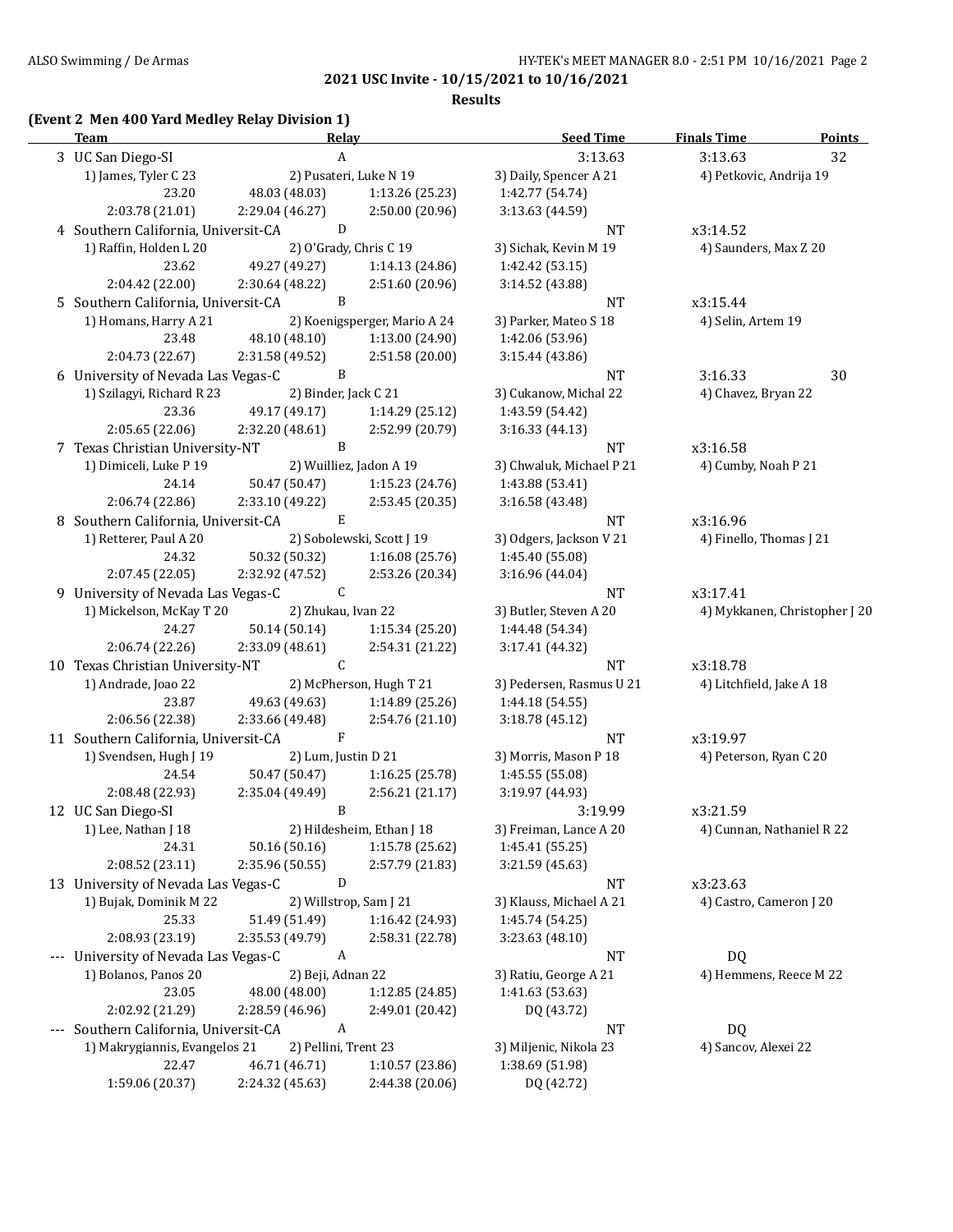$\overline{a}$ 

**2021 USC Invite - 10/15/2021 to 10/16/2021**

**Results**

### **Event 3 Women 500 Yard Freestyle Division 1**

| <b>Name</b>            | Age School      |                                               |                                    | <b>Seed Time</b> | <b>Finals Time</b> | <b>Points</b> |
|------------------------|-----------------|-----------------------------------------------|------------------------------------|------------------|--------------------|---------------|
| 1 Kahler, Marlene      |                 | 20 Southern California, Universit-CA          |                                    | <b>NT</b>        | 4:43.94            | 20            |
| 25.83                  | 53.31 (27.48)   | 1:21.42 (28.11)                               | 1:49.85 (28.43)                    |                  |                    |               |
| 2:18.44 (28.59)        | 2:47.22 (28.78) | 3:16.45 (29.23)                               | 3:45.81 (29.36)                    |                  |                    |               |
| 4:15.05 (29.24)        | 4:43.94 (28.89) |                                               |                                    |                  |                    |               |
| 2 Tseng, Courtney S    |                 | 21 Southern California, Universit-CA          |                                    | <b>NT</b>        | 4:48.36            | 17            |
| 26.51                  | 54.40 (27.89)   | 1:22.92 (28.52)                               | 1:51.79 (28.87)                    |                  |                    |               |
| 2:20.87 (29.08)        | 2:50.28 (29.41) | 3:19.79 (29.51)                               | 3:49.41 (29.62)                    |                  |                    |               |
| 4:18.99 (29.58)        | 4:48.36 (29.37) |                                               |                                    |                  |                    |               |
| 3 Arzave, Juli         |                 | 19 UC San Diego-SI                            |                                    | 4:48.30          | 4:50.77            | 16            |
| 26.36                  | 54.89 (28.53)   | 1:23.78 (28.89)                               | 1:52.91 (29.13)                    |                  |                    |               |
| 2:22.33 (29.42)        | 2:51.89 (29.56) | 3:21.47 (29.58)                               | 3:51.46 (29.99)                    |                  |                    |               |
| 4:21.37 (29.91)        | 4:50.77 (29.40) |                                               |                                    |                  |                    |               |
| 4 Lizzul, Gabby L      |                 | 21 University of Nevada Las Vegas-CA          |                                    | NT               | 4:54.47            | 15            |
| 26.89                  |                 | 1:25.21 (29.39)                               |                                    |                  |                    |               |
| 2:24.37 (29.58)        | 55.82 (28.93)   |                                               | 1:54.79 (29.58)<br>3:54.32 (30.22) |                  |                    |               |
|                        | 2:54.07 (29.70) | 3:24.10(30.03)                                |                                    |                  |                    |               |
| 4:24.63 (30.31)        | 4:54.47 (29.84) |                                               |                                    |                  |                    |               |
| 5 Ash, Teneka          |                 | 21 University of Nevada Las Vegas-CA          |                                    | 5:04.63          | 4:54.91            | 14            |
| 26.72                  | 55.69 (28.97)   | 1:25.26 (29.57)                               | 1:55.16 (29.90)                    |                  |                    |               |
| 2:24.95 (29.79)        | 2:54.72 (29.77) | 3:24.69 (29.97)                               | 3:55.14(30.45)                     |                  |                    |               |
| 4:25.32 (30.18)        | 4:54.91 (29.59) |                                               |                                    |                  |                    |               |
| 6 Janvier, Aela        |                 | 21 Southern California, Universit-CA          |                                    | <b>NT</b>        | 4:55.85            | 13            |
| 26.15                  | 54.98 (28.83)   | 1:25.03(30.05)                                | 1:55.08(30.05)                     |                  |                    |               |
| 2:25.18 (30.10)        | 2:55.98 (30.80) | 3:27.29 (31.31)                               | 3:58.26 (30.97)                    |                  |                    |               |
| 4:28.23 (29.97)        | 4:55.85 (27.62) |                                               |                                    |                  |                    |               |
| 7 Wyzga, Aneta I       |                 | 20 UC San Diego-SI                            |                                    | 4:54.05          | 4:57.05            | 12            |
| 26.68                  | 55.74 (29.06)   | 1:25.69 (29.95)                               | 1:55.52 (29.83)                    |                  |                    |               |
| 2:25.28 (29.76)        | 2:55.43 (30.15) | 3:25.84 (30.41)                               | 3:56.70 (30.86)                    |                  |                    |               |
| 4:27.38 (30.68)        | 4:57.05 (29.67) |                                               |                                    |                  |                    |               |
| 8 Whitney, Ellie H     |                 | 20 UC San Diego-SI                            |                                    | 4:52.55          | 4:57.23            | 11            |
| 27.07                  | 56.52 (29.45)   | 1:26.39 (29.87)                               | 1:56.39 (30.00)                    |                  |                    |               |
| 2:26.61 (30.22)        | 2:57.03 (30.42) | 3:27.35 (30.32)                               | 3:57.94 (30.59)                    |                  |                    |               |
| 4:28.23 (30.29)        | 4:57.23 (29.00) |                                               |                                    |                  |                    |               |
| 9 Filippova, Julia     |                 | 20 University of Nevada Las Vegas-CA          |                                    | 5:02.46          | 4:57.47            | 9             |
| 27.51                  | 57.39 (29.88)   | 1:27.31 (29.92)                               | 1:57.70 (30.39)                    |                  |                    |               |
| 2:27.59 (29.89)        | 2:57.60 (30.01) | 3:27.47 (29.87)                               | 3:57.56 (30.09)                    |                  |                    |               |
| 4:27.81 (30.25)        | 4:57.47 (29.66) |                                               |                                    |                  |                    |               |
| 10 Edwards, Jordan N   |                 | 18 Texas Christian University-NT              |                                    | <b>NT</b>        | 4:58.49            | 7             |
| 27.62                  |                 | 57.33 (29.71) 1:27.66 (30.33) 1:57.74 (30.08) |                                    |                  |                    |               |
| 2:27.72 (29.98)        | 2:57.68 (29.96) | 3:27.96 (30.28)                               | 3:58.08 (30.12)                    |                  |                    |               |
| 4:28.64 (30.56)        | 4:58.49 (29.85) |                                               |                                    |                  |                    |               |
| 11 Armijo, Carissa D   |                 | 21 University of Nevada Las Vegas-CA          |                                    | 5:06.64          | 4:58.96            | 6             |
| 27.97                  | 57.59 (29.62)   | 1:27.62 (30.03)                               | 1:57.76 (30.14)                    |                  |                    |               |
| 2:27.90 (30.14)        | 2:58.09 (30.19) | 3:28.46 (30.37)                               | 3:58.84 (30.38)                    |                  |                    |               |
| 4:29.17 (30.33)        | 4:58.96 (29.79) |                                               |                                    |                  |                    |               |
|                        |                 | 20 Texas Christian University-NT              |                                    | 5:00.05          | 4:59.50            |               |
| 12 Johnson, Lisa A     |                 |                                               |                                    |                  |                    | 5             |
| 27.71                  | 57.85 (30.14)   | 1:28.10 (30.25)                               | 1:58.47 (30.37)                    |                  |                    |               |
| 2:29.03 (30.56)        | 2:59.36 (30.33) | 3:29.51 (30.15)                               | 3:59.49 (29.98)                    |                  |                    |               |
| 4:29.90 (30.41)        | 4:59.50 (29.60) |                                               |                                    |                  |                    |               |
| 13 Bartlett, Calysta N |                 | 19 University of Nevada Las Vegas-CA          |                                    | NT               | x5:00.36           |               |
| 27.29                  | 56.70 (29.41)   | 1:26.52 (29.82)                               | 1:56.61 (30.09)                    |                  |                    |               |
| 2:27.13 (30.52)        | 2:57.68 (30.55) | 3:28.59 (30.91)                               | 3:59.69 (31.10)                    |                  |                    |               |
| 4:30.76 (31.07)        | 5:00.36 (29.60) |                                               |                                    |                  |                    |               |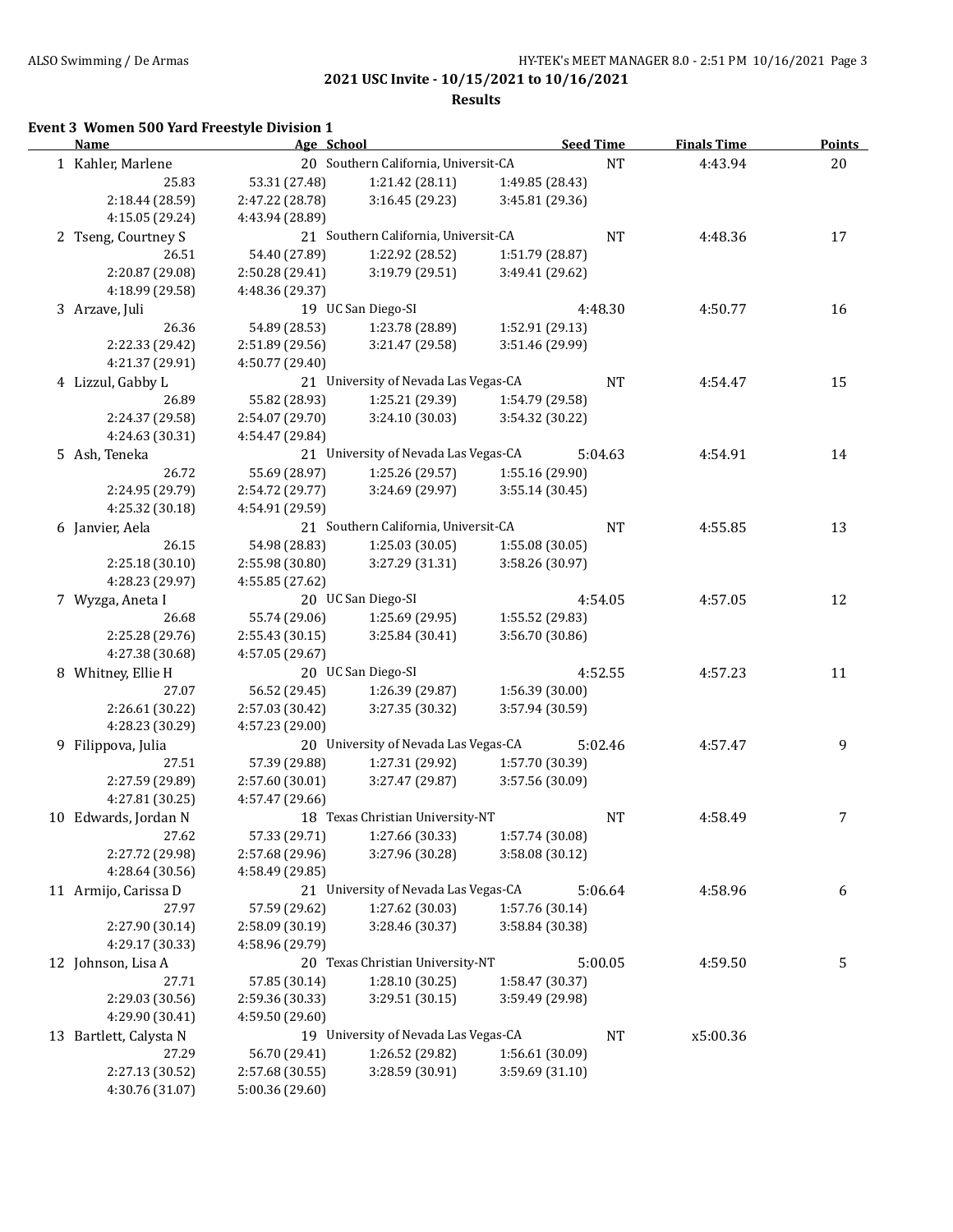#### **Results**

### **(Event 3 Women 500 Yard Freestyle Division 1)**

| <b>Name</b>            | Age School      |                                      | <b>Seed Time</b> | <b>Finals Time</b> | <b>Points</b>  |
|------------------------|-----------------|--------------------------------------|------------------|--------------------|----------------|
| 14 Hultquist, Emma K   |                 | 20 Texas Christian University-NT     | 4:59.95          | 5:01.34            | $\overline{4}$ |
| 28.06                  | 58.18 (30.12)   | 1:27.90 (29.72)                      | 1:58.21 (30.31)  |                    |                |
| 2:28.75 (30.54)        | 2:59.20 (30.45) | 3:29.93 (30.73)                      | 4:00.55 (30.62)  |                    |                |
| 4:31.28 (30.73)        | 5:01.34 (30.06) |                                      |                  |                    |                |
| 15 Raftopoulou, Filio  |                 | 22 University of Nevada Las Vegas-CA | 5:06.68          | x5:02.27           |                |
| 27.97                  | 58.12 (30.15)   | 1:28.65 (30.53)                      | 1:59.35 (30.70)  |                    |                |
| 2:29.96 (30.61)        | 3:00.47 (30.51) | 3:31.22 (30.75)                      | 4:01.98 (30.76)  |                    |                |
| 4:32.64 (30.66)        | 5:02.27 (29.63) |                                      |                  |                    |                |
| 16 Meder, Abigail E    |                 | 21 Texas Christian University-NT     | 4:54.10          | 5:02.70            | 3              |
| 26.92                  | 56.60 (29.68)   | 1:26.84(30.24)                       | 1:57.64 (30.80)  |                    |                |
| 2:28.34 (30.70)        | 2:59.00(30.66)  | 3:29.60 (30.60)                      | 4:01.03 (31.43)  |                    |                |
| 4:32.68 (31.65)        | 5:02.70 (30.02) |                                      |                  |                    |                |
| 17 McMurry, Audrey C   |                 | 22 Texas Christian University-NT     | 4:56.62          | x5:02.72           |                |
| 27.49                  | 57.17 (29.68)   | 1:27.62 (30.45)                      | 1:58.45 (30.83)  |                    |                |
| 2:29.26 (30.81)        | 3:00.66 (31.40) | 3:31.99(31.33)                       | 4:02.92 (30.93)  |                    |                |
| 4:33.68 (30.76)        | 5:02.72 (29.04) |                                      |                  |                    |                |
| 18 Prophater, Cayla M  |                 | 19 Texas Christian University-NT     | 4:57.71          | x5:03.50           |                |
| 27.12                  | 56.56 (29.44)   | 1:26.46 (29.90)                      | 1:56.82 (30.36)  |                    |                |
| 2:27.42 (30.60)        | 2:58.37 (30.95) | 3:29.44 (31.07)                      | 4:00.66 (31.22)  |                    |                |
| 4:32.40 (31.74)        | 5:03.50 (31.10) |                                      |                  |                    |                |
| 19 Gould, Serena M     |                 | 19 Texas Christian University-NT     | 5:23.35          | x5:04.52           |                |
| 26.74                  | 55.89 (29.15)   | 1:25.41 (29.52)                      | 1:55.09 (29.68)  |                    |                |
| 2:24.81 (29.72)        | 2:55.41 (30.60) | 3:26.82 (31.41)                      | 3:59.33 (32.51)  |                    |                |
| 4:32.08 (32.75)        | 5:04.52 (32.44) |                                      |                  |                    |                |
| 20 Clough, Sally M     |                 | 22 Texas Christian University-NT     | 4:53.16          | x5:05.54           |                |
| 28.04                  | 58.27 (30.23)   | 1:28.95 (30.68)                      | 2:00.02 (31.07)  |                    |                |
| 2:31.45 (31.43)        | 3:02.45 (31.00) | 3:33.13 (30.68)                      | 4:04.08 (30.95)  |                    |                |
| 4:35.00 (30.92)        | 5:05.54 (30.54) |                                      |                  |                    |                |
| 21 Rodriguez, Rachel M |                 | 21 Texas Christian University-NT     | 5:19.67          | x5:05.98           |                |
| 28.01                  | 58.21 (30.20)   | 1:28.57(30.36)                       | 1:59.27 (30.70)  |                    |                |
| 2:30.20 (30.93)        | 3:01.05(30.85)  | 3:32.21 (31.16)                      | 4:03.56 (31.35)  |                    |                |
| 4:35.05 (31.49)        | 5:05.98 (30.93) |                                      |                  |                    |                |
| 22 Icheva, Gabi K      |                 | 19 UC San Diego-SI                   | 4:56.07          | 5:06.34            | 2              |
| 27.97                  | 58.17 (30.20)   | 1:29.09 (30.92)                      | 2:00.08 (30.99)  |                    |                |
| 2:31.05 (30.97)        | 3:02.27 (31.22) | 3:33.43 (31.16)                      | 4:04.65 (31.22)  |                    |                |
| 4:35.76 (31.11)        | 5:06.34 (30.58) |                                      |                  |                    |                |
| 23 Cho, Katie J        |                 | 18 UC San Diego-SI                   | 5:02.20          | x5:06.78           |                |
| 28.34                  |                 | 57.69 (29.35) 1:28.23 (30.54)        | 1:59.30 (31.07)  |                    |                |
| 2:30.59 (31.29)        | 3:01.87 (31.28) | 3:33.47 (31.60)                      | 4:05.13 (31.66)  |                    |                |
| 4:36.67 (31.54)        | 5:06.78 (30.11) |                                      |                  |                    |                |
| 24 Franke, Ciara S     |                 | 22 UC San Diego-SI                   | 4:55.21          | x5:07.04           |                |
| 27.46                  | 57.40 (29.94)   | 1:27.83 (30.43)                      | 1:58.98 (31.15)  |                    |                |
| 2:29.94 (30.96)        | 3:01.22 (31.28) | 3:32.71 (31.49)                      | 4:04.41 (31.70)  |                    |                |
| 4:35.91 (31.50)        | 5:07.04 (31.13) |                                      |                  |                    |                |

### **Event 4 Men 500 Yard Freestyle Division 1**

| Age School     |                                  |                                                                                              | <b>Finals Time</b>          | <b>Points</b> |
|----------------|----------------------------------|----------------------------------------------------------------------------------------------|-----------------------------|---------------|
|                |                                  |                                                                                              | 4:17.71                     | 20            |
| 1:15.73(26.16) |                                  |                                                                                              |                             |               |
| 3:00.83(26.21) |                                  |                                                                                              |                             |               |
|                |                                  |                                                                                              |                             |               |
|                |                                  | NT                                                                                           | 4:19.38                     | 17            |
| 1:16.02(26.09) | 1:42.40 (26.38)                  |                                                                                              |                             |               |
| 3:01.24(26.20) |                                  |                                                                                              |                             |               |
|                |                                  |                                                                                              |                             |               |
|                | 21 Texas Christian University-NT | 1:42.06 (26.33)<br>3:26.90 (26.07)<br>23 Southern California, Universit-CA<br>3:27.34(26.10) | <b>Seed Time</b><br>4:29.19 |               |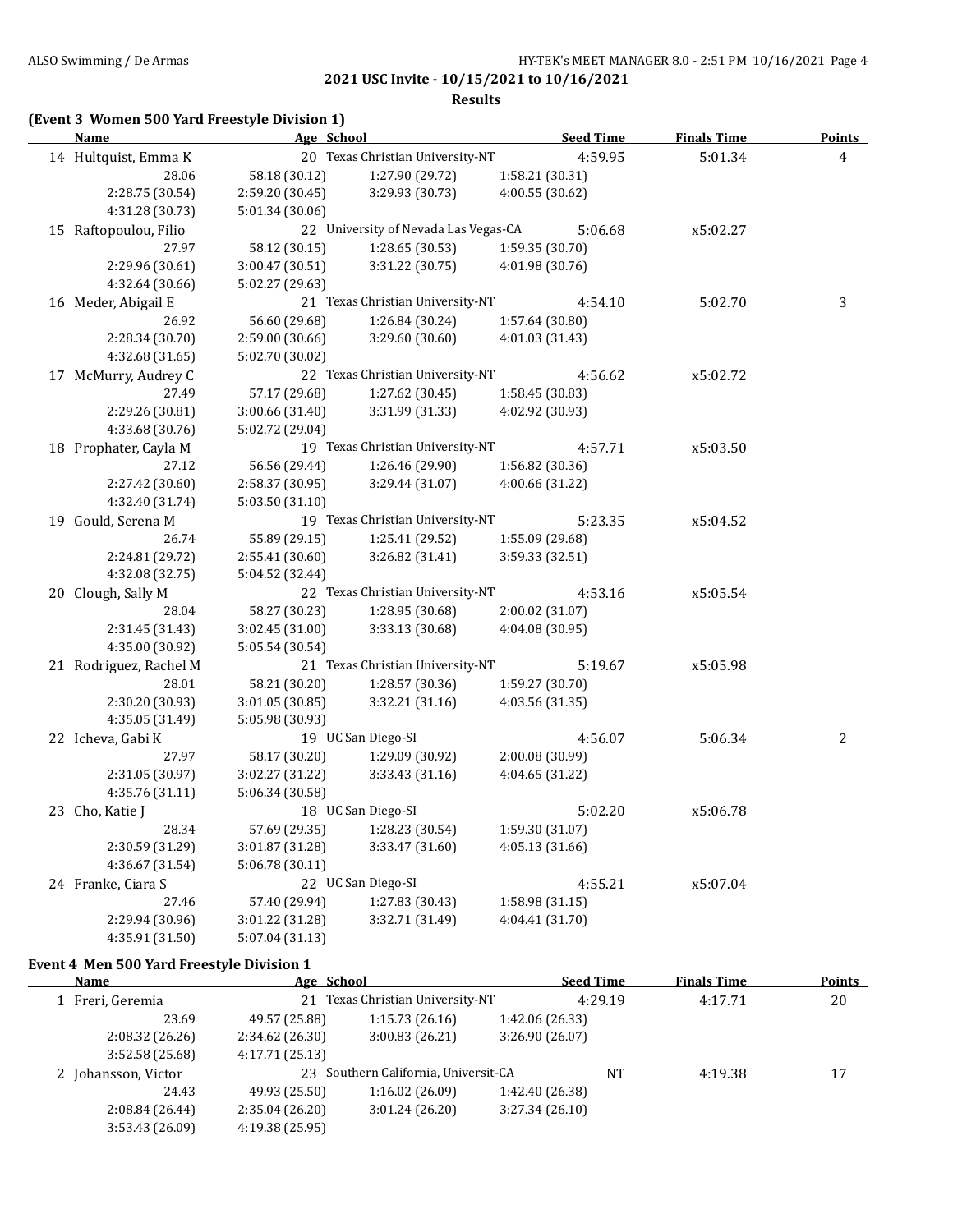### **Results**

## **(Event 4 Men 500 Yard Freestyle Division 1)**

| <b>Name</b>               | Age School      |                                               |                 | <b>Seed Time</b> | <b>Finals Time</b> | <b>Points</b> |
|---------------------------|-----------------|-----------------------------------------------|-----------------|------------------|--------------------|---------------|
| 3 Mykkanen, Christopher J |                 | 20 University of Nevada Las Vegas-CA          |                 | NT               | 4:21.94            | 16            |
| 23.90                     | 49.85 (25.95)   | 1:16.23 (26.38)                               | 1:42.89 (26.66) |                  |                    |               |
| 2:09.60 (26.71)           | 2:36.70 (27.10) | 3:03.30 (26.60)                               | 3:30.39 (27.09) |                  |                    |               |
| 3:56.72 (26.33)           | 4:21.94 (25.22) |                                               |                 |                  |                    |               |
| 4 Matheson, Daniel W      |                 | 19 Southern California, Universit-CA          |                 | <b>NT</b>        | 4:22.06            | 15            |
| 23.73                     | 49.67 (25.94)   | 1:16.12(26.45)                                | 1:42.55 (26.43) |                  |                    |               |
| 2:09.26 (26.71)           | 2:35.78 (26.52) | 3:02.33 (26.55)                               | 3:29.08 (26.75) |                  |                    |               |
| 3:55.64 (26.56)           | 4:22.06 (26.42) |                                               |                 |                  |                    |               |
| 5 Kurakin, Ivan           |                 | 21 UC San Diego-SI                            |                 | 4:25.16          | 4:23.32            | 14            |
| 23.71                     | 49.59 (25.88)   | 1:15.94(26.35)                                | 1:42.64 (26.70) |                  |                    |               |
| 2:09.34 (26.70)           | 2:36.04(26.70)  | 3:02.89 (26.85)                               | 3:30.16 (27.27) |                  |                    |               |
| 3:57.20 (27.04)           | 4:23.32 (26.12) |                                               |                 |                  |                    |               |
|                           |                 |                                               |                 |                  |                    |               |
| 6 Fabian, Milan           |                 | 19 Texas Christian University-NT              |                 | 4:33.51          | 4:28.65            | 13            |
| 24.60                     | 51.52 (26.92)   | 1:18.97(27.45)                                | 1:46.39 (27.42) |                  |                    |               |
| 2:13.96 (27.57)           | 2:41.61 (27.65) | 3:09.02(27.41)                                | 3:36.29 (27.27) |                  |                    |               |
| 4:03.11 (26.82)           | 4:28.65 (25.54) |                                               |                 |                  |                    |               |
| 7 Kiel, Cooper J          |                 | 19 University of Nevada Las Vegas-CA          |                 | 4:44.85          | 4:28.72            | 12            |
| 24.53                     | 51.19 (26.66)   | 1:18.52 (27.33)                               | 1:46.16 (27.64) |                  |                    |               |
| 2:13.71 (27.55)           | 2:41.17 (27.46) | 3:08.53(27.36)                                | 3:35.50 (26.97) |                  |                    |               |
| 4:02.53 (27.03)           | 4:28.72 (26.19) |                                               |                 |                  |                    |               |
| 8 Esser, Devin C          |                 | 18 UC San Diego-SI                            |                 | 4:34.75          | 4:29.73            | 11            |
| 24.12                     | 50.65 (26.53)   | 1:17.44(26.79)                                | 1:44.62 (27.18) |                  |                    |               |
| 2:12.17 (27.55)           | 2:39.82(27.65)  | 3:07.49 (27.67)                               | 3:35.32 (27.83) |                  |                    |               |
| 4:02.75 (27.43)           | 4:29.73 (26.98) |                                               |                 |                  |                    |               |
| 9 McFarland, Tristan M    |                 | 18 Texas Christian University-NT              |                 | <b>NT</b>        | 4:30.30            | 9             |
| 24.84                     | 51.77 (26.93)   | 1:19.08(27.31)                                | 1:46.61 (27.53) |                  |                    |               |
| 2:13.81 (27.20)           | 2:41.21 (27.40) | 3:08.74(27.53)                                | 3:36.47 (27.73) |                  |                    |               |
| 4:04.02 (27.55)           | 4:30.30 (26.28) |                                               |                 |                  |                    |               |
| 10 Margarino, Dominic G   |                 | 20 Southern California, Universit-CA          |                 | NT               | 4:30.68            | 7             |
| 25.45                     | 52.82 (27.37)   | 1:20.40 (27.58)                               | 1:48.33 (27.93) |                  |                    |               |
| 2:16.35 (28.02)           | 2:43.86 (27.51) | 3:11.54 (27.68)                               | 3:39.34 (27.80) |                  |                    |               |
| 4:05.90 (26.56)           | 4:30.68 (24.78) |                                               |                 |                  |                    |               |
| 11 Kao, Owen D            |                 | 21 Southern California, Universit-CA          |                 | <b>NT</b>        | 4:30.93            | 6             |
| 24.75                     | 51.28 (26.53)   | 1:18.23(26.95)                                | 1:45.48 (27.25) |                  |                    |               |
| 2:12.95 (27.47)           | 2:40.52 (27.57) | 3:08.25(27.73)                                | 3:35.81 (27.56) |                  |                    |               |
| 4:03.33 (27.52)           | 4:30.93 (27.60) |                                               |                 |                  |                    |               |
| 12 Retterer, Paul A       |                 | 20 Southern California, Universit-CA          |                 | <b>NT</b>        | x4:31.90           |               |
| 25.25                     |                 | 52.85 (27.60) 1:20.32 (27.47) 1:48.25 (27.93) |                 |                  |                    |               |
| 2:15.94 (27.69)           | 2:43.69 (27.75) | 3:10.89 (27.20)                               | 3:38.05 (27.16) |                  |                    |               |
| 4:05.21(27.16)            | 4:31.90 (26.69) |                                               |                 |                  |                    |               |
| 13 Johnson, Hayden C      |                 | 21 UC San Diego-SI                            |                 | 4:25.06          | 4:32.21            |               |
|                           |                 |                                               |                 |                  |                    | 5             |
| 24.47                     | 51.06 (26.59)   | 1:18.51 (27.45)                               | 1:46.32 (27.81) |                  |                    |               |
| 2:14.16 (27.84)           | 2:41.84 (27.68) | 3:09.29 (27.45)                               | 3:37.27 (27.98) |                  |                    |               |
| 4:04.84 (27.57)           | 4:32.21 (27.37) |                                               |                 |                  |                    |               |
| 14 Mertz, David W         |                 | 21 Southern California, Universit-CA          |                 | NT               | x4:32.87           |               |
| 24.57                     | 51.34 (26.77)   | 1:18.69 (27.35)                               | 1:46.20 (27.51) |                  |                    |               |
| 2:14.12 (27.92)           | 2:41.83 (27.71) | 3:09.50 (27.67)                               | 3:37.06 (27.56) |                  |                    |               |
| 4:04.91 (27.85)           | 4:32.87 (27.96) |                                               |                 |                  |                    |               |
| 15 Martinez, Trent J      |                 | 20 Southern California, Universit-CA          |                 | <b>NT</b>        | x4:32.98           |               |
| 25.14                     | 52.28 (27.14)   | 1:20.08 (27.80)                               | 1:47.79 (27.71) |                  |                    |               |
| 2:15.68 (27.89)           | 2:43.78 (28.10) | 3:12.10 (28.32)                               | 3:40.14 (28.04) |                  |                    |               |
| 4:07.03 (26.89)           | 4:32.98 (25.95) |                                               |                 |                  |                    |               |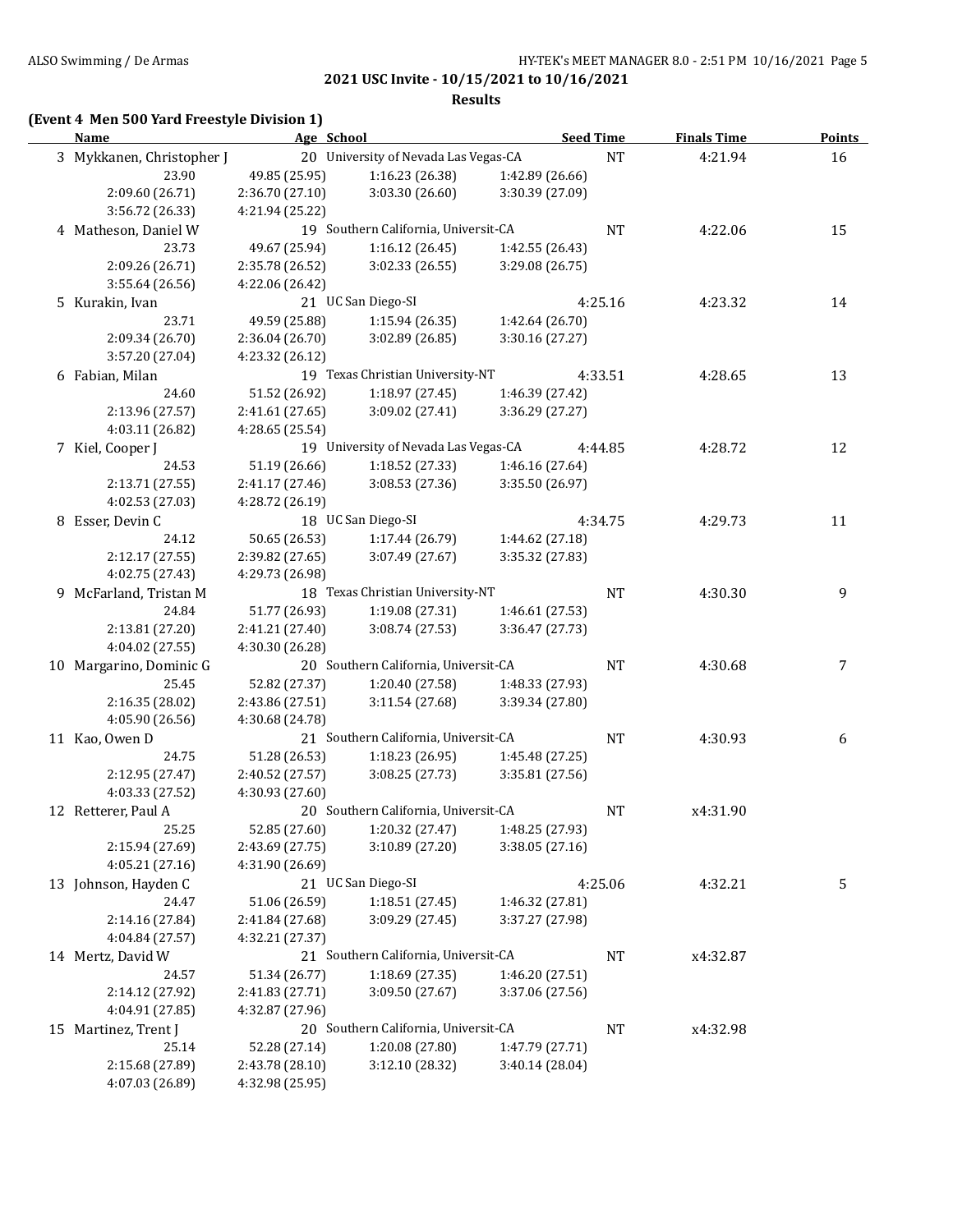#### **Results**

### **(Event 4 Men 500 Yard Freestyle Division 1)**

| <b>Name</b>             | Age School      |                                      | <b>Seed Time</b> | <b>Finals Time</b> | <b>Points</b>  |
|-------------------------|-----------------|--------------------------------------|------------------|--------------------|----------------|
| 16 Andrade, Joao        |                 | 22 Texas Christian University-NT     | 4:23.65          | 4:33.51            | $\overline{4}$ |
| 24.73                   | 51.59 (26.86)   | 1:18.74(27.15)                       | 1:46.21 (27.47)  |                    |                |
| 2:13.78 (27.57)         | 2:41.95 (28.17) | 3:10.18(28.23)                       | 3:38.17 (27.99)  |                    |                |
| 4:06.24 (28.07)         | 4:33.51 (27.27) |                                      |                  |                    |                |
| 17 Bernstein, Jackson D |                 | 18 UC San Diego-SI                   | 4:34.00          | 4:33.74            | 3              |
| 25.35                   | 52.75 (27.40)   | 1:20.56 (27.81)                      | 1:48.18 (27.62)  |                    |                |
| 2:16.17 (27.99)         | 2:44.28 (28.11) | 3:11.95(27.67)                       | 3:39.73 (27.78)  |                    |                |
| 4:07.31 (27.58)         | 4:33.74 (26.43) |                                      |                  |                    |                |
| 18 Castro, Cameron J    |                 | 20 University of Nevada Las Vegas-CA | 4:35.80          | 4:34.10            | 2              |
| 24.41                   | 50.67 (26.26)   | 1:17.52(26.85)                       | 1:45.07 (27.55)  |                    |                |
| 2:13.00 (27.93)         | 2:41.12 (28.12) | 3:09.09 (27.97)                      | 3:37.37 (28.28)  |                    |                |
| 4:06.01 (28.64)         | 4:34.10 (28.09) |                                      |                  |                    |                |
| 19 Brower, Cade R       |                 | 20 UC San Diego-SI                   | 4:34.88          | x4:35.40           |                |
| 24.33                   | 51.14 (26.81)   | 1:18.69(27.55)                       | 1:46.55 (27.86)  |                    |                |
| 2:14.77 (28.22)         | 2:43.17 (28.40) | 3:11.55(28.38)                       | 3:40.27 (28.72)  |                    |                |
| 4:08.57 (28.30)         | 4:35.40 (26.83) |                                      |                  |                    |                |
| 20 Kirton, Ryan R       |                 | 18 UC San Diego-SI                   | 4:26.56          | x4:35.47           |                |
| 25.08                   | 52.26 (27.18)   | 1:20.24 (27.98)                      | 1:48.52 (28.28)  |                    |                |
| 2:16.45 (27.93)         | 2:44.46 (28.01) | 3:12.63(28.17)                       | 3:40.84 (28.21)  |                    |                |
| 4:08.61 (27.77)         | 4:35.47 (26.86) |                                      |                  |                    |                |
| 21 Babic, Dusan S       |                 | 21 Texas Christian University-NT     | 4:22.41          | x4:37.02           |                |
| 25.35                   | 52.41 (27.06)   | 1:20.02(27.61)                       | 1:48.20 (28.18)  |                    |                |
| 2:16.51 (28.31)         | 2:44.31 (27.80) | 3:12.33 (28.02)                      | 3:40.52 (28.19)  |                    |                |
| 4:08.90 (28.38)         | 4:37.02 (28.12) |                                      |                  |                    |                |
| 22 Brennig, Charlie C   |                 | 19 Texas Christian University-NT     | 4:29.69          | x4:37.29           |                |
| 25.61                   | 52.87 (27.26)   | 1:20.59 (27.72)                      | 1:48.39 (27.80)  |                    |                |
| 2:16.35 (27.96)         | 2:44.42 (28.07) | 3:12.90 (28.48)                      | 3:41.60 (28.70)  |                    |                |
| 4:09.59 (27.99)         | 4:37.29 (27.70) |                                      |                  |                    |                |
| 23 Blake, Will R        |                 | 20 UC San Diego-SI                   | 4:33.63          | x4:39.73           |                |
| 23.85                   | 50.21 (26.36)   | 1:17.72(27.51)                       | 1:45.97 (28.25)  |                    |                |
| 2:14.39 (28.42)         | 2:43.19 (28.80) | 3:12.58 (29.39)                      | 3:42.49 (29.91)  |                    |                |
| 4:12.00 (29.51)         | 4:39.73 (27.73) |                                      |                  |                    |                |
| 24 Stoddard, Mitchell G |                 | 21 UC San Diego-SI                   | 4:28.44          | x4:39.90           |                |
| 24.79                   | 51.89 (27.10)   | 1:19.77 (27.88)                      | 1:48.20 (28.43)  |                    |                |
| 2:16.87 (28.67)         | 2:45.50 (28.63) | 3:14.50(29.00)                       | 3:43.47 (28.97)  |                    |                |
| 4:12.09 (28.62)         | 4:39.90 (27.81) |                                      |                  |                    |                |
| 25 Gilszmer, Slava      |                 | 18 UC San Diego-SI                   | 4:36.47          | x4:49.34           |                |
| 23.89                   | 50.50 (26.61)   | 1:18.68(28.18)                       | 1:47.98 (29.30)  |                    |                |
| 2:17.51 (29.53)         | 2:47.42 (29.91) | 3:17.71 (30.29)                      | 3:48.47 (30.76)  |                    |                |
| 4:19.34 (30.87)         | 4:49.34 (30.00) |                                      |                  |                    |                |

### **Event 5 Women 100 Yard Backstroke Division 1**

| Name                 | Age School                           | <b>Seed Time</b> | <b>Finals Time</b> | <b>Points</b> |
|----------------------|--------------------------------------|------------------|--------------------|---------------|
| 1 Hannah, Jade       | 19 Southern California, Universit-CA | <b>NT</b>        | 52.66              | 20            |
| 25.46                | 52.66 (27.20)                        |                  |                    |               |
| 2 Afanasyeva, Kate   | 24 University of Nevada Las Vegas-CA | 55.84            | 52.98              | 17            |
| 25.28                | 52.98 (27.70)                        |                  |                    |               |
| 3 Moore, Rylee E     | 18 Texas Christian University-NT     | 56.50            | 53.85              | 16            |
| 26.33                | 53.85 (27.52)                        |                  |                    |               |
| 4 Famous, Caroline A | 20 Southern California, Universit-CA | NT               | 54.24              | 15            |
| 26.16                | 54.24 (28.08)                        |                  |                    |               |
| 5 Barthel, Alana R   | 18 UC San Diego-SI                   | 55.17            | 54.81              | 14            |
| 26.60                | 54.81 (28.21)                        |                  |                    |               |
| 6 Jean, Mathilde     | 21 Southern California, Universit-CA | NT               | 55.00              | 13            |
| 26.55                | 55.00 (28.45)                        |                  |                    |               |
|                      |                                      |                  |                    |               |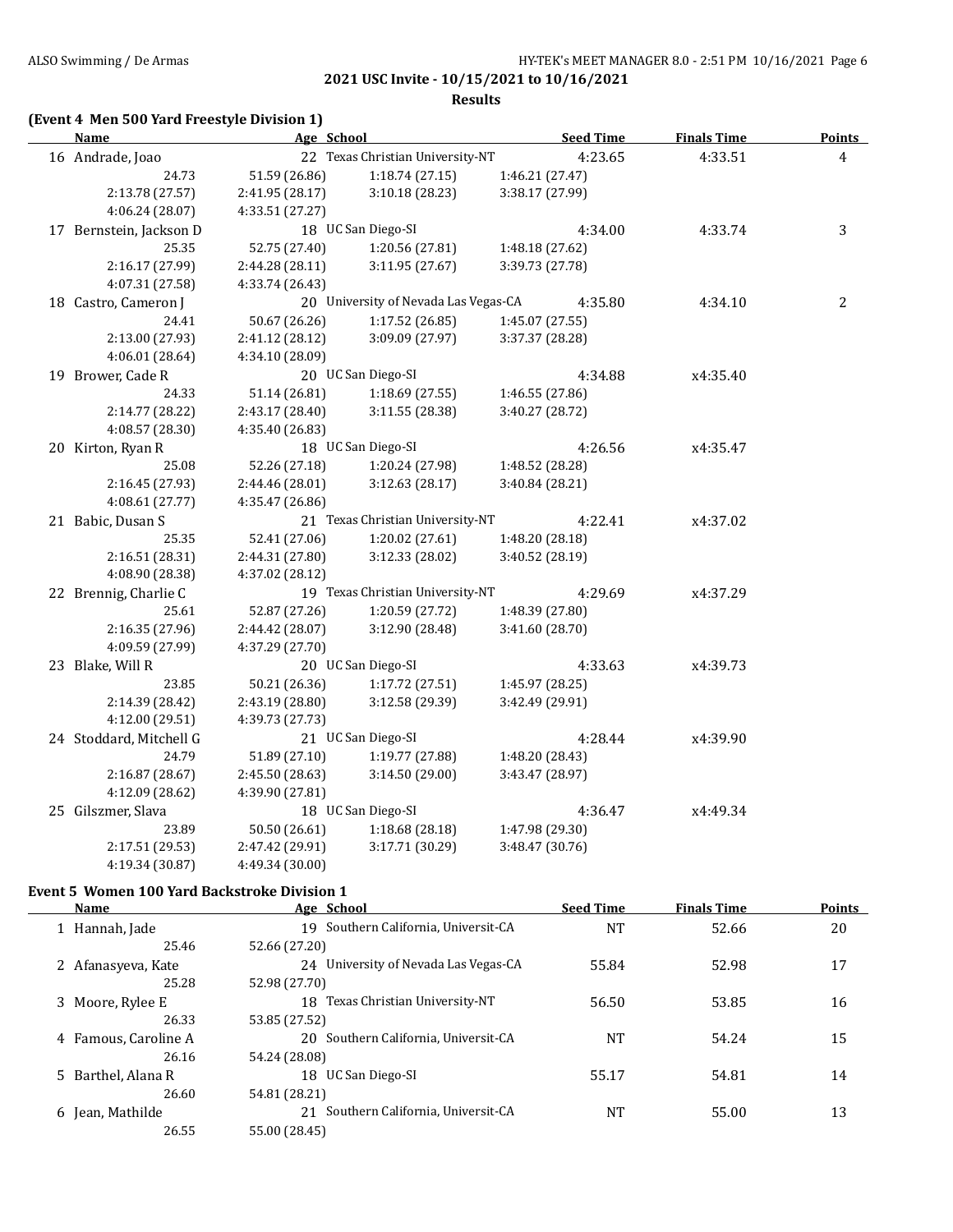**Results**

### **(Event 5 Women 100 Yard Backstroke Division 1)**

| Name                       | Age School                           | <b>Seed Time</b> | <b>Finals Time</b> | <b>Points</b> |
|----------------------------|--------------------------------------|------------------|--------------------|---------------|
| 7 Monroe, Teagan J         | 19 UC San Diego-SI                   | 55.34            | 55.25              | 12            |
| 27.14                      | 55.25 (28.11)                        |                  |                    |               |
| 8 Waldow, Alice            | 18 Southern California, Universit-CA | <b>NT</b>        | 56.12              | 11            |
| 27.67                      | 56.12 (28.45)                        |                  |                    |               |
| 9 Phillips, Jordan J       | 21 UC San Diego-SI                   | 54.60            | 56.21              | 9             |
| 27.19                      | 56.21 (29.02)                        |                  |                    |               |
| 10 Swail, Lindsay I        | 22 University of Nevada Las Vegas-CA | 57.14            | 56.69              | 7             |
| 27.53                      | 56.69 (29.16)                        |                  |                    |               |
| 11 Mykkanen, Cameron M     | 18 University of Nevada Las Vegas-CA | 58.81            | 57.56              | 6             |
| 28.09                      | 57.56 (29.47)                        |                  |                    |               |
| 12 Meder, Abigail E        | 21 Texas Christian University-NT     | <b>NT</b>        | 58.66              | 5             |
| 28.47                      | 58.66 (30.19)                        |                  |                    |               |
| 13 Lee, Mackenzie J        | 19 UC San Diego-SI                   | 57.07            | 59.07              | 4             |
| 28.39                      | 59.07 (30.68)                        |                  |                    |               |
| 14 Rodriguez, Rachel M     | 21 Texas Christian University-NT     | 1:01.60          | 59.58              | 3             |
| 28.90                      | 59.58 (30.68)                        |                  |                    |               |
| 15 Raftopoulou, Filio      | 22 University of Nevada Las Vegas-CA | 58.65            | 59.60              | 2             |
| 29.06                      | 59.60 (30.54)                        |                  |                    |               |
| 16 Falzon Young, Francesca | 20 UC San Diego-SI                   | 58.85            | x1:00.84           |               |
| 28.88                      | 1:00.84 (31.96)                      |                  |                    |               |

#### **Event 6 Men 100 Yard Backstroke Division 1**

|    | Name                      | Age School                           | <b>Seed Time</b> | <b>Finals Time</b> | <b>Points</b> |
|----|---------------------------|--------------------------------------|------------------|--------------------|---------------|
|    | 1 Makrygiannis, Evangelos | 21 Southern California, Universit-CA | <b>NT</b>        | 46.87              | 20            |
|    | 22.58                     | 46.87 (24.29)                        |                  |                    |               |
|    | 2 Bolanos, Panos          | 20 University of Nevada Las Vegas-CA | 49.07            | 47.48              | 17            |
|    | 23.25                     | 47.48 (24.23)                        |                  |                    |               |
|    | 3 Kirby, Jack S           | 21 Southern California, Universit-CA | <b>NT</b>        | 48.28              | 16            |
|    | 23.72                     | 48.28 (24.56)                        |                  |                    |               |
|    | 4 James, Tyler C          | 23 UC San Diego-SI                   | 48.25            | 48.50              | 15            |
|    | 23.56                     | 48.50 (24.94)                        |                  |                    |               |
|    | 5 Varga, Stefan D         | 20 Texas Christian University-NT     | 50.50            | 49.39              | 14            |
|    | 23.77                     | 49.39 (25.62)                        |                  |                    |               |
|    | 6 Szilagyi, Richard R     | 23 University of Nevada Las Vegas-CA | 50.70            | 49.58              | 13            |
|    | 24.15                     | 49.58 (25.43)                        |                  |                    |               |
|    | 7 Mickelson, McKay T      | 20 University of Nevada Las Vegas-CA | <b>NT</b>        | 49.92              | 12            |
|    | 24.53                     | 49.92 (25.39)                        |                  |                    |               |
|    | 8 Dillard, Ben D          | 19 Southern California, Universit-CA | <b>NT</b>        | 50.25              | 11            |
|    | 24.48                     | 50.25 (25.77)                        |                  |                    |               |
| 9  | Chwaluk, Michael P        | 21 Texas Christian University-NT     | <b>NT</b>        | 51.01              | 9             |
|    | 24.73                     | 51.01 (26.28)                        |                  |                    |               |
| 10 | Cukanow, Michal           | 22 University of Nevada Las Vegas-CA | <b>NT</b>        | 51.11              | 7             |
|    | 24.34                     | 51.11 (26.77)                        |                  |                    |               |
|    | 11 Pedersen, Rasmus U     | 21 Texas Christian University-NT     | 48.47            | 51.62              | 6             |
|    | 24.69                     | 51.62 (26.93)                        |                  |                    |               |
|    | 12 Freiman, Lance A       | 20 UC San Diego-SI                   | 50.06            | 53.27              | 5             |
|    | 25.09                     | 53.27 (28.18)                        |                  |                    |               |
|    | 13 Bowman, Andrew F       | 19 UC San Diego-SI                   | 53.38            | 54.39              | 4             |
|    | 25.68                     | 54.39 (28.71)                        |                  |                    |               |

#### **Event 7 Women 200 Yard IM Division 1**

| Name                  | Age School    |                                      |                | <b>Seed Time</b> | <b>Finals Time</b> | Points |
|-----------------------|---------------|--------------------------------------|----------------|------------------|--------------------|--------|
| ⊥ Sheridan, Calypso P |               | 21 Southern California, Universit-CA |                | $N^{T}$          | 1:55.76            | 20     |
| 24.32                 | 53.51 (29.19) | 1:27.56(34.05)                       | 1:55.76(28.20) |                  |                    |        |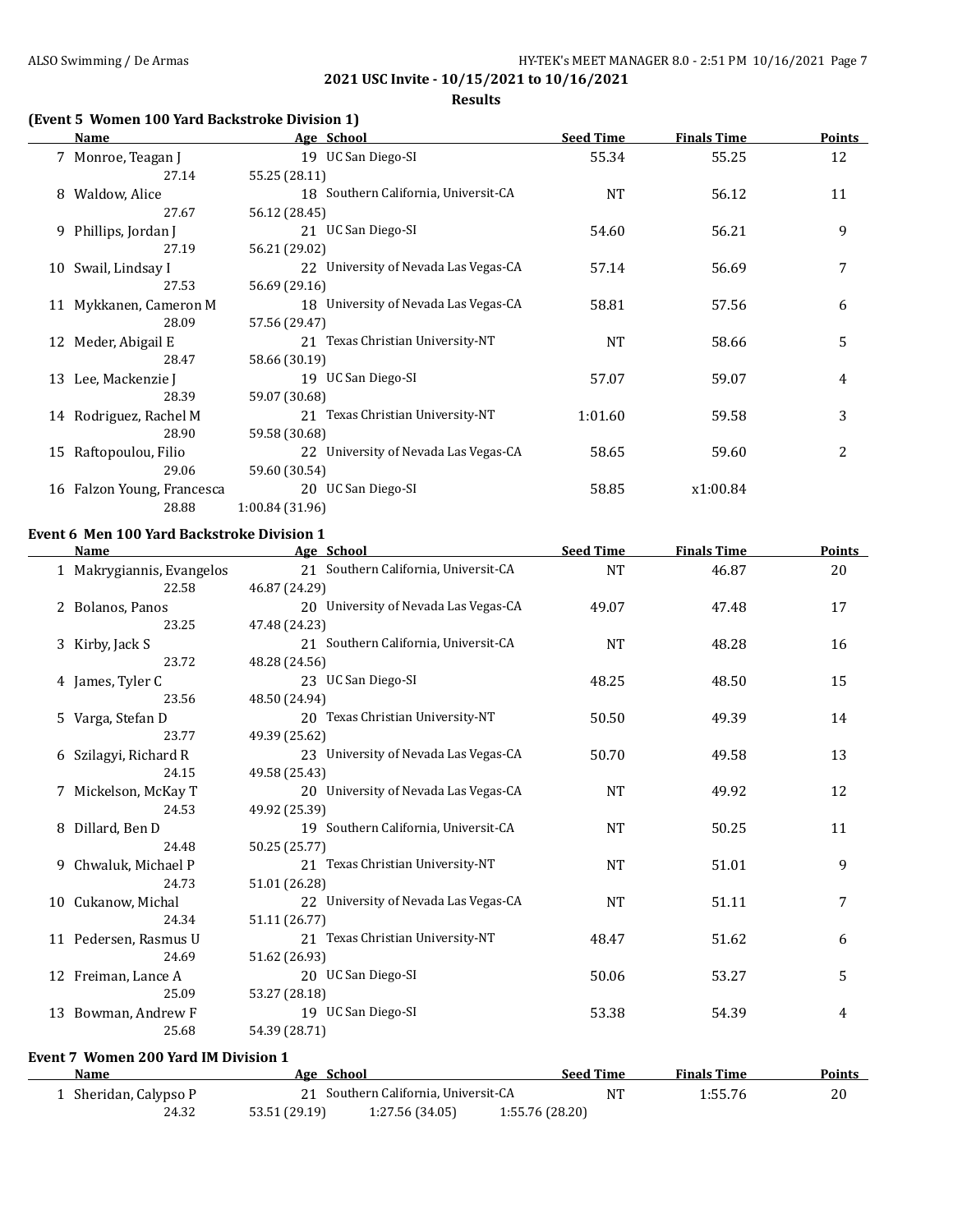### **Results**

### **(Event 7 Women 200 Yard IM Division 1)**

| <b>Name</b>              | Age School                           | <b>Seed Time</b>                                | <b>Finals Time</b> | <b>Points</b>  |
|--------------------------|--------------------------------------|-------------------------------------------------|--------------------|----------------|
| 2 Odgers, Isabelle S     | 21 Southern California, Universit-CA | NT                                              | 1:57.04            | 17             |
| 25.48                    | 55.52 (30.04)                        | 1:28.77 (33.25)<br>1:57.04 (28.27)              |                    |                |
| 3 Pavlopoulou, Nicole    | 20 Southern California, Universit-CA | $\rm{NT}$                                       | 1:59.88            | 16             |
| 26.07                    | 56.51 (30.44) 1:30.86 (34.35)        | 1:59.88 (29.02)                                 |                    |                |
| 4 Reuter, Tina           | 21 UC San Diego-SI                   | 2:00.28                                         | 2:01.60            | 15             |
| 26.64                    | 57.28 (30.64) 1:33.15 (35.87)        | 2:01.60 (28.45)                                 |                    |                |
| 5 Tseng, Courtney S      | 21 Southern California, Universit-CA | <b>NT</b>                                       | 2:01.95            | 14             |
| 26.45                    | 56.68 (30.23) 1:33.11 (36.43)        | 2:01.95 (28.84)                                 |                    |                |
| 6 Howell, Ruby A         | 19 University of Nevada Las Vegas-CA | 2:08.03                                         | 2:03.13            | 13             |
| 26.79                    | 57.45 (30.66) 1:33.22 (35.77)        | 2:03.13 (29.91)                                 |                    |                |
| 7 Turner, Makenna L      | 21 Southern California, Universit-CA | NT                                              | x2:03.82           |                |
| 25.99                    | 57.20 (31.21) 1:35.15 (37.95)        | 2:03.82 (28.67)                                 |                    |                |
| 8 Pavicevic, Katja       | 20 UC San Diego-SI                   | 2:00.68                                         | 2:04.43            | 12             |
| 28.31                    | $1:01.40(33.09)$ $1:34.86(33.46)$    | 2:04.43 (29.57)                                 |                    |                |
| 9 Lizzul, Gabby L        |                                      | 21 University of Nevada Las Vegas-CA<br>2:12.09 | 2:04.47            | 11             |
| 25.84                    | 56.37 (30.53)                        | 1:34.88 (38.51)<br>2:04.47 (29.59)              |                    |                |
| 10 Kiuchi, Kacey L       |                                      | 21 University of Nevada Las Vegas-CA 2:09.34    | 2:04.77            | 9              |
| 26.85                    | 57.81 (30.96) 1:36.22 (38.41)        | 2:04.77 (28.55)                                 |                    |                |
| 11 Waldow, Alice         | 18 Southern California, Universit-CA | NT                                              | x2:04.96           |                |
| 26.41                    | 56.58 (30.17) 1:34.56 (37.98)        | 2:04.96 (30.40)                                 |                    |                |
| 12 DePaco, Lexi I        | 18 UC San Diego-SI                   | 2:02.38                                         | 2:05.04            | 7              |
| 27.23                    | 59.62 (32.39) 1:35.38 (35.76)        | 2:05.04 (29.66)                                 |                    |                |
| 13 Morris, Megan L       |                                      | 21 Texas Christian University-NT<br>2:00.96     | 2:05.52            | 6              |
| 26.93                    | 58.06 (31.13)<br>1:35.07 (37.01)     | 2:05.52 (30.45)                                 |                    |                |
| 14 Baker, Caraline M     | 19 Southern California, Universit-CA | NT                                              | x2:05.54           |                |
| 27.23                    | 59.37 (32.14) 1:35.52 (36.15)        | 2:05.54 (30.02)                                 |                    |                |
| 15 Hirschberg, Marlene A | 20 Texas Christian University-NT     | 2:04.13                                         | 2:05.95            | 5              |
| 27.06                    | 58.56 (31.50)                        | 1:36.44 (37.88)<br>2:05.95 (29.51)              |                    |                |
| 16 Iwanowska, Tosia H    | 20 University of Nevada Las Vegas-CA | 2:13.69                                         | 2:05.98            | 4              |
| 27.41                    | 1:00.74 (33.33)                      | 1:35.21 (34.47)<br>2:05.98 (30.77)              |                    |                |
| 17 Bokros, Blanka M      | 21 University of Nevada Las Vegas-CA | NT                                              | x2:06.73           |                |
| 26.96                    | 59.99 (33.03)                        | 1:37.22 (37.23)<br>2:06.73 (29.51)              |                    |                |
| 18 Mykkanen, Cameron M   | 18 University of Nevada Las Vegas-CA | 2:07.28                                         | x2:07.11           |                |
| 27.86                    | 59.21 (31.35)                        | 1:38.43 (39.22)<br>2:07.11 (28.68)              |                    |                |
| 19 Edwards, Jordan N     | 18 Texas Christian University-NT     | NT                                              | 2:07.48            | 3              |
| 27.30                    | 1:00.41(33.11)                       | 1:38.78 (38.37)<br>2:07.48 (28.70)              |                    |                |
| 20 Platalla, Josi        | 19 UC San Diego-SI                   | 2:06.44                                         | 2:07.90            | $\overline{c}$ |
| 27.10                    | 59.51 (32.41)<br>1:38.05 (38.54)     | 2:07.90 (29.85)                                 |                    |                |
| 21 Prophater, Cayla M    | 19 Texas Christian University-NT     | 2:09.90                                         | 2:08.33            | 1              |
| 27.69                    | 1:00.47 (32.78)<br>1:38.54 (38.07)   | 2:08.33 (29.79)                                 |                    |                |
| 22 Schreiber, Sheridan C | 22 Texas Christian University-NT     | 2:09.37                                         | x2:09.74           |                |
| 27.32                    | 1:38.18 (34.69)<br>1:03.49 (36.17)   | 2:09.74 (31.56)                                 |                    |                |
| 23 Parks, Olivia J       | 21 UC San Diego-SI                   | 2:13.13                                         | x2:11.64           |                |
| 26.89                    | 1:38.99 (38.42)<br>1:00.57 (33.68)   | 2:11.64 (32.65)                                 |                    |                |
| 24 Moore, Rylee E        | 18 Texas Christian University-NT     | 2:10.78                                         | x2:12.21           |                |
| 27.92                    | 1:00.32 (32.40)<br>1:40.74 (40.42)   | 2:12.21 (31.47)                                 |                    |                |
|                          |                                      |                                                 |                    |                |

## **Event 8 Men 200 Yard IM Division 1**

 $\overline{a}$ 

| <b>Name</b>      | Age School                           |                                      |                 | <b>Seed Time</b> | <b>Finals Time</b> | <b>Points</b> |
|------------------|--------------------------------------|--------------------------------------|-----------------|------------------|--------------------|---------------|
| Homans, Harry A  |                                      | 21 Southern California, Universit-CA |                 | NT               | 1:46.90            | 20            |
| 23.03            | 49.31 (26.28)                        | 1:21.77(32.46)                       | 1:46.90(25.13)  |                  |                    |               |
| 2 Dillard, Ben D | 19 Southern California, Universit-CA |                                      |                 | NT               | 1:47.57            | 17            |
| 23.74            | 51.40 (27.66)                        | 1:21.59(30.19)                       | 1:47.57 (25.98) |                  |                    |               |
|                  |                                      |                                      |                 |                  |                    |               |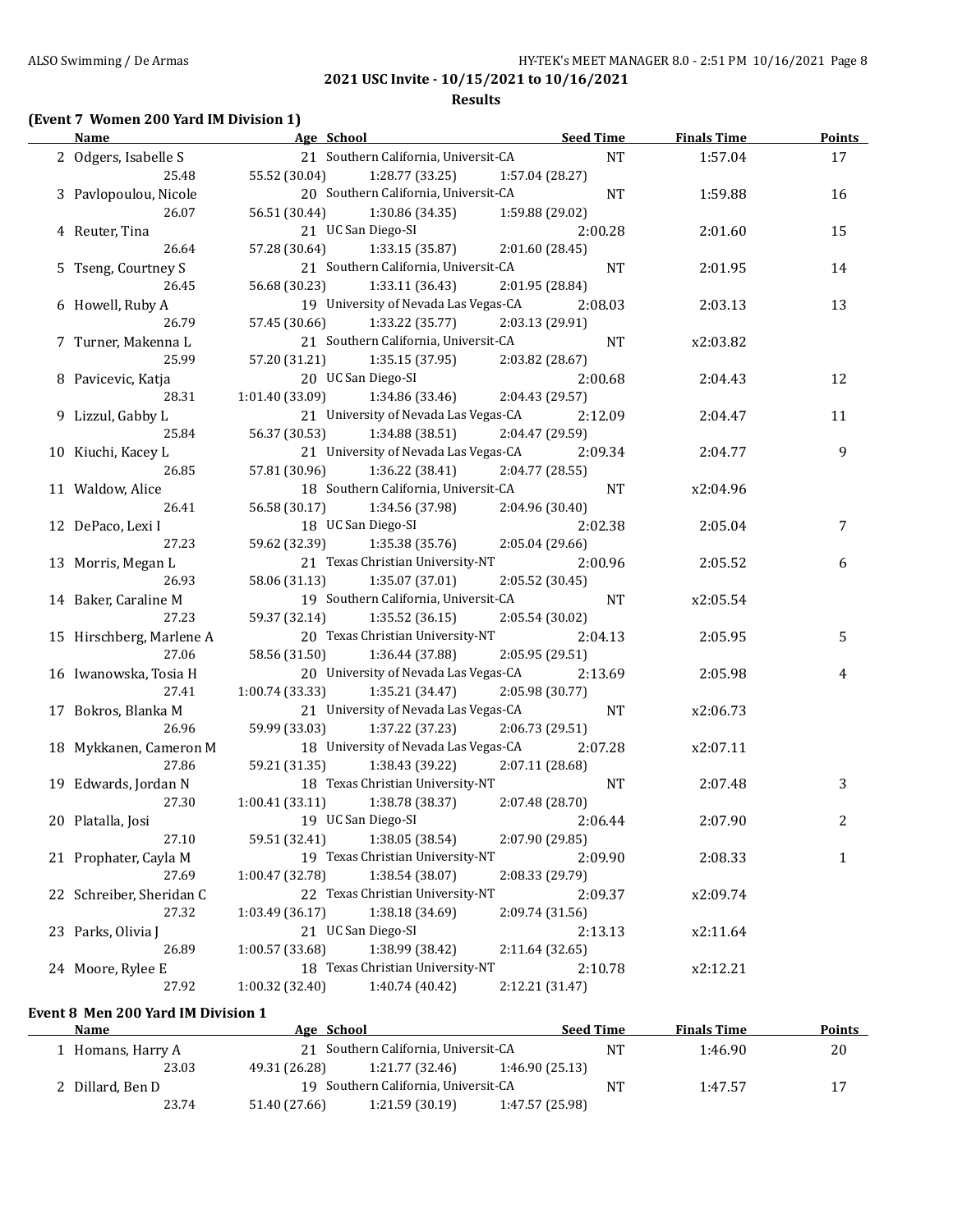### **Results**

# **(Event 8 Men 200 Yard IM Division 1)**

| <b>Name</b>             |                                  | Age School and the School and the School and the School and the School and the School and the School and the School and the School and the School and the School and the School and the School and the School and the School a | <b>Seed Time</b> | <b>Finals Time</b> | <b>Points</b> |
|-------------------------|----------------------------------|--------------------------------------------------------------------------------------------------------------------------------------------------------------------------------------------------------------------------------|------------------|--------------------|---------------|
| 3 Lee, Nathan J         | 18 UC San Diego-SI               |                                                                                                                                                                                                                                | 1:50.40          | 1:48.17            | 16            |
| 23.65                   |                                  | 50.57 (26.92) 1:22.44 (31.87) 1:48.17 (25.73)                                                                                                                                                                                  |                  |                    |               |
| 4 Dimiceli, Luke P      |                                  | 19 Texas Christian University-NT                                                                                                                                                                                               | 1:52.30          | 1:48.66            | 15            |
| 23.84                   | 50.46 (26.62) 1:22.81 (32.35)    | 1:48.66 (25.85)                                                                                                                                                                                                                |                  |                    |               |
| 5 Sancov, Alexei        |                                  | 22 Southern California, Universit-CA                                                                                                                                                                                           | <b>NT</b>        | 1:48.77            | 14            |
| 22.82                   | 51.01 (28.19) 1:22.99 (31.98)    | 1:48.77 (25.78)                                                                                                                                                                                                                |                  |                    |               |
| 6 Bujak, Dominik M      |                                  | 22 University of Nevada Las Vegas-CA                                                                                                                                                                                           | 1:52.27          | 1:48.79            | 13            |
| 24.10                   | 51.20 (27.10) 1:23.39 (32.19)    | 1:48.79 (25.40)                                                                                                                                                                                                                |                  |                    |               |
| 7 O'Grady, Chris C      |                                  | 19 Southern California, Universit-CA                                                                                                                                                                                           | NT               | 1:49.65            | 12            |
| 24.19                   | 51.90 (27.71) 1:22.76 (30.86)    | 1:49.65 (26.89)                                                                                                                                                                                                                |                  |                    |               |
| 8 Odgers, Jackson V     |                                  | 21 Southern California, Universit-CA                                                                                                                                                                                           | NT               | x1:49.81           |               |
| 23.20                   | 51.26 (28.06) 1:23.23 (31.97)    | 1:49.81 (26.58)                                                                                                                                                                                                                |                  |                    |               |
| 9 Raffin, Holden L      |                                  | 20 Southern California, Universit-CA                                                                                                                                                                                           | NT               | x1:49.97           |               |
| 22.46                   | 49.91 (27.45) 1:22.28 (32.37)    | 1:49.97 (27.69)                                                                                                                                                                                                                |                  |                    |               |
| 10 Reuter, Zack         | 23 UC San Diego-SI               |                                                                                                                                                                                                                                | 1:48.59          | 1:50.15            | 11            |
| 24.00                   | 51.64 (27.64) 1:23.60 (31.96)    | 1:50.15(26.55)                                                                                                                                                                                                                 |                  |                    |               |
| 11 Freri, Geremia       |                                  | 21 Texas Christian University-NT                                                                                                                                                                                               | NT               | 1:50.29            | 9             |
| 23.99                   | 53.61 (29.62) 1:24.99 (31.38)    | 1:50.29 (25.30)                                                                                                                                                                                                                |                  |                    |               |
| 12 Blaul, Henry N       |                                  | 21 Southern California, Universit-CA                                                                                                                                                                                           | NT               | x1:50.36           |               |
| 24.70                   | 52.43 (27.73) 1:23.53 (31.10)    | 1:50.36 (26.83)                                                                                                                                                                                                                |                  |                    |               |
| 13 Pellini, Trent       |                                  | 23 Southern California, Universit-CA                                                                                                                                                                                           | NT               | x1:50.61           |               |
| 23.31                   | 52.66 (29.35) 1:24.25 (31.59)    | 1:50.61 (26.36)                                                                                                                                                                                                                |                  |                    |               |
|                         | 18 UC San Diego-SI               |                                                                                                                                                                                                                                |                  |                    |               |
| 14 Simpson, Aidan A     | 53.90 (29.02) 1:25.64 (31.74)    | 1:50.75(25.11)                                                                                                                                                                                                                 | 1:48.88          | 1:50.75            | 7             |
| 24.88                   | 18 Texas Christian University-NT |                                                                                                                                                                                                                                |                  |                    |               |
| 15 McFarland, Tristan M |                                  |                                                                                                                                                                                                                                | NT               | 1:51.23            | 6             |
| 24.44                   | 53.12 (28.68)                    | 1:25.26 (32.14)<br>1:51.23 (25.97)                                                                                                                                                                                             |                  |                    |               |
| 16 Zhukau, Ivan         |                                  | 22 University of Nevada Las Vegas-CA                                                                                                                                                                                           | 1:53.28          | 1:51.46            | 5             |
| 24.77                   | 53.67 (28.90)                    | 1:25.10(31.43)<br>1:51.46 (26.36)                                                                                                                                                                                              |                  |                    |               |
| *17 Abdollahi, Ryan R   |                                  | 19 Southern California, Universit-CA                                                                                                                                                                                           | NT               | x1:51.57           |               |
| 23.57                   | 50.92 (27.35)                    | 1:51.57 (27.47)<br>1:24.10 (33.18)                                                                                                                                                                                             |                  |                    |               |
| *17 Babic, Dusan S      |                                  | 21 Texas Christian University-NT                                                                                                                                                                                               | 1:47.79          | 1:51.57            | 4             |
| 23.87                   | 52.08 (28.21)                    | 1:25.02 (32.94)<br>1:51.57 (26.55)                                                                                                                                                                                             |                  |                    |               |
| 19 Silins, Vitauts J    |                                  | 21 Texas Christian University-NT                                                                                                                                                                                               | 1:48.69          | x1:51.70           |               |
| 24.91                   | 54.51 (29.60)                    | 1:25.00 (30.49)<br>1:51.70 (26.70)                                                                                                                                                                                             |                  |                    |               |
| 20 Cheng, Vincent Y     |                                  | 18 Southern California, Universit-CA                                                                                                                                                                                           | <b>NT</b>        | x1:51.90           |               |
| 24.29                   | 52.56 (28.27)                    | 1:25.23 (32.67) 1:51.90 (26.67)                                                                                                                                                                                                |                  |                    |               |
| 21 Beji, Adnan          |                                  | 22 University of Nevada Las Vegas-CA                                                                                                                                                                                           | 1:56.37          | 1:52.08            | 3             |
| 24.35                   | 53.51 (29.16)                    | 1:24.91 (31.40)<br>1:52.08 (27.17)                                                                                                                                                                                             |                  |                    |               |
| 22 Peterson, Ryan C     |                                  | 20 Southern California, Universit-CA                                                                                                                                                                                           | NT               | x1:52.41           |               |
| 23.98                   | 52.71 (28.73)                    | 1:25.27 (32.56)<br>1:52.41 (27.14)                                                                                                                                                                                             |                  |                    |               |
| 23 Simmons, Shayne K    |                                  | 19 Texas Christian University-NT                                                                                                                                                                                               | 1:52.16          | x1:52.52           |               |
| 24.82                   | 53.17 (28.35)                    | 1:24.74 (31.57)<br>1:52.52 (27.78)                                                                                                                                                                                             |                  |                    |               |
| 24 Pusateri, Luke N     | 19 UC San Diego-SI               |                                                                                                                                                                                                                                | 1:50.79          | 1:52.70            | 2             |
| 24.95                   | 54.18 (29.23)                    | 1:26.07 (31.89)<br>1:52.70 (26.63)                                                                                                                                                                                             |                  |                    |               |
| 25 Binder, Jack C       |                                  | 21 University of Nevada Las Vegas-CA                                                                                                                                                                                           | 1:52.57          | 1:52.81            | 1             |
| 24.30                   | 54.27 (29.97)                    | 1:26.25 (31.98)<br>1:52.81 (26.56)                                                                                                                                                                                             |                  |                    |               |
| 26 Klauss, Michael A    |                                  | 21 University of Nevada Las Vegas-CA                                                                                                                                                                                           | NT               | x1:52.98           |               |
| 23.80                   | 51.50 (27.70)                    | 1:25.71 (34.21)<br>1:52.98 (27.27)                                                                                                                                                                                             |                  |                    |               |
| 27 Dugas, Yuma L        | 19 UC San Diego-SI               |                                                                                                                                                                                                                                | 1:51.71          | x1:54.26           |               |
| 25.39                   | 54.20 (28.81)                    | 1:27.86 (33.66)<br>1:54.26 (26.40)                                                                                                                                                                                             |                  |                    |               |
| 28 Reeves, Grant R      | 21 UC San Diego-SI               |                                                                                                                                                                                                                                | 1:50.66          | x1:54.68           |               |
| 24.72                   | 53.40 (28.68)                    | 1:27.33 (33.93)<br>1:54.68 (27.35)                                                                                                                                                                                             |                  |                    |               |
| 29 Millette, Charles T  |                                  | 21 Texas Christian University-NT                                                                                                                                                                                               | 1:51.24          | x1:54.85           |               |
| 24.83                   | 53.42 (28.59)                    | 1:54.85 (27.21)<br>1:27.64 (34.22)                                                                                                                                                                                             |                  |                    |               |
|                         |                                  |                                                                                                                                                                                                                                |                  |                    |               |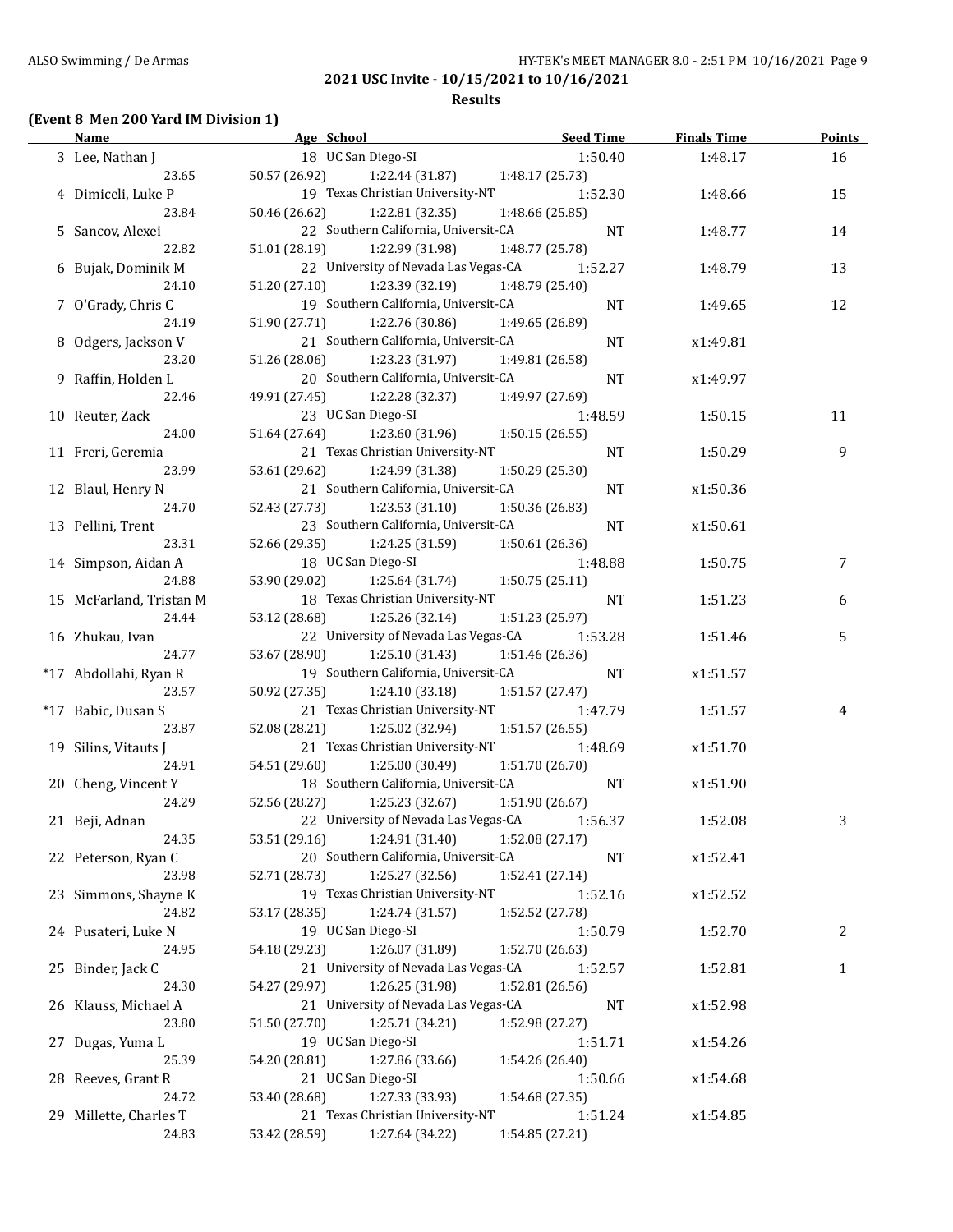### **Results**

### **(Event 8 Men 200 Yard IM Division 1)**

| Name                    | Age School                           |                                      |                 | <b>Seed Time</b> | <b>Finals Time</b> | <b>Points</b> |
|-------------------------|--------------------------------------|--------------------------------------|-----------------|------------------|--------------------|---------------|
| 30 Puskovitch, Ivan M   | 20 Southern California, Universit-CA |                                      |                 | NT               | x1:55.57           |               |
| 24.75                   | 54.11 (29.36)                        | 1:28.19(34.08)                       | 1:55.57 (27.38) |                  |                    |               |
| 31 Morris, Mason P      |                                      | 18 Southern California, Universit-CA |                 | NT               | x1:55.84           |               |
| 23.29                   | 53.18 (29.89)                        | 1:28.53(35.35)                       | 1:55.84(27.31)  |                  |                    |               |
| 32 Hildesheim, Ethan J  |                                      | 18 UC San Diego-SI                   |                 | 1:57.78          | x1:56.52           |               |
| 23.77                   | 55.60 (31.83)                        | 1:28.18(32.58)                       | 1:56.52 (28.34) |                  |                    |               |
| 33 Lum, Justin D        |                                      | 21 Southern California, Universit-CA |                 | NT               | x1:58.30           |               |
| 24.95                   | 57.05 (32.10)                        | 1:28.84 (31.79)                      | 1:58.30 (29.46) |                  |                    |               |
| 34 Holmberg, Jonathan P |                                      | 20 UC San Diego-SI                   |                 | 2:07.04          | x2:05.89           |               |
| 25.62                   | 57.11 (31.49)                        | 1:34.92 (37.81)                      | 2:05.89 (30.97) |                  |                    |               |

#### **Event 9 Women 50 Yard Freestyle Division 1**

|       | Name                                      |    | Age School                           | <b>Seed Time</b> | <b>Finals Time</b> | <b>Points</b> |
|-------|-------------------------------------------|----|--------------------------------------|------------------|--------------------|---------------|
|       | 1 Transom, Laticia-Leigh                  |    | 20 Southern California, Universit-CA | <b>NT</b>        | 22.43              | 20            |
|       | 2 Dobler, Kaitlyn M                       |    | 19 Southern California, Universit-CA | <b>NT</b>        | 22.45              | 17            |
|       | 3 Delgado, Anicka R                       |    | 19 Southern California, Universit-CA | <b>NT</b>        | 22.48              | 16            |
|       | 4 Hannah, Jade                            | 19 | Southern California, Universit-CA    | <b>NT</b>        | 22.90              | 15            |
|       | 5 Schneider, Kristina M                   | 22 | University of Nevada Las Vegas-CA    | 23.39            | 23.01              | 14            |
| 6     | Ciesla, Marta K                           | 23 | Southern California, Universit-CA    | <b>NT</b>        | x23.02             |               |
|       | 7 Rhodes, Olivia A                        | 18 | Texas Christian University-NT        | 23.87            | 23.06              | 13            |
| 8     | Pavlopoulou, Nicole                       | 20 | Southern California, Universit-CA    | <b>NT</b>        | x23.20             |               |
|       | 9 Afanasyeva, Kate                        |    | 24 University of Nevada Las Vegas-CA | 26.24            | 23.27              | 12            |
| 10    | Sand, Adair B                             |    | 20 Southern California, Universit-CA | <b>NT</b>        | x23.28             |               |
|       | *11 Fernandez, Malia M                    |    | 19 University of Nevada Las Vegas-CA | 24.18            | 23.33              | 10            |
|       | *11 Renner, Miranda C                     | 20 | UC San Diego-SI                      | 23.45            | 23.33              | 10            |
|       | 13 Jean, Mathilde                         | 21 | Southern California, Universit-CA    | <b>NT</b>        | x23.46             |               |
|       | 14 Sasseville, Genevieve                  | 18 | Southern California, Universit-CA    | <b>NT</b>        | x23.58             |               |
|       | 15 Chahbandour, Claire E                  | 18 | Texas Christian University-NT        | <b>NT</b>        | 23.64              | 7             |
|       | 16 Simovicova, Lucia                      | 22 | Texas Christian University-NT        | 23.53            | 23.70              | 6             |
|       | 17 Haase, Ava K                           | 21 | University of Nevada Las Vegas-CA    | 24.42            | 23.76              | 5             |
| 18    | Famous, Caroline A                        | 20 | Southern California, Universit-CA    | <b>NT</b>        | x23.78             |               |
| 19    | Odgers, Josette E                         | 19 | UC San Diego-SI                      | 23.74            | 23.79              | 4             |
| 20    | Miles, Brittney C                         | 21 | UC San Diego-SI                      | 22.84            | 23.80              | 3             |
| 21    | Filippova, Julia                          | 20 | University of Nevada Las Vegas-CA    | <b>NT</b>        | x23.90             |               |
| 22    | Gould, Serena M                           | 19 | Texas Christian University-NT        | 25.29            | 23.96              | 2             |
| 23    | Lee, Mackenzie J                          |    | 19 UC San Diego-SI                   | 23.73            | 24.01              | $\mathbf{1}$  |
|       | 24 Clough, Sally M                        | 22 | Texas Christian University-NT        | 24.52            | x24.04             |               |
|       | *25 Franke, Ciara S                       |    | 22 UC San Diego-SI                   | 23.55            | x24.09             |               |
| $*25$ | Coughlin, Cassidy M                       | 21 | Texas Christian University-NT        | 23.59            | x24.09             |               |
|       | 27 McMurry, Audrey C                      | 22 | Texas Christian University-NT        | 24.11            | x24.10             |               |
|       | 28 Mitchell, Maddie P                     | 19 | UC San Diego-SI                      | 24.03            | x24.22             |               |
| 29    | Johnson, Lisa A                           | 20 | Texas Christian University-NT        | 24.07            | x24.25             |               |
| 30    | Dahmen, Jeanne F                          | 19 | Texas Christian University-NT        | <b>NT</b>        | x24.29             |               |
|       | 31 Malloy, Sarah G                        | 21 | Texas Christian University-NT        | 23.73            | x24.30             |               |
| 32    | Taylor-Arredondo, Alexia                  | 20 | University of Nevada Las Vegas-CA    | 24.35            | x24.39             |               |
|       | 33 Francis, Sophie W                      | 20 | UC San Diego-SI                      | 23.78            | x24.47             |               |
|       | Event 10 Men 50 Yard Freestyle Division 1 |    |                                      |                  |                    |               |
|       | Name                                      |    | Age School                           | <b>Seed Time</b> | <b>Finals Time</b> | <b>Points</b> |
|       | 1 Miljenic, Nikola                        |    | 23 Southern California, Universit-CA | <b>NT</b>        | 19.74              | 20            |
|       | 2 Selin, Artem                            |    | 19 Southern California, Universit-CA | <b>NT</b>        | 19.89              | 17            |
|       | 3 Hemmens, Reece M                        |    | 22 University of Nevada Las Vegas-CA | 20.63            | 20.04              | 16            |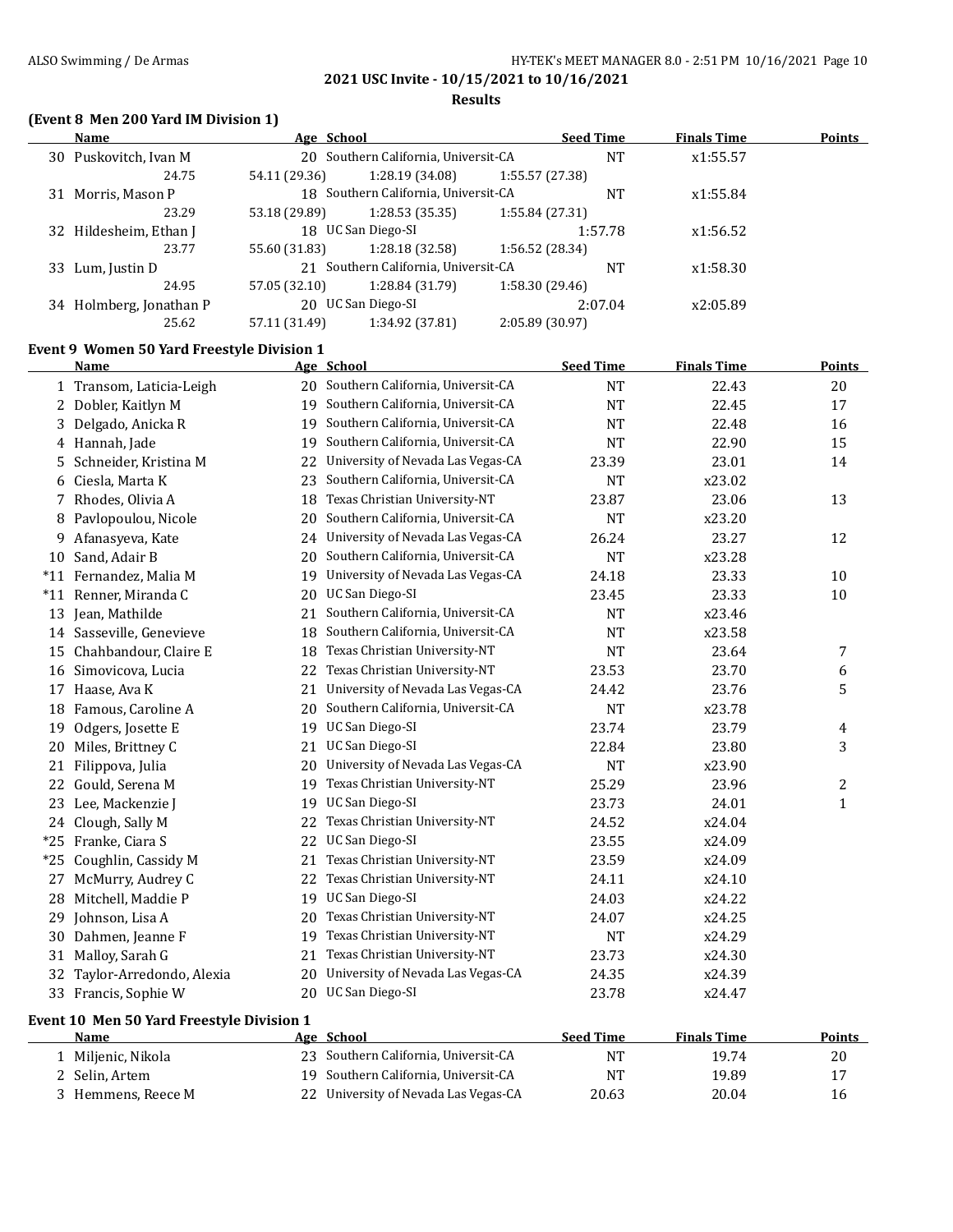### **Results**

### **(Event 10 Men 50 Yard Freestyle Division 1)**

|       | <b>Name</b>            |    | Age School                           | <b>Seed Time</b> | <b>Finals Time</b> | <b>Points</b>  |
|-------|------------------------|----|--------------------------------------|------------------|--------------------|----------------|
|       | 4 Saunders, Max Z      |    | 20 Southern California, Universit-CA | <b>NT</b>        | 20.17              | 15             |
| 5.    | Paiva Da, Raphael L    | 20 | Texas Christian University-NT        | 21.03            | 20.20              | 14             |
| 6     | Daily, Spencer A       | 21 | UC San Diego-SI                      | 19.58            | 20.21              | 13             |
| $*7$  | Cruz Zuniga, Billy     | 21 | Southern California, Universit-CA    | <b>NT</b>        | 20.24              | 11.50          |
| $*7$  | Ratiu, George A        | 21 | University of Nevada Las Vegas-CA    | 20.43            | 20.24              | 11.50          |
| 9     | Syrkin, Danny L        | 19 | Southern California, Universit-CA    | <b>NT</b>        | x20.29             |                |
| 10    | Parker, Mateo S        | 18 | Southern California, Universit-CA    | <b>NT</b>        | x20.30             |                |
| 11    | Wuilliez, Jadon A      | 19 | Texas Christian University-NT        | 21.23            | 20.31              | 9              |
| 12    | Finello, Thomas J      | 21 | Southern California, Universit-CA    | <b>NT</b>        | x20.33             |                |
| $*13$ | Fabian, Milan          | 19 | Texas Christian University-NT        | <b>NT</b>        | 20.47              | 6.50           |
| $*13$ | Sadlowski, Piotr       | 21 | Texas Christian University-NT        | 20.14            | 20.47              | 6.50           |
| $*13$ | Collazo Torres, Jan M  | 20 | Southern California, Universit-CA    | <b>NT</b>        | x20.47             |                |
| 16    | Cunnan, Nathaniel R    | 22 | UC San Diego-SI                      | 19.97            | 20.49              | 5              |
| 17    | Cumby, Noah P          | 21 | Texas Christian University-NT        | 20.12            | x20.50             |                |
| 18    | Litchfield, Jake A     | 18 | Texas Christian University-NT        | 21.17            | x20.55             |                |
| 19    | Peterson, Ryan C       | 20 | Southern California, Universit-CA    | <b>NT</b>        | x20.75             |                |
| $*20$ | McPherson, Hugh T      | 21 | Texas Christian University-NT        | 20.47            | x20.79             |                |
| $*20$ | Koenigsperger, Mario A | 24 | Southern California, Universit-CA    | <b>NT</b>        | x20.79             |                |
| 22    | Chavez, Bryan          | 22 | University of Nevada Las Vegas-CA    | <b>NT</b>        | 20.89              | 4              |
| 23    | Petkovic, Andrija      | 19 | UC San Diego-SI                      | 20.35            | 20.92              | 3              |
| 24    | Raffin, Holden L       | 20 | Southern California, Universit-CA    | <b>NT</b>        | x20.94             |                |
| 25    | Sichak, Kevin M        | 19 | Southern California, Universit-CA    | <b>NT</b>        | x20.97             |                |
| 26    | Butler, Steven A       | 20 | University of Nevada Las Vegas-CA    | <b>NT</b>        | 20.98              | $\overline{c}$ |
| 27    | Varga, Stefan D        | 20 | Texas Christian University-NT        | <b>NT</b>        | x21.14             |                |
| 28    | Sobolewski, Scott J    | 19 | Southern California, Universit-CA    | <b>NT</b>        | x21.16             |                |
| 29    | Willstrop, Sam J       | 21 | University of Nevada Las Vegas-CA    | NT               | x21.23             |                |
| 30    | Martinez, Trent J      | 20 | Southern California, Universit-CA    | <b>NT</b>        | x21.28             |                |
| 31    | Culetu, Justin G       | 19 | UC San Diego-SI                      | 20.89            | 21.38              | 1              |
| 32    | Castro, Cameron J      | 20 | University of Nevada Las Vegas-CA    | <b>NT</b>        | x21.43             |                |
| 33    | Morsch, Justin A       | 20 | UC San Diego-SI                      | 20.86            | x21.45             |                |
| 34    | He, Josh S             | 20 | UC San Diego-SI                      | 21.47            | x21.58             |                |
| 35    | Morris, Mason P        | 18 | Southern California, Universit-CA    | <b>NT</b>        | x21.72             |                |
| 36    | Chwaluk, Michael P     | 21 | Texas Christian University-NT        | 20.91            | x21.84             |                |
| 37    | Brennig, Charlie C     | 19 | Texas Christian University-NT        | 22.61            | x22.71             |                |

### **Event 11 Women 200 Yard Freestyle Relay Division 1**

 $\overline{\phantom{0}}$ 

| Team                                         | Relay              |                             | <b>Seed Time</b>             | <b>Finals Time</b>        | <b>Points</b>               |
|----------------------------------------------|--------------------|-----------------------------|------------------------------|---------------------------|-----------------------------|
| 1 Southern California, Universit-CA          | A                  |                             | <b>NT</b>                    | 1:28.00                   | 40                          |
| 1) Delgado, Anicka R 19                      |                    | 2) Sheridan, Calypso P 21   | 3) Transom, Laticia-Leigh 20 | 4) Dobler, Kaitlyn M 19   |                             |
| 22.57                                        | 44.23 (21.66)      | 1:06.09(21.86)              | 1:28.00 (21.91)              |                           |                             |
| 2 Southern California, Universit-CA          | B                  |                             | <b>NT</b>                    | x1:32.41                  |                             |
| 1) Jean, Mathilde 21                         | 2) Hannah, Jade 19 |                             | 3) Sand, Adair B 20          | 4) Famous, Caroline A 20  |                             |
| 23.51                                        | 46.09 (22.58)      | 1:09.46 (23.37)             | 1:32.41 (22.95)              |                           |                             |
| 3 Southern California, Universit-CA          | C                  |                             | <b>NT</b>                    | x1:32.79                  |                             |
| 1) Waldow, Alice 18<br>2) Kahler, Marlene 20 |                    | 3) Turner, Makenna L 21     | 4) Sasseville, Genevieve 18  |                           |                             |
| 23.24                                        | 46.42 (23.18)      | 1:09.68(23.26)              | 1:32.79(23.11)               |                           |                             |
| 4 University of Nevada Las Vegas-C           | A                  |                             | <b>NT</b>                    | 1:33.28                   | 34                          |
| 1) Afanasyeva, Kate 24                       |                    | 2) Fernandez, Malia M 19    | 3) Haase, Ava K 21           |                           | 4) Schneider, Kristina M 22 |
| 23.82                                        | 47.16 (23.34)      | 1:10.50(23.34)              | 1:33.28 (22.78)              |                           |                             |
| 5 Texas Christian University-NT              | A                  |                             | 1:31.16                      | 1:33.50                   | 32                          |
| 1) Rhodes, Olivia A 18                       |                    | 2) Chahbandour, Claire E 18 | 3) Simovicova, Lucia 22      | 4) Coughlin, Cassidy M 21 |                             |
| 23.30                                        | 46.75 (23.45)      | 1:10.07(23.32)              | 1:33.50 (23.43)              |                           |                             |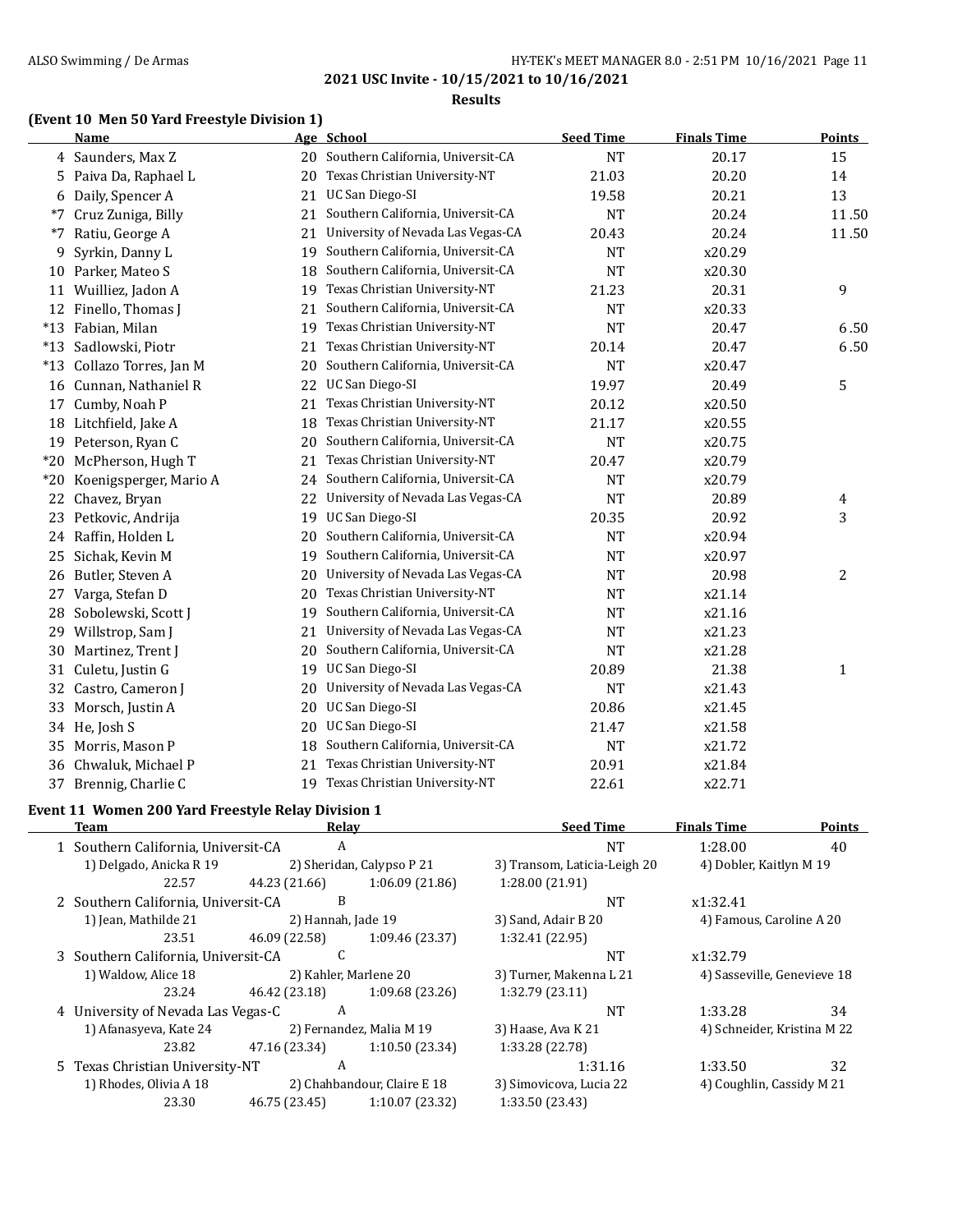**Results**

#### **(Event 11 Women 200 Yard Freestyle Relay Division 1)**

|   | <b>Team</b>                                      | Relay                |                               | <b>Seed Time</b>               | <b>Finals Time</b>      | <b>Points</b> |
|---|--------------------------------------------------|----------------------|-------------------------------|--------------------------------|-------------------------|---------------|
|   | 6 UC San Diego-SI                                | A                    |                               | 1:33.29                        | 1:34.10                 | 30            |
|   | 1) Renner, Miranda C 20                          | 2) DePaco, Lexi I 18 |                               | 3) Phillips, Jordan J 21       | 4) Miles, Brittney C 21 |               |
|   | 23.59                                            | 47.25 (23.66)        | 1:10.70(23.45)                | 1:34.10 (23.40)                |                         |               |
|   | 7 Texas Christian University-NT                  | B                    |                               | <b>NT</b>                      | x1:34.63                |               |
|   | 1) Hultquist, Emma K 20                          |                      | 2) Gould, Serena M 19         | 3) Johnson, Lisa A 20          | 4) Clough, Sally M 22   |               |
|   | 23.91                                            | 47.45 (23.54)        | 1:11.19(23.74)                | 1:34.63 (23.44)                |                         |               |
| 8 | UC San Diego-SI                                  | B                    |                               | 1:34.99                        | x1:35.24                |               |
|   | 1) Falzon Young, Francesca 20                    |                      | 2) Lee, Mackenzie J 19        | 3) Odgers, Josette E 19        | 4) Franke, Ciara S 22   |               |
|   | 24.42                                            | 47.97 (23.55)        | 1:11.64 (23.67)               | 1:35.24(23.60)                 |                         |               |
|   | 9 University of Nevada Las Vegas-C<br>B          |                      |                               | <b>NT</b>                      | x1:35.51                |               |
|   | 1) Swail, Lindsay I 22<br>2) Filippova, Julia 20 |                      | 3) Kiuchi, Kacey L 21         | 4) Taylor-Arredondo, Alexia 20 |                         |               |
|   | 24.20                                            | 47.70 (23.50)        | 1:11.77(24.07)                | 1:35.51 (23.74)                |                         |               |
|   | 10 Texas Christian University-NT                 |                      | $\mathsf{C}$                  | <b>NT</b>                      | x1:36.50                |               |
|   | 1) Moore, Rylee E 18<br>2) Malloy, Sarah G 21    |                      |                               | 3) Dahmen, Jeanne F 19         | 4) McMurry, Audrey C 22 |               |
|   | 24.27                                            |                      | 48.60 (24.33) 1:12.61 (24.01) | 1:36.50 (23.89)                |                         |               |
|   | Event 12 Men 200 Yard Freestyle Relay Division 1 |                      |                               |                                |                         |               |
|   | <b>Team</b>                                      | Relay                |                               | <b>Seed Time</b>               | <b>Finals Time</b>      | Points        |
|   | 1 Southern California, Universit-CA              | $\mathbf{A}$         |                               | <b>NT</b>                      | 1:18.38                 | 40            |
|   | 1) Selin, Artem 19                               |                      | 2) Miljenic, Nikola 23        | 3) Sancov, Alexei 22           | 4) Saunders, Max Z 20   |               |
|   | 19.96                                            | 39.13 (19.17)        | 58.69 (19.56)                 | 1:18.38(19.69)                 |                         |               |
|   | 2 UC San Diego-SI                                | A                    |                               | 1:19.81                        | 1:20.10                 | 34            |
|   | 1) James, Tyler C 23                             |                      | 2) Cunnan, Nathaniel R 22     | 3) Petkovic, Andrija 19        | 4) Daily, Spencer A 21  |               |
|   | 20.28                                            | 40.50 (20.22)        | 1:01.00(20.50)                | 1:20.10(19.10)                 |                         |               |
|   | 3 University of Nevada Las Vegas-C               | A                    |                               | <b>NT</b>                      | 1:20.49                 | 32            |
|   | 1) Szilagyi, Richard R 23                        |                      | 2) Ratiu, George A 21         | 3) Mykkanen, Christopher J 20  | 4) Hemmens, Reece M 22  |               |
|   | 20.69                                            | 40.53 (19.84)        | 1:00.90 (20.37)               | 1:20.49 (19.59)                |                         |               |
|   |                                                  |                      |                               |                                |                         |               |

4 Texas Christian University-NT 4 1:19.94 1:20.77 30 1) Cumby, Noah P 21 2) Wuilliez, Jadon A 19 3) Sadlowski, Piotr 21 4) Paiva Da, Raphael L 20 20.69 40.76 (20.07) 1:00.92 (20.16) 1:20.77 (19.85) 5 Southern California, Universit-CA B NT x1:21.01

1) Finello, Thomas J 21 2) Collazo Torres, Jan M 20 3) Cruz Zuniga, Billy 21 4) Parker, Mateo S 18 20.70 41.10 (20.40) 1:01.45 (20.35) 1:21.01 (19.56) 6 Southern California, Universit-CA C NT x1:21.84

1) Odgers, Jackson V 21 2) Sichak, Kevin M 19 3) Peterson, Ryan C 20 4) Retterer, Paul A 20 20.59 41.02 (20.43) 1:01.21 (20.19) 1:21.84 (20.63)

7 Texas Christian University-NT B 1988 B 2008 RT 22.52 1) Babic, Dusan S 21 2) Fabian, Milan 19 3) McPherson, Hugh T 21 4) Litchfield, Jake A 18 21.19 41.59 (20.40) 1:02.21 (20.62) 1:22.52 (20.31) 8 University of Nevada Las Vegas-C B NT  $x1:22.54$ 

1) Binder, Jack C 21 2) Bolanos, Panos 20 3) Butler, Steven A 20 4) Chavez, Bryan 22 21.20 41.81 (20.61) 1:02.26 (20.45) 1:22.54 (20.28) 9 UC San Diego-SI B B 1:23.27 x1:24.35 1) Stoddard, Mitchell G 21 2) Culetu, Justin G 19 3) Morsch, Justin A 20 4) Freiman, Lance A 20 21.15 42.18 (21.03) 1:03.34 (21.16) 1:24.35 (21.01) --- Texas Christian University-NT C C NT NT DQ

1) Pedersen, Rasmus U 21 2) Varga, Stefan D 20 3) Dimiceli, Luke P 19 4) Andrade, Joao 22 21.47 41.66 (20.19) 1:01.85 (20.19) DQ (20.34)

### **Event 13 Women 400 Yard IM Division 1**

| Name                  | Age School     |                                      |                 | Seed Time | <b>Finals Time</b> | Points |
|-----------------------|----------------|--------------------------------------|-----------------|-----------|--------------------|--------|
| 1 Sheridan, Calypso P |                | 21 Southern California, Universit-CA |                 | NT        | 4:07.52            | 20     |
| 26.20                 | 56.55 (30.35)  | 1:28.46 (31.91)                      | 1:59.58(31.12)  |           |                    |        |
| 2:34.48 (34.90)       | 3:09.25(34.77) | 3:39.54(30.29)                       | 4:07.52 (27.98) |           |                    |        |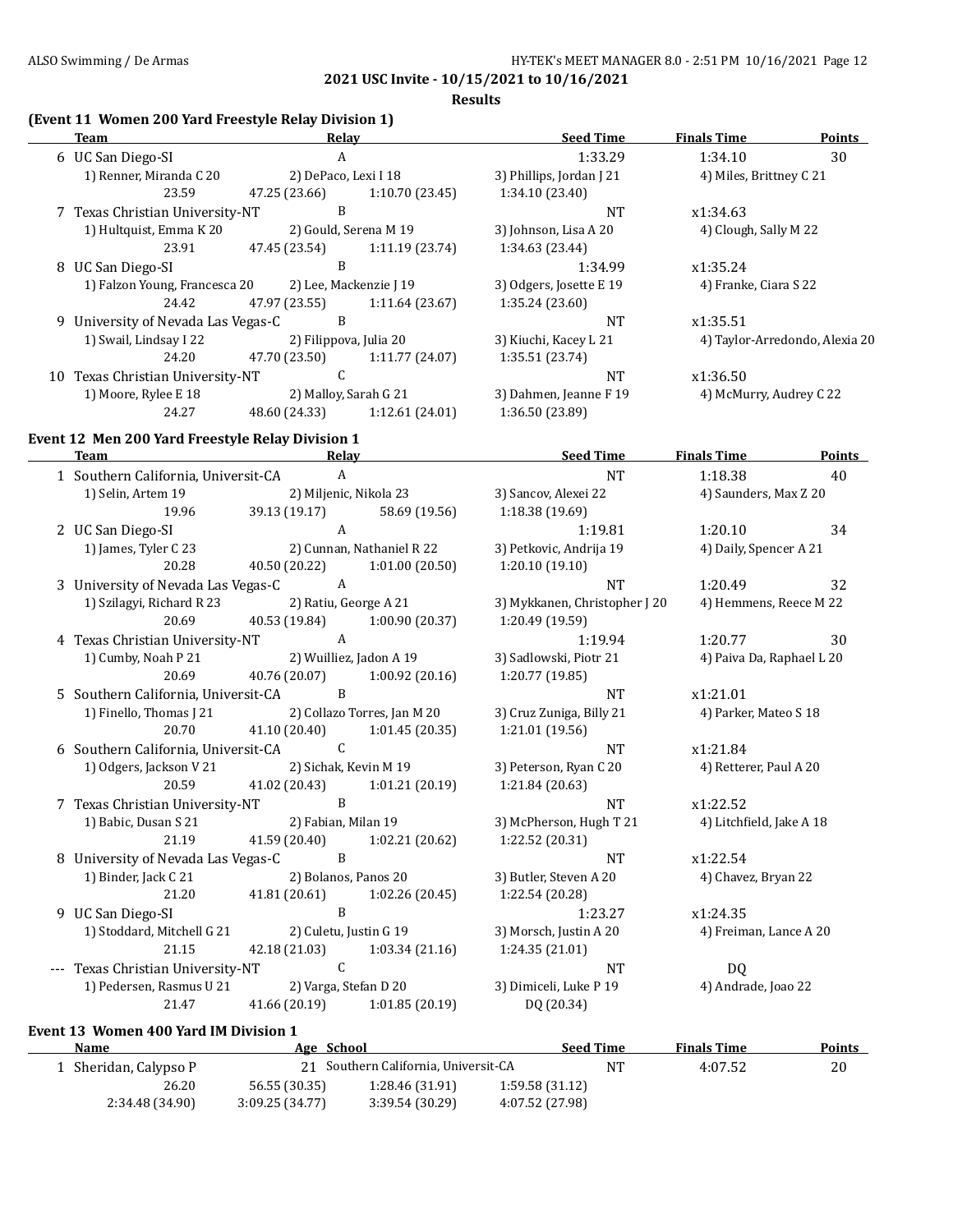### **Results**

# **(Event 13 Women 400 Yard IM Division 1)**

| Age School<br><u>Name</u> |                 | <b>Seed Time</b>                     | <b>Finals Time</b> | <u>Points</u> |    |
|---------------------------|-----------------|--------------------------------------|--------------------|---------------|----|
| 2 Odgers, Isabelle S      |                 | 21 Southern California, Universit-CA | $\rm{NT}$          | 4:13.78       | 17 |
| 26.39                     | 56.58 (30.19)   | 1:29.74 (33.16)                      | 2:03.41 (33.67)    |               |    |
| 2:37.60 (34.19)           | 3:12.98 (35.38) | 3:43.83 (30.85)                      | 4:13.78 (29.95)    |               |    |
| 3 Pavlopoulou, Nicole     |                 | 20 Southern California, Universit-CA | $\rm{NT}$          | 4:19.86       | 16 |
| 27.04                     | 58.28 (31.24)   | 1:31.84 (33.56)                      | 2:05.03 (33.19)    |               |    |
| 2:41.49 (36.46)           | 3:18.48 (36.99) | 3:49.48 (31.00)                      | 4:19.86 (30.38)    |               |    |
| 4 Lizzul, Gabby L         |                 | 21 University of Nevada Las Vegas-CA | <b>NT</b>          | 4:20.61       | 15 |
| 26.91                     | 57.41 (30.50)   | 1:29.99 (32.58)                      | 2:02.06 (32.07)    |               |    |
| 2:40.86 (38.80)           | 3:20.55 (39.69) | 3:51.24(30.69)                       | 4:20.61 (29.37)    |               |    |
| 5 Reuter, Tina            |                 | 21 UC San Diego-SI                   | 4:18.16            | 4:21.33       | 14 |
| 27.37                     | 58.96 (31.59)   | 1:31.62 (32.66)                      | 2:03.76 (32.14)    |               |    |
| 2:41.87 (38.11)           | 3:20.51 (38.64) | 3:51.30 (30.79)                      | 4:21.33 (30.03)    |               |    |
| 6 Howell, Ruby A          |                 | 19 University of Nevada Las Vegas-CA | <b>NT</b>          | 4:25.01       | 13 |
| 28.68                     | 1:00.32(31.64)  | 1:35.06 (34.74)                      | 2:08.65 (33.59)    |               |    |
| 2:45.69 (37.04)           | 3:23.18 (37.49) | 3:54.78 (31.60)                      | 4:25.01 (30.23)    |               |    |
| 7 Morris, Megan L         |                 | 21 Texas Christian University-NT     | 4:17.72            | 4:25.47       | 12 |
| 27.62                     | 59.18 (31.56)   | 1:32.88 (33.70)                      | 2:05.65 (32.77)    |               |    |
| 2:44.20 (38.55)           | 3:23.26 (39.06) | 3:54.82 (31.56)                      | 4:25.47 (30.65)    |               |    |
| 8 Hirschberg, Marlene A   |                 | 20 Texas Christian University-NT     | 4:28.89            | 4:28.05       | 11 |
| 28.12                     | 1:00.26(32.14)  | 1:34.77 (34.51)                      | 2:08.21 (33.44)    |               |    |
| 2:46.87 (38.66)           | 3:26.19 (39.32) | 3:57.77 (31.58)                      | 4:28.05 (30.28)    |               |    |
| 9 Pavicevic, Katja        |                 | 20 UC San Diego-SI                   | 4:19.77            | 4:28.17       | 9  |
| 29.15                     | 1:01.70(32.55)  | 1:37.14 (35.44)                      | 2:12.33 (35.19)    |               |    |
| 2:48.46 (36.13)           | 3:25.14 (36.68) | 3:57.28(32.14)                       | 4:28.17 (30.89)    |               |    |
| 10 McMurry, Audrey C      |                 | 22 Texas Christian University-NT     | 4:23.10            | 4:28.58       | 7  |
| 28.07                     | 1:00.43(32.36)  | 1:35.52 (35.09)                      | 2:09.34 (33.82)    |               |    |
| 2:48.47 (39.13)           | 3:27.49 (39.02) | 3:58.11(30.62)                       | 4:28.58 (30.47)    |               |    |
| 11 Armijo, Carissa D      |                 | 21 University of Nevada Las Vegas-CA | <b>NT</b>          | 4:29.38       | 6  |
| 28.54                     | 1:00.34 (31.80) | 1:35.07 (34.73)                      | 2:08.90 (33.83)    |               |    |
| 2:48.45 (39.55)           | 3:28.82 (40.37) | 3:59.96 (31.14)                      | 4:29.38 (29.42)    |               |    |
| 12 Edwards, Jordan N      |                 | 18 Texas Christian University-NT     | NT                 | 4:29.87       | 5  |
| 28.48                     | 1:00.32(31.84)  | 1:35.66 (35.34)                      | 2:09.82 (34.16)    |               |    |
| 2:48.68 (38.86)           | 3:28.38 (39.70) | 3:59.91 (31.53)                      | 4:29.87 (29.96)    |               |    |
| 13 Icheva, Gabi K         |                 | 19 UC San Diego-SI                   | 4:24.74            | 4:31.75       | 4  |
| 28.12                     | 1:00.25(32.13)  | 1:36.60 (36.35)                      | 2:12.16 (35.56)    |               |    |
| 2:50.28 (38.12)           | 3:28.94 (38.66) | 4:00.82 (31.88)                      | 4:31.75 (30.93)    |               |    |
| 14 Platalla, Josi         |                 | 19 UC San Diego-SI                   | 4:23.35            | 4:33.48       | 3  |
| 29.03                     | 1:00.88(31.85)  | 1:35.67 (34.79)                      | 2:11.25 (35.58)    |               |    |
| 2:50.46 (39.21)           | 3:31.52 (41.06) | 4:03.07 (31.55)                      | 4:33.48 (30.41)    |               |    |
| 15 Prophater, Cayla M     |                 | 19 Texas Christian University-NT     | 4:24.47            | x4:33.89      |    |
| 28.24                     | 1:01.64(33.40)  |                                      | 2:11.23()          |               |    |
| 2:51.36 (40.13)           | 3:31.71 (40.35) | 4:03.51 (31.80)                      | 4:33.89 (30.38)    |               |    |

### **Event 14 Men 400 Yard IM Division 1**

| Name               | Age School      |                                      |                 | <b>Seed Time</b> | <b>Finals Time</b> | Points |
|--------------------|-----------------|--------------------------------------|-----------------|------------------|--------------------|--------|
| 1 Freri, Geremia   |                 | 21 Texas Christian University-NT     |                 | 3:59.67          | 3:49.52            | 20     |
| 24.65              | 52.80 (28.15)   | 1:24.92 (32.12)                      | 1:54.77 (29.85) |                  |                    |        |
| 2:27.16 (32.39)    | 2:58.76(31.60)  | 3:24.95(26.19)                       | 3:49.52 (24.57) |                  |                    |        |
| 2 Bujak, Dominik M |                 | 22 University of Nevada Las Vegas-CA |                 | NT               | 3:50.58            | 17     |
| 25.51              | 54.09 (28.58)   | 1:24.27(30.18)                       | 1:53.53 (29.26) |                  |                    |        |
| 2:26.53(33.00)     | 2:59.41 (32.88) | 3:25.61(26.20)                       | 3:50.58 (24.97) |                  |                    |        |
| 3 Homans, Harry A  |                 | 21 Southern California, Universit-CA |                 |                  | 3:50.79            | 16     |
| 24.28              | 51.93 (27.65)   | 1:20.57 (28.64)                      | 1:48.11(27.54)  |                  |                    |        |
| 2:22.32 (34.21)    | 2:57.17 (34.85) | 3:24.15 (26.98)                      | 3:50.79 (26.64) |                  |                    |        |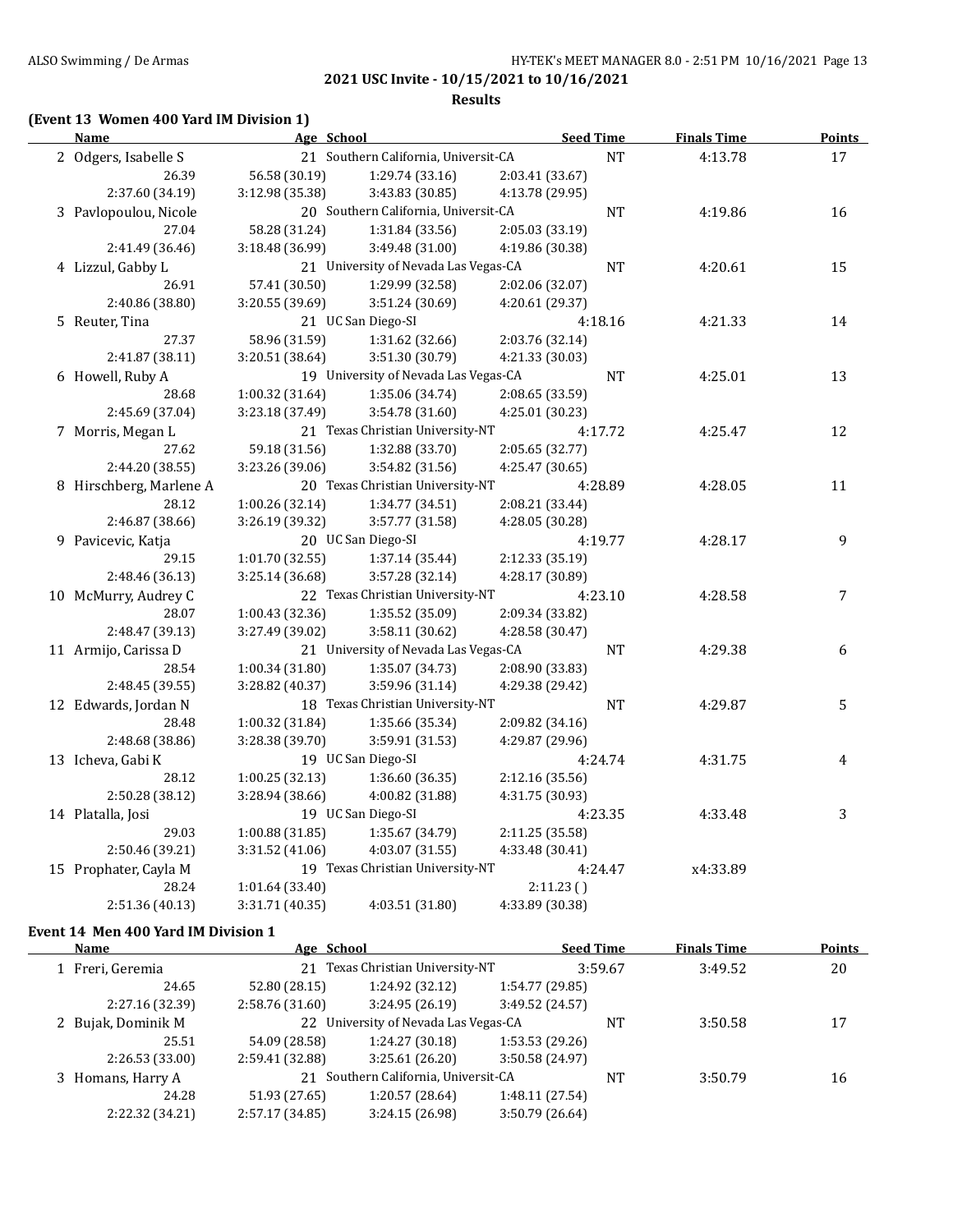### **Results**

# **(Event 14 Men 400 Yard IM Division 1)**

| <b>Name</b>             | Age School      |                                      | <b>Seed Time</b> | <b>Finals Time</b> | <b>Points</b> |
|-------------------------|-----------------|--------------------------------------|------------------|--------------------|---------------|
| 4 Matheson, Daniel W    |                 | 19 Southern California, Universit-CA | <b>NT</b>        | 3:53.83            | 15            |
| 24.80                   | 52.40 (27.60)   | 1:22.60 (30.20)                      | 1:51.96 (29.36)  |                    |               |
| 2:26.59 (34.63)         | 3:00.73 (34.14) | 3:27.65 (26.92)                      | 3:53.83 (26.18)  |                    |               |
| 5 Lee, Nathan J         |                 | 18 UC San Diego-SI                   | 3:57.01          | 3:53.97            | 14            |
| 25.82                   | 54.67 (28.85)   | 1:23.87 (29.20)                      | 1:53.06 (29.19)  |                    |               |
| 2:26.43 (33.37)         | 3:00.48 (34.05) | 3:27.82 (27.34)                      | 3:53.97 (26.15)  |                    |               |
| 6 Simpson, Aidan A      |                 | 18 UC San Diego-SI                   | 4:00.24          | 3:56.90            | 13            |
| 25.39                   | 54.25 (28.86)   | 1:26.68 (32.43)                      | 1:58.48 (31.80)  |                    |               |
| 2:31.07 (32.59)         | 3:04.16 (33.09) | 3:32.05 (27.89)                      | 3:56.90 (24.85)  |                    |               |
| 7 Zhukau, Ivan          |                 | 22 University of Nevada Las Vegas-CA | NT               | 3:57.77            | 12            |
| 25.74                   | 55.51 (29.77)   | 1:26.57(31.06)                       | 1:57.46 (30.89)  |                    |               |
| 2:30.51 (33.05)         | 3:03.40 (32.89) | 3:31.03 (27.63)                      | 3:57.77 (26.74)  |                    |               |
| 8 Abdollahi, Ryan R     |                 | 19 Southern California, Universit-CA | NT               | 4:00.38            | 11            |
| 25.10                   | 53.46 (28.36)   | 1:23.51 (30.05)                      | 1:53.37 (29.86)  |                    |               |
| 2:27.54 (34.17)         | 3:03.15(35.61)  | 3:31.87 (28.72)                      | 4:00.38 (28.51)  |                    |               |
| 9 Klauss, Michael A     |                 | 21 University of Nevada Las Vegas-CA | NT               | 4:00.70            | 9             |
| 25.18                   | 52.82 (27.64)   | 1:22.31 (29.49)                      | 1:52.00 (29.69)  |                    |               |
| 2:27.97 (35.97)         | 3:03.88 (35.91) | 3:32.67 (28.79)                      | 4:00.70 (28.03)  |                    |               |
| 10 McFarland, Tristan M |                 | 18 Texas Christian University-NT     | 4:02.09          | 4:00.98            | 7             |
| 25.17                   | 53.23 (28.06)   | 1:24.57 (31.34)                      | 1:55.25 (30.68)  |                    |               |
| 2:29.94 (34.69)         | 3:05.02 (35.08) | 3:33.73 (28.71)                      | 4:00.98 (27.25)  |                    |               |
| 11 Simmons, Shayne K    |                 | 19 Texas Christian University-NT     | 4:05.55          | 4:01.82            | 6             |
| 25.60                   | 54.74 (29.14)   | 1:26.48 (31.74)                      | 1:57.58 (31.10)  |                    |               |
| 2:30.86 (33.28)         | 3:04.69 (33.83) | 3:33.54 (28.85)                      | 4:01.82 (28.28)  |                    |               |
| 12 Reuter, Zack         |                 | 23 UC San Diego-SI                   | 3:51.35          | 4:02.49            | 5             |
| 25.40                   | 54.86 (29.46)   | 1:26.78 (31.92)                      | 1:58.67 (31.89)  |                    |               |
| 2:32.80 (34.13)         | 3:07.40 (34.60) | 3:35.15(27.75)                       | 4:02.49 (27.34)  |                    |               |
| 13 Millette, Charles T  |                 | 21 Texas Christian University-NT     | 3:53.80          | 4:03.95            | 4             |
| 25.44                   | 54.43 (28.99)   | 1:25.31 (30.88)                      | 1:55.88 (30.57)  |                    |               |
| 2:31.05 (35.17)         | 3:07.45 (36.40) | 3:35.99 (28.54)                      | 4:03.95 (27.96)  |                    |               |
| 14 Dimiceli, Luke P     |                 | 19 Texas Christian University-NT     | 3:58.76          | x4:05.34           |               |
| 25.44                   | 54.47 (29.03)   | 1:25.48 (31.01)                      | 1:56.07 (30.59)  |                    |               |
| 2:31.02 (34.95)         | 3:07.03(36.01)  | 3:37.09 (30.06)                      | 4:05.34 (28.25)  |                    |               |
| 15 Varga, Stefan D      |                 | 20 Texas Christian University-NT     | NT               | x4:08.57           |               |
| 25.28                   | 54.61 (29.33)   | 1:25.45 (30.84)                      | 1:55.38 (29.93)  |                    |               |
| 2:29.74 (34.36)         | 3:06.38 (36.64) | 3:38.03 (31.65)                      | 4:08.57 (30.54)  |                    |               |
| 16 Babic, Dusan S       |                 | 21 Texas Christian University-NT     | 3:51.93          | x4:08.88           |               |
| 25.93                   |                 | 55.41 (29.48) 1:26.70 (31.29)        | 1:58.00(31.30)   |                    |               |
| 2:33.97 (35.97)         | 3:10.73 (36.76) | 3:40.21 (29.48)                      | 4:08.88 (28.67)  |                    |               |
| 17 Brennig, Charlie C   |                 | 19 Texas Christian University-NT     | 4:06.89          | x4:11.95           |               |
| 26.82                   | 57.10 (30.28)   | 1:29.80 (32.70)                      | 2:02.34 (32.54)  |                    |               |
| 2:39.68 (37.34)         | 3:16.76 (37.08) | 3:45.15 (28.39)                      | 4:11.95 (26.80)  |                    |               |
| 18 Reeves, Grant R      |                 | 21 UC San Diego-SI                   | 4:02.00          | 4:14.97            | 3             |
| 26.49                   | 56.72 (30.23)   | 1:29.12 (32.40)                      | 2:01.49 (32.37)  |                    |               |
| 2:38.20 (36.71)         | 3:16.67 (38.47) | 3:45.89 (29.22)                      | 4:14.97 (29.08)  |                    |               |

# **Event 15 Women 100 Yard Butterfly Division 1**

| <b>Name</b>             |       | Age School                           | <b>Seed Time</b> | <b>Finals Time</b> | Points |
|-------------------------|-------|--------------------------------------|------------------|--------------------|--------|
| 1 Delgado, Anicka R     |       | 19 Southern California, Universit-CA | NT               | 53.09              | 20     |
|                         | 24.86 | 53.09 (28.23)                        |                  |                    |        |
| 2 Turner, Makenna L     |       | 21 Southern California, Universit-CA | NT               | 53.75              | 17     |
|                         | 25.34 | 53.75 (28.41)                        |                  |                    |        |
| 3 Sasseville, Genevieve |       | 18 Southern California, Universit-CA | NT               | 54.19              | 16     |
|                         | 25.45 | 54.19 (28.74)                        |                  |                    |        |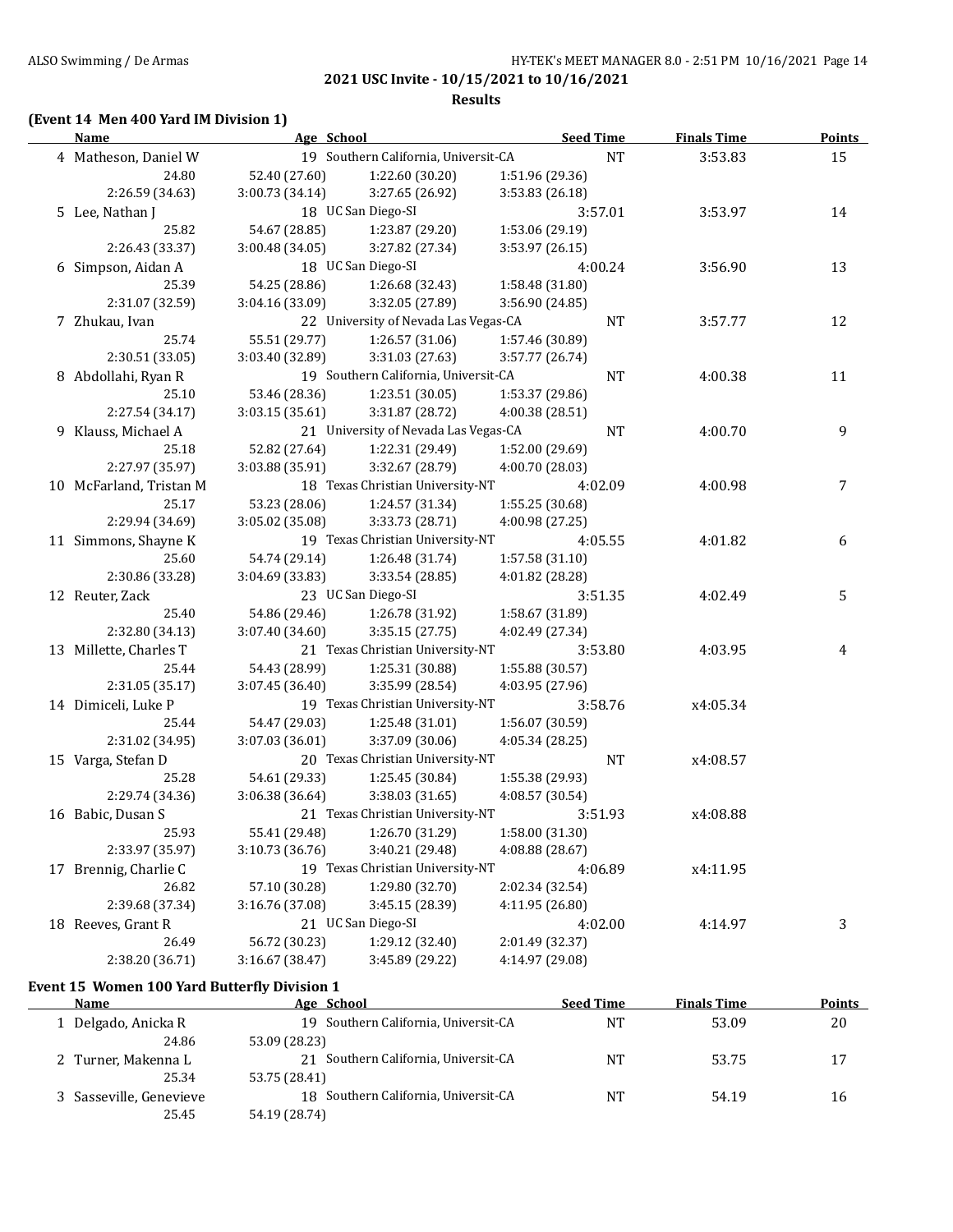**Results**

## **(Event 15 Women 100 Yard Butterfly Division 1)**

| <b>Name</b>              | Age School                           | <b>Seed Time</b> | <b>Finals Time</b> | <b>Points</b> |
|--------------------------|--------------------------------------|------------------|--------------------|---------------|
| 4 Bokros, Blanka M       | 21 University of Nevada Las Vegas-CA | 58.73            | 54.24              | 15            |
| 25.58                    | 54.24 (28.66)                        |                  |                    |               |
| 5 Mykkanen, Cameron M    | 18 University of Nevada Las Vegas-CA | 55.42            | 54.80              | 14            |
| 25.70                    | 54.80 (29.10)                        |                  |                    |               |
| 6 Afanasyeva, Kate       | 24 University of Nevada Las Vegas-CA | 57.37            | 55.20              | 13            |
| 25.43                    | 55.20 (29.77)                        |                  |                    |               |
| 7 DePaco, Lexi I         | 18 UC San Diego-SI                   | 54.51            | 55.36              | 12            |
| 26.31                    | 55.36 (29.05)                        |                  |                    |               |
| 8 Moore, Rylee E         | 18 Texas Christian University-NT     | <b>NT</b>        | 55.57              | 11            |
| 26.24                    | 55.57 (29.33)                        |                  |                    |               |
| 9 Waldow, Alice          | 18 Southern California, Universit-CA | <b>NT</b>        | 55.61              | 9             |
| 25.99                    | 55.61 (29.62)                        |                  |                    |               |
| 10 Janvier, Aela         | 21 Southern California, Universit-CA | <b>NT</b>        | x55.64             |               |
| 26.14                    | 55.64 (29.50)                        |                  |                    |               |
| 11 Phillips, Jordan J    | 21 UC San Diego-SI                   | 54.24            | 55.82              | 7             |
| 26.49                    | 55.82 (29.33)                        |                  |                    |               |
| 12 Barthel, Alana R      | 18 UC San Diego-SI                   | 57.35            | 56.36              | 6             |
| 26.55                    | 56.36 (29.81)                        |                  |                    |               |
| 13 Monroe, Teagan J      | 19 UC San Diego-SI                   | 54.91            | 56.37              | 5             |
| 26.29                    | 56.37 (30.08)                        |                  |                    |               |
| 14 Dahmen, Jeanne F      | 19 Texas Christian University-NT     | 1:01.55          | 56.80              | 4             |
| 26.44                    | 56.80 (30.36)                        |                  |                    |               |
| 15 Swail, Lindsay I      | 22 University of Nevada Las Vegas-CA | 57.16            | 57.09              | 3             |
| 26.86                    | 57.09 (30.23)                        |                  |                    |               |
| 16 Ash, Teneka           | 21 University of Nevada Las Vegas-CA | <b>NT</b>        | x57.29             |               |
| 26.35                    | 57.29 (30.94)                        |                  |                    |               |
| 17 Schreiber, Sheridan C | 22 Texas Christian University-NT     | 55.50            | 57.58              | 2             |
| 27.12                    | 57.58 (30.46)                        |                  |                    |               |
| 18 Cho, Katie J          | 18 UC San Diego-SI                   | 55.41            | x57.68             |               |
| 27.06                    | 57.68 (30.62)                        |                  |                    |               |
| 19 Parks, Olivia J       | 21 UC San Diego-SI                   | 59.19            | x58.00             |               |
| 26.89                    | 58.00 (31.11)                        |                  |                    |               |
| 20 Malloy, Sarah G       | 21 Texas Christian University-NT     | 56.57            | 58.47              | $\mathbf 1$   |
| 27.11                    | 58.47 (31.36)                        |                  |                    |               |
| 21 Odgers, Josette E     | 19 UC San Diego-SI                   | 58.86            | x58.63             |               |
| 26.67                    | 58.63 (31.96)                        |                  |                    |               |

#### **Event 16 Men 100 Yard Butterfly Division 1**

| Name                | Age School                           | <b>Seed Time</b> | <b>Finals Time</b> | <b>Points</b> |
|---------------------|--------------------------------------|------------------|--------------------|---------------|
| 1 Miljenic, Nikola  | 23 Southern California, Universit-CA | <b>NT</b>        | 46.75              | 20            |
| 21.47               | 46.75 (25.28)                        |                  |                    |               |
| 2 Sadlowski, Piotr  | 21 Texas Christian University-NT     | 46.58            | 47.35              | 17            |
| 22.20               | 47.35 (25.15)                        |                  |                    |               |
| 3 Daily, Spencer A  | 21 UC San Diego-SI                   | 46.75            | 47.51              | 16            |
| 22.17               | 47.51 (25.34)                        |                  |                    |               |
| 4 Pellini, Trent    | 23 Southern California, Universit-CA | <b>NT</b>        | 47.84              | 15            |
| 22.48               | 47.84 (25.36)                        |                  |                    |               |
| 5 Raffin, Holden L  | 20 Southern California, Universit-CA | <b>NT</b>        | 48.04              | 14            |
| 22.33               | 48.04 (25.71)                        |                  |                    |               |
| 6 Chavez, Bryan     | 22 University of Nevada Las Vegas-CA | 50.41            | 48.07              | 13            |
| 22.33               | 48.07 (25.74)                        |                  |                    |               |
| 7 Odgers, Jackson V | 21 Southern California, Universit-CA | NT               | 48.16              | 12            |
| 22.76               | 48.16 (25.40)                        |                  |                    |               |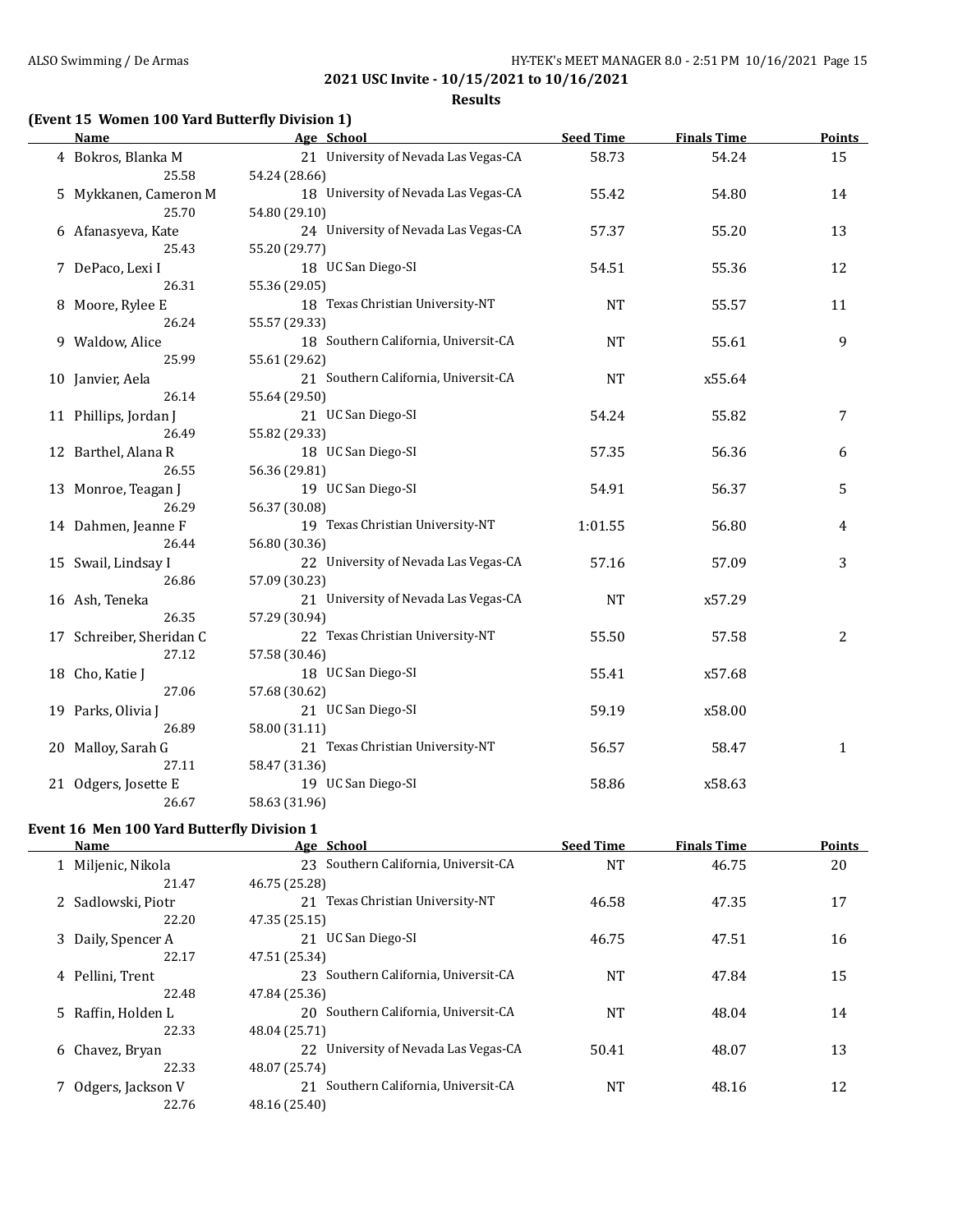**Results**

## **(Event 16 Men 100 Yard Butterfly Division 1)**

| <b>Name</b>             | Age School                           | <b>Seed Time</b> | <b>Finals Time</b> | <u>Points</u> |
|-------------------------|--------------------------------------|------------------|--------------------|---------------|
| 8 Ratiu, George A       | 21 University of Nevada Las Vegas-CA | 49.80            | 48.27              | 11            |
| 22.38                   | 48.27 (25.89)                        |                  |                    |               |
| 9 Homans, Harry A       | 21 Southern California, Universit-CA | NT               | x48.51             |               |
| 22.83                   | 48.51 (25.68)                        |                  |                    |               |
| 10 Mickelson, McKay T   | 20 University of Nevada Las Vegas-CA | <b>NT</b>        | 48.73              | 9             |
| 22.70                   | 48.73 (26.03)                        |                  |                    |               |
| 11 Butler, Steven A     | 20 University of Nevada Las Vegas-CA | 51.26            | 48.95              | 7             |
| 22.87                   | 48.95 (26.08)                        |                  |                    |               |
| 12 Cukanow, Michal      | 22 University of Nevada Las Vegas-CA | 50.49            | x49.30             |               |
| 23.14                   | 49.30 (26.16)                        |                  |                    |               |
| 13 Sichak, Kevin M      | 19 Southern California, Universit-CA | NT               | x49.34             |               |
| 23.00                   | 49.34 (26.34)                        |                  |                    |               |
| 14 Szilagyi, Richard R  | 23 University of Nevada Las Vegas-CA | <b>NT</b>        | x49.35             |               |
| 22.77                   | 49.35 (26.58)                        |                  |                    |               |
| 15 Chwaluk, Michael P   | 21 Texas Christian University-NT     | 48.22            | 49.56              | 6             |
| 23.27                   | 49.56 (26.29)                        |                  |                    |               |
| 16 Binder, Jack C       | 21 University of Nevada Las Vegas-CA | <b>NT</b>        | x50.17             |               |
| 23.55                   | 50.17 (26.62)                        |                  |                    |               |
| 17 Parker, Mateo S      | 18 Southern California, Universit-CA | NT               | x50.34             |               |
| 23.24                   | 50.34 (27.10)                        |                  |                    |               |
| 18 Finello, Thomas J    | 21 Southern California, Universit-CA | NT               | x50.39             |               |
| 23.23                   | 50.39 (27.16)                        |                  |                    |               |
| 19 Cheng, Vincent Y     | 18 Southern California, Universit-CA | NT               | x50.49             |               |
| 23.93                   | 50.49 (26.56)                        |                  |                    |               |
| 20 Morris, Mason P      | 18 Southern California, Universit-CA | <b>NT</b>        | x50.59             |               |
| 23.66                   | 50.59 (26.93)                        |                  |                    |               |
| 21 Esser, Devin C       | 18 UC San Diego-SI                   | 50.04            | 50.76              | 5             |
| 23.49                   | 50.76 (27.27)                        |                  |                    |               |
| 22 Dugas, Yuma L        | 19 UC San Diego-SI                   | 49.36            | 50.97              | 4             |
| 23.38                   | 50.97 (27.59)                        |                  |                    |               |
| 23 Litchfield, Jake A   | 18 Texas Christian University-NT     | 53.17            | 51.41              | 3             |
| 23.89                   | 51.41 (27.52)                        |                  |                    |               |
| 24 Freiman, Lance A     | 20 UC San Diego-SI                   | 47.96            | 51.98              | 2             |
| 24.26                   | 51.98 (27.72)                        |                  |                    |               |
| 25 Culetu, Justin G     | 19 UC San Diego-SI                   | 49.84            | x52.04             |               |
| 23.92                   | 52.04 (28.12)                        |                  |                    |               |
| 26 Bowman, Andrew F     | 19 UC San Diego-SI                   | 50.30            | x52.09             |               |
| 24.44                   | 52.09 (27.65)                        |                  |                    |               |
| 27 Lum, Justin D        | 21 Southern California, Universit-CA | <b>NT</b>        | x52.16             |               |
| 24.07                   | 52.16 (28.09)                        |                  |                    |               |
| 28 Holmberg, Jonathan P | 20 UC San Diego-SI                   | 56.14            | x53.18             |               |
| 25.02                   | 53.18 (28.16)                        |                  |                    |               |

### **Event 17 Women 200 Yard Freestyle Division 1**

| Name                     | Age School    |                                      |                 | <b>Seed Time</b> | <b>Finals Time</b> | Points |
|--------------------------|---------------|--------------------------------------|-----------------|------------------|--------------------|--------|
| 1 Transom, Laticia-Leigh |               | 20 Southern California, Universit-CA |                 | <b>NT</b>        | 1:43.98            | 20     |
| 24.48                    | 50.86 (26.38) | 1:17.53(26.67)                       | 1:43.98 (26.45) |                  |                    |        |
| 2 Kahler, Marlene        |               | 20 Southern California, Universit-CA |                 | NT               | 1:48.79            | 17     |
| 25.18                    | 52.11 (26.93) | 1:20.28(28.17)                       | 1:48.79 (28.51) |                  |                    |        |
| 3 Hultquist, Emma K      |               | 20 Texas Christian University-NT     |                 | 1:48.88          | 1:50.51            | 16     |
| 26.45                    | 54.36 (27.91) | 1:22.52(28.16)                       | 1:50.51 (27.99) |                  |                    |        |
| 4 Turner, Makenna L      |               | 21 Southern California, Universit-CA |                 | NT               | 1:50.89            | 15     |
| 26.36                    | 54.43 (28.07) | 1:22.68(28.25)                       | 1:50.89(28.21)  |                  |                    |        |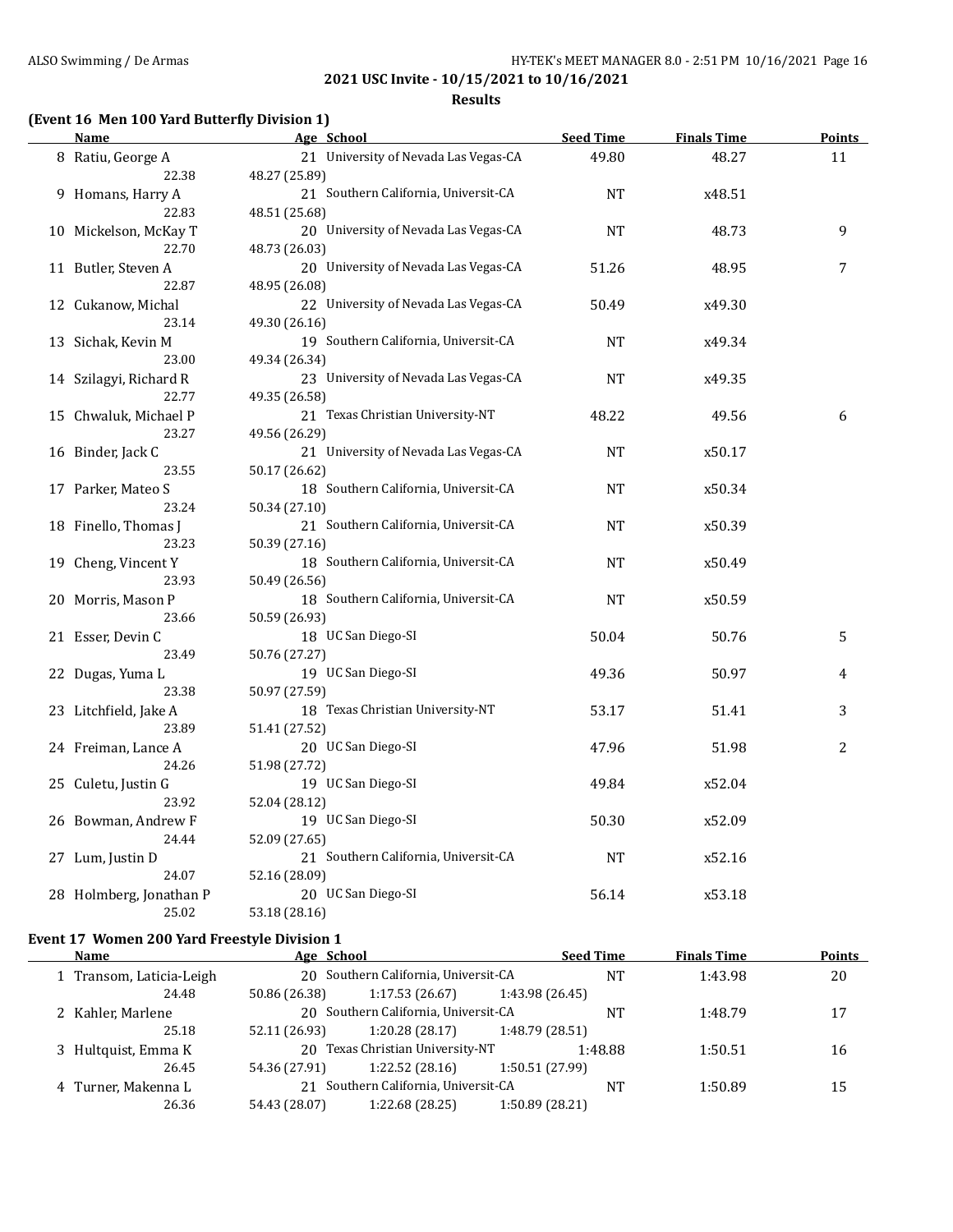### **Results**

## **(Event 17 Women 200 Yard Freestyle Division 1)**

| <b>Name</b>                 |               | Age School                                              | <b>Seed Time</b> | <b>Finals Time</b> | <b>Points</b>  |
|-----------------------------|---------------|---------------------------------------------------------|------------------|--------------------|----------------|
| 5 Clough, Sally M           |               | 22 Texas Christian University-NT                        | 1:49.24          | 1:51.26            | 14             |
| 26.75                       | 54.96 (28.21) | 1:22.59 (27.63)                                         | 1:51.26 (28.67)  |                    |                |
| 6 Filippova, Julia          |               | 20 University of Nevada Las Vegas-CA                    | 1:52.63          | 1:51.36            | 13             |
| 26.79                       | 55.01 (28.22) | 1:23.13 (28.12)                                         | 1:51.36 (28.23)  |                    |                |
| 7 Janvier, Aela             |               | 21 Southern California, Universit-CA                    | NT               | 1:51.46            | 12             |
| 26.72                       | 55.24 (28.52) | 1:24.12 (28.88)                                         | 1:51.46 (27.34)  |                    |                |
| 8 Gould, Serena M           |               | 19 Texas Christian University-NT                        | 1:55.92          | 1:51.71            | 11             |
| 26.54                       | 55.06 (28.52) | 1:23.51 (28.45)                                         | 1:51.71 (28.20)  |                    |                |
| 9 Wyzga, Aneta I            |               | 20 UC San Diego-SI                                      | 1:49.50          | 1:51.75            | 9              |
| 25.62                       | 53.46 (27.84) | 1:22.61(29.15)                                          | 1:51.75 (29.14)  |                    |                |
| 10 Simovicova, Lucia        |               | 22 Texas Christian University-NT                        | 1:50.79          | 1:51.76            | $\overline{7}$ |
| 26.22                       | 54.64 (28.42) | 1:23.41 (28.77)                                         | 1:51.76 (28.35)  |                    |                |
| 11 Sand, Adair B            |               | 20 Southern California, Universit-CA                    | NT               | x1:51.99           |                |
| 26.01                       | 54.29 (28.28) | 1:23.21 (28.92)                                         | 1:51.99 (28.78)  |                    |                |
| 12 Arzave, Juli             |               | 19 UC San Diego-SI                                      | 1:49.72          | 1:52.22            | 6              |
| 26.36                       | 54.26 (27.90) | 1:23.04 (28.78)                                         | 1:52.22 (29.18)  |                    |                |
| 13 Kiuchi, Kacey L          |               | 21 University of Nevada Las Vegas-CA                    | NT               | 1:52.63            | 5              |
| 26.66                       |               | 55.67 (29.01) 1:24.56 (28.89)                           | 1:52.63 (28.07)  |                    |                |
| 14 Miles, Brittney C        |               | 21 UC San Diego-SI                                      | 1:51.62          | 1:52.79            | 4              |
| 26.15                       |               | 54.53 (28.38) 1:23.65 (29.12)                           | 1:52.79 (29.14)  |                    |                |
| 15 Schneider, Kristina M    |               | 22 University of Nevada Las Vegas-CA                    | NT               |                    | 3              |
| 25.92                       | 54.75 (28.83) | 1:24.41 (29.66)                                         | 1:53.27 (28.86)  | 1:53.27            |                |
|                             |               | 22 University of Nevada Las Vegas-CA                    | <b>NT</b>        |                    |                |
| 16 Raftopoulou, Filio       | 55.14 (28.60) |                                                         |                  | 1:53.34            | 2              |
| 26.54                       |               | 1:24.22 (29.08)<br>19 University of Nevada Las Vegas-CA | 1:53.34 (29.12)  |                    |                |
| 17 Fernandez, Malia M       |               |                                                         | 1:59.39          | x1:53.40           |                |
| 26.75                       |               | 55.79 (29.04) 1:25.06 (29.27)                           | 1:53.40 (28.34)  |                    |                |
| 18 Francis, Sophie W        |               | 20 UC San Diego-SI                                      | 1:49.54          | 1:53.44            | 1              |
| 26.39                       | 55.07 (28.68) | 1:24.51 (29.44)                                         | 1:53.44 (28.93)  |                    |                |
| 19 Meder, Abigail E         |               | 21 Texas Christian University-NT                        | 1:50.65          | x1:54.25           |                |
| 26.68                       | 55.56 (28.88) | 1:25.23 (29.67)                                         | 1:54.25 (29.02)  |                    |                |
| 20 Whitney, Ellie H         |               | 20 UC San Diego-SI                                      | 1:50.87          | x1:54.36           |                |
| 26.41                       | 55.06 (28.65) | 1:24.53 (29.47)                                         | 1:54.36 (29.83)  |                    |                |
| 21 Rhodes, Olivia A         |               | 18 Texas Christian University-NT                        | NT               | x1:54.41           |                |
| 25.86                       | 55.15 (29.29) | 1:25.08 (29.93)                                         | 1:54.41 (29.33)  |                    |                |
| 22 Armijo, Carissa D        |               | 21 University of Nevada Las Vegas-CA                    | 1:55.09          | x1:54.91           |                |
| 27.35                       | 56.31 (28.96) | 1:25.66 (29.35)                                         | 1:54.91 (29.25)  |                    |                |
| 23 Haase, Ava K             |               | 21 University of Nevada Las Vegas-CA                    | 1:55.26          | x1:54.96           |                |
| 27.05                       | 56.19 (29.14) | 1:25.55 (29.36)                                         | 1:54.96 (29.41)  |                    |                |
| 24 Franke, Ciara S          |               | 22 UC San Diego-SI                                      | 1:47.53          | x1:55.40           |                |
| 26.77                       | 55.60 (28.83) | 1:25.41 (29.81)                                         | 1:55.40 (29.99)  |                    |                |
| 25 Taylor-Arredondo, Alexia |               | 20 University of Nevada Las Vegas-CA                    | NT               | x1:55.49           |                |
| 26.47                       | 55.58 (29.11) | 1:25.52 (29.94)                                         | 1:55.49 (29.97)  |                    |                |
| 26 Johnson, Lisa A          |               | 20 Texas Christian University-NT                        | 1:54.04          | x1:55.50           |                |
| 26.75                       | 56.01 (29.26) | 1:25.93 (29.92)                                         | 1:55.50 (29.57)  |                    |                |
| 27 Dahmen, Jeanne F         |               | 19 Texas Christian University-NT                        | NT               | x1:55.57           |                |
| 26.80                       | 55.76 (28.96) | 1:25.85 (30.09)                                         | 1:55.57 (29.72)  |                    |                |
| 28 McMurry, Audrey C        |               | 22 Texas Christian University-NT                        | 1:51.32          | x1:55.84           |                |
| 26.81                       | 56.18 (29.37) | 1:25.76 (29.58)                                         | 1:55.84 (30.08)  |                    |                |
| 29 Rodriguez, Rachel M      |               | 21 Texas Christian University-NT                        | NT               | x1:56.60           |                |
| 27.27                       | 56.51 (29.24) | 1:26.80 (30.29)                                         | 1:56.60 (29.80)  |                    |                |
| 30 Falzon Young, Francesca  |               | 20 UC San Diego-SI                                      | 1:53.47          | x1:57.08           |                |
| 26.55                       | 56.41 (29.86) | 1:27.03 (30.62)                                         | 1:57.08 (30.05)  |                    |                |
| 31 Coughlin, Cassidy M      |               | 21 Texas Christian University-NT                        | 2:02.93          | x2:00.09           |                |
| 28.30                       | 58.59 (30.29) | 1:29.14 (30.55)                                         | 2:00.09 (30.95)  |                    |                |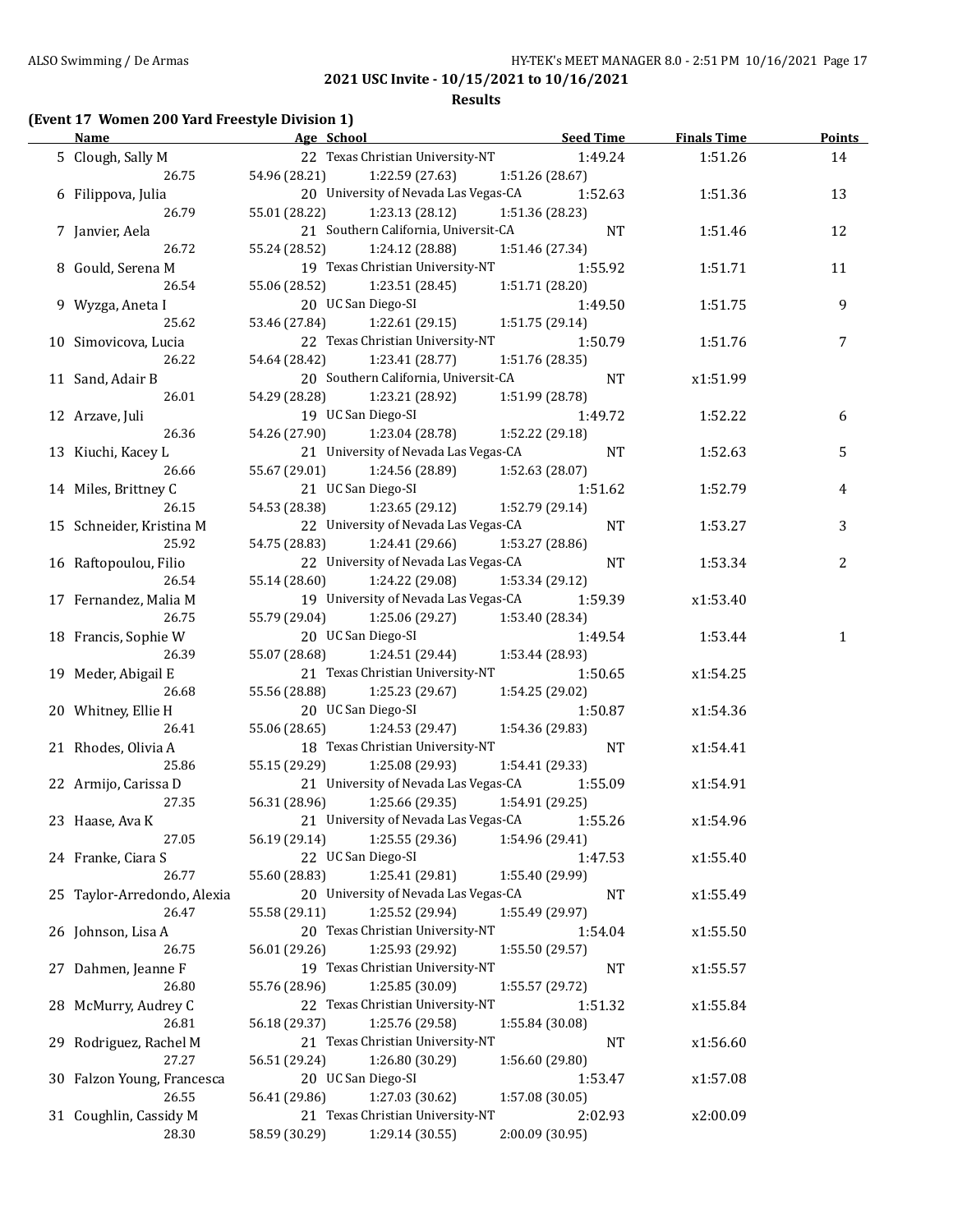### **Results**

## **Event 18 Men 200 Yard Freestyle Division 1**

| Name                       | Age School                           | <b>Seed Time</b> | <b>Finals Time</b> | Points         |
|----------------------------|--------------------------------------|------------------|--------------------|----------------|
| 1 Sancov, Alexei           | 22 Southern California, Universit-CA | <b>NT</b>        | 1:34.97            | 20             |
| 21.91                      | 45.77 (23.86)<br>1:10.18(24.41)      | 1:34.97 (24.79)  |                    |                |
| 2 Johansson, Victor        | 23 Southern California, Universit-CA | <b>NT</b>        | 1:36.93            | 17             |
| 22.98                      | 1:12.10 (24.68)<br>47.42 (24.44)     | 1:36.93 (24.83)  |                    |                |
| 3 Kurakin, Ivan            | 21 UC San Diego-SI                   | 1:36.92          | 1:37.08            | 16             |
| 22.52                      | 46.90 (24.38)<br>1:11.74 (24.84)     | 1:37.08 (25.34)  |                    |                |
| 4 Mykkanen, Christopher J  | 20 University of Nevada Las Vegas-CA | 1:43.24          | 1:37.37            | 15             |
| 22.81                      | 47.39 (24.58)<br>1:12.50(25.11)      | 1:37.37 (24.87)  |                    |                |
| 5 Margarino, Dominic G     | 20 Southern California, Universit-CA | <b>NT</b>        | 1:38.08            | 14             |
| 23.33                      | 1:13.72(25.18)<br>48.54 (25.21)      | 1:38.08 (24.36)  |                    |                |
|                            | 21 Texas Christian University-NT     |                  |                    |                |
| 6 Freri, Geremia           |                                      | 1:38.58          | 1:38.26            | 13             |
| 22.98                      | 47.58 (24.60)<br>1:12.45(24.87)      | 1:38.26 (25.81)  |                    |                |
| 7 Saunders, Max Z          | 20 Southern California, Universit-CA | <b>NT</b>        | 1:38.79            | 12             |
| 22.74                      | 47.68 (24.94)<br>1:13.69(26.01)      | 1:38.79 (25.10)  |                    |                |
| 8 Kiel, Cooper J           | 19 University of Nevada Las Vegas-CA | 1:41.49          | 1:38.82            | 11             |
| 23.09                      | 1:13.18 (25.33)<br>47.85 (24.76)     | 1:38.82 (25.64)  |                    |                |
| *9 Bolanos, Panos          | 20 University of Nevada Las Vegas-CA | <b>NT</b>        | 1:39.13            | 8              |
| 22.57                      | 47.45 (24.88)<br>1:13.03(25.58)      | 1:39.13 (26.10)  |                    |                |
| *9 Hemmens, Reece M        | 22 University of Nevada Las Vegas-CA | <b>NT</b>        | 1:39.13            | 8              |
| 22.82                      | 47.50 (24.68)<br>1:12.67(25.17)      | 1:39.13 (26.46)  |                    |                |
| 11 Kao, Owen D             | 21 Southern California, Universit-CA | <b>NT</b>        | x1:39.15           |                |
| 23.24                      | 47.99 (24.75)<br>1:13.39 (25.40)     | 1:39.15 (25.76)  |                    |                |
| 12 Castro, Cameron J       | 20 University of Nevada Las Vegas-CA | 1:40.55          | x1:39.40           |                |
| 23.58                      | 1:14.24 (25.60)<br>48.64 (25.06)     | 1:39.40 (25.16)  |                    |                |
| 13 Johnson, Hayden C       | 21 UC San Diego-SI                   | 1:38.39          | 1:39.56            | 6              |
| 23.35                      | 1:14.26 (25.85)<br>48.41 (25.06)     | 1:39.56 (25.30)  |                    |                |
| 14 Dimiceli, Luke P        | 19 Texas Christian University-NT     | <b>NT</b>        | 1:39.60            | 5              |
| 23.25                      | 48.54 (25.29)<br>1:14.26 (25.72)     | 1:39.60 (25.34)  |                    |                |
| 15 Paiva Da, Raphael L     | 20 Texas Christian University-NT     | <b>NT</b>        | 1:39.70            | 4              |
| 22.75                      | 47.72 (24.97)<br>1:13.49 (25.77)     | 1:39.70 (26.21)  |                    |                |
| 16 Fabian, Milan           | 19 Texas Christian University-NT     | 1:41.15          | 1:39.77            | 3              |
| 23.17                      | 48.55 (25.38)<br>1:14.44 (25.89)     | 1:39.77 (25.33)  |                    |                |
| 17 Andrade, Joao           | 22 Texas Christian University-NT     | 1:38.26          | x1:39.86           |                |
| 23.05                      | 1:13.48 (25.44)<br>48.04 (24.99)     | 1:39.86 (26.38)  |                    |                |
|                            | 18 UC San Diego-SI                   | 1:38.44          |                    | $\overline{2}$ |
| 18 Kirton, Ryan R<br>23.42 | 48.75 (25.33)<br>1:14.61(25.86)      |                  | 1:40.10            |                |
|                            | 20 Southern California, Universit-CA | 1:40.10 (25.49)  |                    |                |
| 19 Retterer, Paul A        |                                      | <b>NT</b>        | x1:40.23           |                |
| 23.89                      | 49.57 (25.68)<br>1:14.92 (25.35)     | 1:40.23 (25.31)  |                    |                |
| 20 Cruz Zuniga, Billy      | 21 Southern California, Universit-CA | NT               | x1:40.29           |                |
| 23.51                      | 48.64 (25.13)<br>1:14.73 (26.09)     | 1:40.29 (25.56)  |                    |                |
| 21 Abdollahi, Ryan R       | 19 Southern California, Universit-CA | NT               | x1:40.62           |                |
| 23.70                      | 49.08 (25.38)<br>1:14.76 (25.68)     | 1:40.62 (25.86)  |                    |                |
| 22 Pedersen, Rasmus U      | 21 Texas Christian University-NT     | 1:36.60          | x1:40.67           |                |
| 23.02                      | 1:14.28 (25.98)<br>48.30 (25.28)     | 1:40.67 (26.39)  |                    |                |
| 23 Cumby, Noah P           | 21 Texas Christian University-NT     | 1:35.74          | x1:40.71           |                |
| 22.63                      | 1:13.80 (25.94)<br>47.86 (25.23)     | 1:40.71 (26.91)  |                    |                |
| 24 Reuter, Zack            | 23 UC San Diego-SI                   | 1:38.49          | 1:41.02            | 1              |
| 23.38                      | 1:14.20 (25.73)<br>48.47 (25.09)     | 1:41.02 (26.82)  |                    |                |
| 25 Blake, Will R           | 20 UC San Diego-SI                   | 1:38.86          | x1:41.20           |                |
| 22.95                      | 1:15.01 (26.36)<br>48.65 (25.70)     | 1:41.20 (26.19)  |                    |                |
| 26 Martinez, Trent J       | 20 Southern California, Universit-CA | <b>NT</b>        | x1:41.27           |                |
| 23.88                      | 49.34 (25.46)<br>1:15.24 (25.90)     | 1:41.27 (26.03)  |                    |                |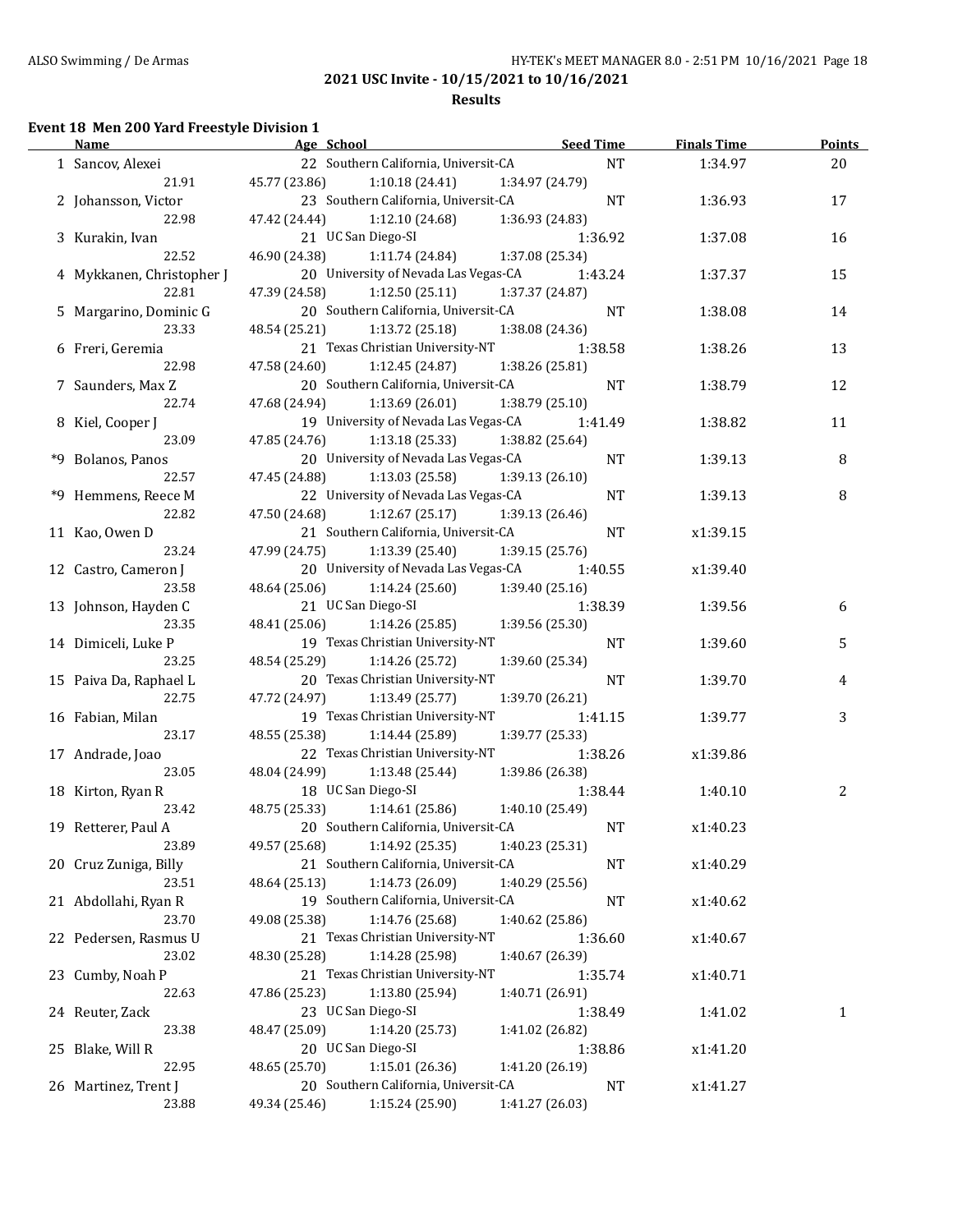#### **Results**

## **(Event 18 Men 200 Yard Freestyle Division 1)**

| Name                    | Age School and the state of the state of the state of the state of the state of the state of the state of the state of the state of the state of the state of the state of the state of the state of the state of the state of | <b>Seed Time</b> | <b>Finals Time</b> | <b>Points</b> |
|-------------------------|--------------------------------------------------------------------------------------------------------------------------------------------------------------------------------------------------------------------------------|------------------|--------------------|---------------|
| 27 Stoddard, Mitchell G | 21 UC San Diego-SI 21:38.98                                                                                                                                                                                                    |                  | x1:41.73           |               |
| 23.33                   | 49.21 (25.88) 1:15.98 (26.77) 1:41.73 (25.75)                                                                                                                                                                                  |                  |                    |               |
| 28 Petkovic, Andrija    | 19 UC San Diego-SI                                                                                                                                                                                                             | 1:37.34          | x1:41.82           |               |
| 22.47                   | 47.82 (25.35) 1:14.62 (26.80) 1:41.82 (27.20)                                                                                                                                                                                  |                  |                    |               |
| 29 Mertz, David W       | 21 Southern California, Universit-CA NT                                                                                                                                                                                        |                  | x1:42.95           |               |
| 24.17                   | 50.05 (25.88) 1:16.28 (26.23) 1:42.95 (26.67)                                                                                                                                                                                  |                  |                    |               |
| 30 Morsch, Justin A     | 20 UC San Diego-SI                                                                                                                                                                                                             | 1:38.72          | x1:43.29           |               |
| 23.16                   | 49.01 (25.85) 1:15.91 (26.90) 1:43.29 (27.38)                                                                                                                                                                                  |                  |                    |               |
| 31 Babic, Dusan S       | 21 Texas Christian University-NT                                                                                                                                                                                               | 1:36.59          | x1:43.94           |               |
| 23.61                   | 49.40 (25.79) 1:16.44 (27.04) 1:43.94 (27.50)                                                                                                                                                                                  |                  |                    |               |
| 32 Bernstein, Jackson D | 18 UC San Diego-SI                                                                                                                                                                                                             | 1:44.62          | x1:43.96           |               |
| 24.37                   | 50.45 (26.08) 1:17.17 (26.72) 1:43.96 (26.79)                                                                                                                                                                                  |                  |                    |               |
| 33 Brower, Cade R       | 20 UC San Diego-SI                                                                                                                                                                                                             | 1:42.93          | x1:44.11           |               |
| 23.95                   | $50.18(26.23)$ $1:17.26(27.08)$ $1:44.11(26.85)$                                                                                                                                                                               |                  |                    |               |
| 34 Gilszmer, Slava      | 18 UC San Diego-SI                                                                                                                                                                                                             | 1:42.88          | x1:44.30           |               |
| 23.55                   | 49.40 (25.85) 1:16.44 (27.04) 1:44.30 (27.86)                                                                                                                                                                                  |                  |                    |               |
| 35 Morris, Mason P      | 18 Southern California, Universit-CA                                                                                                                                                                                           | NT.              | x1:45.01           |               |
| 23.90                   | $50.15(26.25)$ $1:17.52(27.37)$ $1:45.01(27.49)$                                                                                                                                                                               |                  |                    |               |
| 36 Brennig, Charlie C   | 19 Texas Christian University-NT                                                                                                                                                                                               | NT               | x1:46.39           |               |
| 25.20                   | 52.36 (27.16) 1:19.14 (26.78)                                                                                                                                                                                                  | 1:46.39 (27.25)  |                    |               |

### **Event 19 Women 100 Yard Breaststroke Division 1**

| Name                     | Age School                           | <b>Seed Time</b> | <b>Finals Time</b> | Points |
|--------------------------|--------------------------------------|------------------|--------------------|--------|
| 1 Dobler, Kaitlyn M      | 19 Southern California, Universit-CA | <b>NT</b>        | 57.95              | 20     |
| 27.35                    | 57.95 (30.60)                        |                  |                    |        |
| 2 Odgers, Isabelle S     | 21 Southern California, Universit-CA | <b>NT</b>        | 1:01.39            | 17     |
| 29.38                    | 1:01.39 (32.01)                      |                  |                    |        |
| 3 Pavlopoulou, Nicole    | 20 Southern California, Universit-CA | <b>NT</b>        | 1:02.00            | 16     |
| 29.28                    | 1:02.00 (32.72)                      |                  |                    |        |
| 4 Schreiber, Sheridan C  | 22 Texas Christian University-NT     | 1:02.03          | 1:02.22            | 15     |
| 29.36                    | 1:02.22 (32.86)                      |                  |                    |        |
| 5 Chahbandour, Claire E  | 18 Texas Christian University-NT     | 1:04.96          | 1:02.26            | 14     |
| 29.29                    | 1:02.26 (32.97)                      |                  |                    |        |
| 6 Bartlett, Calysta N    | 19 University of Nevada Las Vegas-CA | 1:04.80          | 1:02.27            | 13     |
| 29.36                    | 1:02.27 (32.91)                      |                  |                    |        |
| 7 Iwanowska, Tosia H     | 20 University of Nevada Las Vegas-CA | 1:06.17          | 1:02.54            | 12     |
| 29.36                    | 1:02.54(33.18)                       |                  |                    |        |
| 8 Renner, Miranda C      | 20 UC San Diego-SI                   | 1:02.41          | 1:02.81            | 11     |
| 29.87                    | 1:02.81 (32.94)                      |                  |                    |        |
| 9 Moore, Skylar R        | 21 University of Nevada Las Vegas-CA | 1:05.58          | 1:03.73            | 9      |
| 29.83                    | 1:03.73 (33.90)                      |                  |                    |        |
| 10 Pavicevic, Katja      | 20 UC San Diego-SI                   | 1:02.19          | 1:03.77            | 7      |
| 30.11                    | 1:03.77 (33.66)                      |                  |                    |        |
| 11 Mitchell, Maddie P    | 19 UC San Diego-SI                   | 1:05.29          | 1:04.19            | 6      |
| 30.02                    | 1:04.19 (34.17)                      |                  |                    |        |
| 12 Baker, Caraline M     | 19 Southern California, Universit-CA | <b>NT</b>        | 1:04.47            | 5      |
| 30.44                    | 1:04.47 (34.03)                      |                  |                    |        |
| 13 Howell, Ruby A        | 19 University of Nevada Las Vegas-CA | 1:05.85          | 1:04.97            | 4      |
| 31.16                    | 1:04.97 (33.81)                      |                  |                    |        |
| 14 Hirschberg, Marlene A | 20 Texas Christian University-NT     | <b>NT</b>        | 1:05.63            | 3      |
| 30.91                    | 1:05.63 (34.72)                      |                  |                    |        |
| 15 Bokros, Blanka M      | 21 University of Nevada Las Vegas-CA | <b>NT</b>        | x1:06.90           |        |
| 31.41                    | 1:06.90 (35.49)                      |                  |                    |        |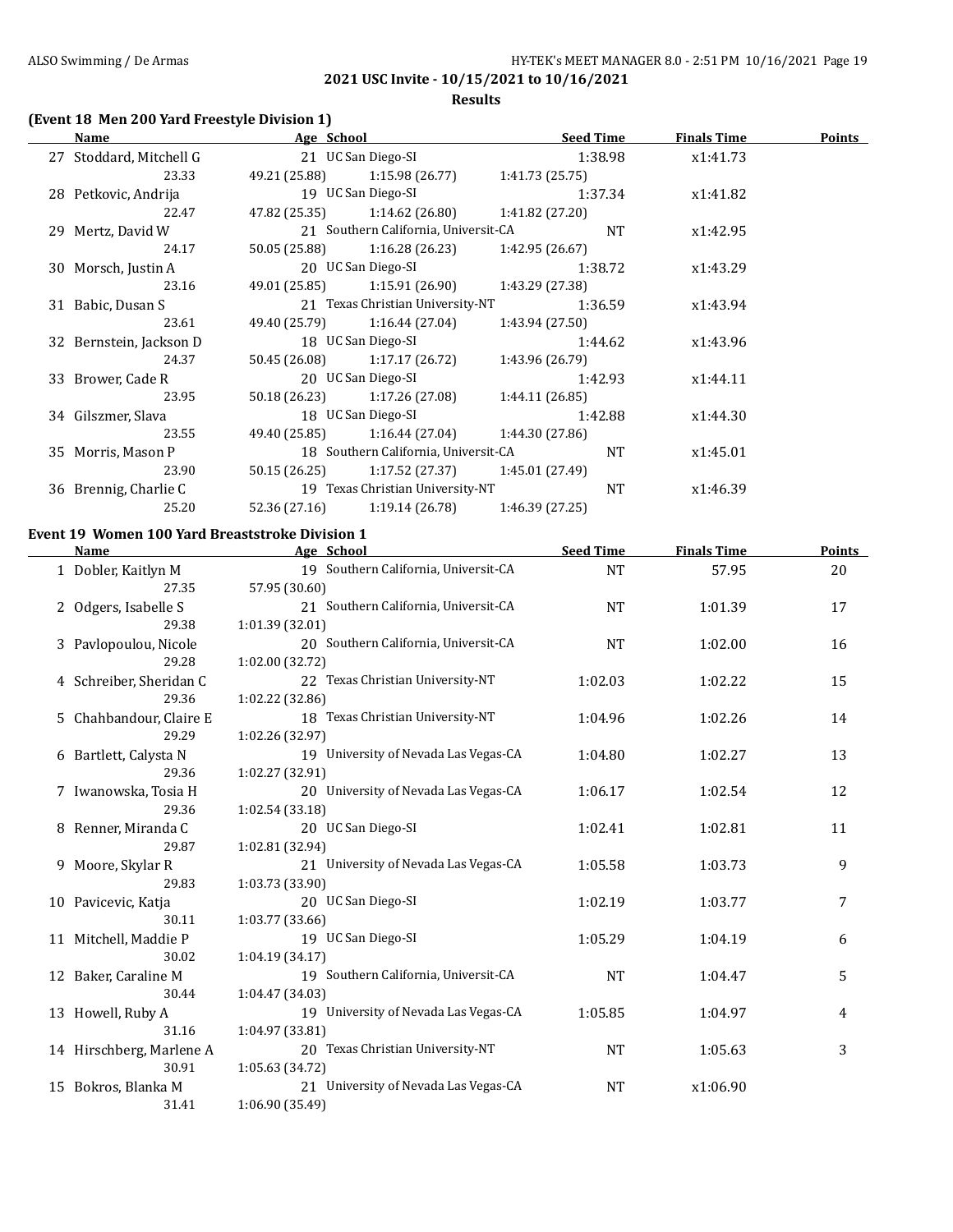**Results**

| (Event 19 Women 100 Yard Breaststroke Division 1) |                 |                                      |                         |                              |               |
|---------------------------------------------------|-----------------|--------------------------------------|-------------------------|------------------------------|---------------|
| Name                                              |                 | Age School                           | <b>Seed Time</b>        | <b>Finals Time</b>           | Points        |
| 16 Edwards, Jordan N                              |                 | 18 Texas Christian University-NT     | <b>NT</b>               | 1:09.31                      | 2             |
| 32.24                                             | 1:09.31 (37.07) |                                      |                         |                              |               |
| Event 20 Men 100 Yard Breaststroke Division 1     |                 |                                      |                         |                              |               |
| <b>Name</b>                                       |                 | Age School                           | <b>Seed Time</b>        | <b>Finals Time</b>           | <b>Points</b> |
| 1 Pellini, Trent                                  |                 | 23 Southern California, Universit-CA | <b>NT</b>               | 53.40                        | 20            |
| 24.97                                             | 53.40 (28.43)   |                                      |                         |                              |               |
| 2 Dillard, Ben D                                  |                 | 19 Southern California, Universit-CA | <b>NT</b>               | 53.52                        | 17            |
| 24.97                                             | 53.52 (28.55)   |                                      |                         |                              |               |
| 3 O'Grady, Chris C                                |                 | 19 Southern California, Universit-CA | <b>NT</b>               | 53.64                        | 16            |
| 25.18                                             | 53.64 (28.46)   |                                      |                         |                              |               |
| 4 Silins, Vitauts J                               |                 | 21 Texas Christian University-NT     | 52.56                   | 53.90                        | 15            |
| 25.14                                             | 53.90 (28.76)   |                                      |                         |                              |               |
| 5 Beji, Adnan                                     |                 | 22 University of Nevada Las Vegas-CA | 55.30                   | 54.37                        | 14            |
| 25.44                                             | 54.37 (28.93)   |                                      |                         |                              |               |
| 6 Wuilliez, Jadon A                               |                 | 19 Texas Christian University-NT     | 57.54                   | 54.38                        | 13            |
| 25.60                                             | 54.38 (28.78)   |                                      |                         |                              |               |
| 7 Koenigsperger, Mario A<br>25.45                 |                 | 24 Southern California, Universit-CA | <b>NT</b>               | 54.48                        | 12            |
|                                                   | 54.48 (29.03)   |                                      |                         |                              |               |
| 8 Binder, Jack C<br>25.77                         |                 | 21 University of Nevada Las Vegas-CA | 55.70                   | 55.09                        | 11            |
| 9 McPherson, Hugh T                               | 55.09 (29.32)   | 21 Texas Christian University-NT     |                         |                              | 9             |
| 25.89                                             |                 |                                      | 54.17                   | 55.12                        |               |
|                                                   | 55.12 (29.23)   | 22 University of Nevada Las Vegas-CA | 56.18                   | 55.33                        | 7             |
| 10 Zhukau, Ivan<br>25.83                          | 55.33 (29.50)   |                                      |                         |                              |               |
| 11 Pusateri, Luke N                               |                 | 19 UC San Diego-SI                   | 55.62                   | 55.39                        | 6             |
| 26.69                                             | 55.39 (28.70)   |                                      |                         |                              |               |
| 12 Willstrop, Sam J                               |                 | 21 University of Nevada Las Vegas-CA | 58.51                   | 55.51                        | 5             |
| 25.86                                             | 55.51 (29.65)   |                                      |                         |                              |               |
| 13 Lum, Justin D                                  |                 | 21 Southern California, Universit-CA | NT                      | x55.76                       |               |
| 26.45                                             | 55.76 (29.31)   |                                      |                         |                              |               |
| 14 Simpson, Aidan A                               |                 | 18 UC San Diego-SI                   | 55.81                   | 55.81                        | 4             |
| 26.62                                             | 55.81 (29.19)   |                                      |                         |                              |               |
| 15 Blaul, Henry N                                 |                 | 21 Southern California, Universit-CA | NT                      | x55.99                       |               |
| 26.48                                             | 55.99 (29.51)   |                                      |                         |                              |               |
| 16 Sobolewski, Scott J                            |                 | 19 Southern California, Universit-CA | NT                      | x56.12                       |               |
| 26.82                                             | 56.12 (29.30)   |                                      |                         |                              |               |
| 17 He, Josh S                                     |                 | 20 UC San Diego-SI                   | 56.51                   | 56.14                        | 3             |
| 26.24                                             | 56.14 (29.90)   |                                      |                         |                              |               |
| 18 Peterson, Ryan C                               |                 | 20 Southern California, Universit-CA | NT                      | x56.91                       |               |
| 26.49                                             | 56.91 (30.42)   |                                      |                         |                              |               |
| 19 Hildesheim, Ethan J                            |                 | 18 UC San Diego-SI                   | 55.43                   | 56.94                        | 2             |
| 26.50                                             | 56.94 (30.44)   |                                      |                         |                              |               |
| 20 Simmons, Shayne K                              |                 | 19 Texas Christian University-NT     | 56.65                   | 57.61                        | 1             |
| 27.18                                             | 57.61 (30.43)   |                                      |                         |                              |               |
| 21 McFarland, Tristan M                           |                 | 18 Texas Christian University-NT     | 1:00.60                 | x58.04                       |               |
| 27.58                                             | 58.04 (30.46)   |                                      |                         |                              |               |
| Event 21 Women 200 Yard Medley Relay Division 1   |                 |                                      |                         |                              |               |
| <b>Team</b>                                       |                 | <u>Relay</u>                         | <b>Seed Time</b>        | <b>Finals Time</b>           | <b>Points</b> |
| 1 Southern California, Universit-CA               |                 | A                                    | <b>NT</b>               | 1:36.01                      | 40            |
| 1) Sheridan, Calypso P 21                         |                 | 2) Dobler, Kaitlyn M 19              | 3) Delgado, Anicka R 19 | 4) Transom, Laticia-Leigh 20 |               |

24.04 50.63 (26.59) 1:14.08 (23.45) 1:36.01 (21.93)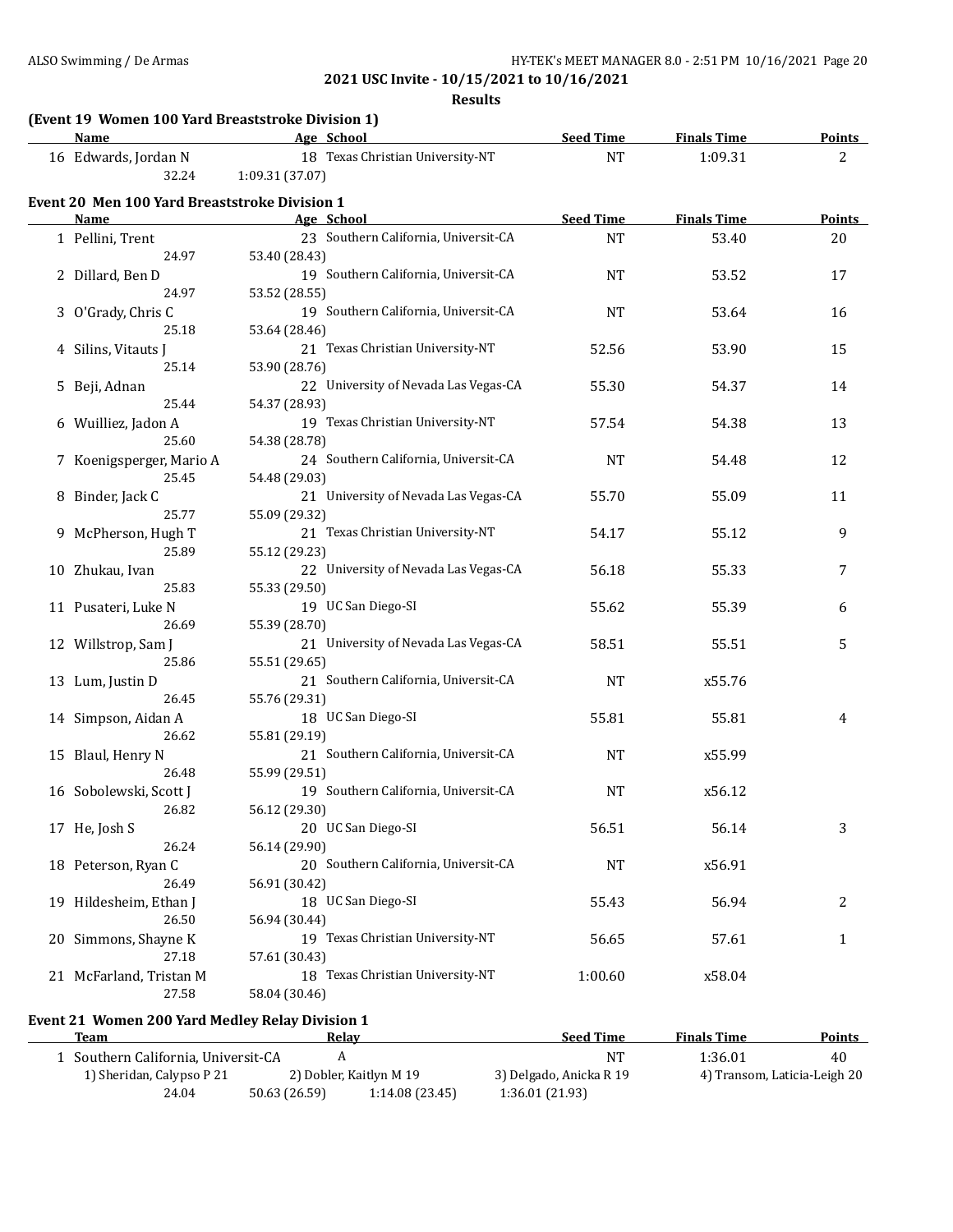**<u>Reed Time</u> Finals Time Points** 

**2021 USC Invite - 10/15/2021 to 10/16/2021**

#### **Results**

### **(Event 21 Women 200 Yard Medley Relay Division 1)**

| <b>l'eam</b>                                     | <b>Relay</b>           |                               | Seed Time                   | <b>Finals Time</b>         | Poin |
|--------------------------------------------------|------------------------|-------------------------------|-----------------------------|----------------------------|------|
| 2 Southern California, Universit-CA              | B                      |                               | <b>NT</b>                   | x1:40.26                   |      |
| 1) Hannah, Jade 19                               |                        | 2) Odgers, Isabelle S 21      | 3) Turner, Makenna L 21     | 4) Ciesla, Marta K 23      |      |
| 25.23                                            | 53.20 (27.97)          | 1:17.41 (24.21)               | 1:40.26 (22.85)             |                            |      |
| 3 Southern California, Universit-CA              | C.                     |                               | <b>NT</b>                   | x1:40.50                   |      |
| 1) Famous, Caroline A 20                         |                        | 2) Pavlopoulou, Nicole 20     | 3) Sasseville, Genevieve 18 | 4) Sand, Adair B 20        |      |
| 25.43                                            |                        | 53.27 (27.84) 1:17.61 (24.34) | 1:40.50 (22.89)             |                            |      |
| 4 UC San Diego-SI                                | A                      |                               | 1:39.96                     | 1:40.74                    | 34   |
| 1) Phillips, Jordan J 21                         | 2) Pavicevic, Katja 20 |                               | 3) Renner, Miranda C 20     | 4) Miles, Brittney C 21    |      |
| 25.30                                            | 53.53 (28.23)          | 1:17.36 (23.83)               | 1:40.74 (23.38)             |                            |      |
| 5 University of Nevada Las Vegas-C               | A                      |                               | <b>NT</b>                   | 1:40.93                    | 32   |
| 1) Afanasyeva, Kate 24                           |                        | 2) Bartlett, Calysta N 19     | 3) Bokros, Blanka M 21      | 4) Schneider, Kristina M 2 |      |
| 24.57                                            | 53.60 (29.03)          | 1:18.05(24.45)                | 1:40.93 (22.88)             |                            |      |
| 6 Texas Christian University-NT                  | A                      |                               | 1:40.06                     | 1:41.68                    | 30   |
| 1) Moore, Rylee E 18 2) Schreiber, Sheridan C 22 |                        |                               | 3) Dahmen, Jeanne F 19      | 4) Rhodes, Olivia A 18     |      |
| 25.64                                            | 54.25 (28.61)          | 1:18.92 (24.67)               | 1:41.68 (22.76)             |                            |      |
| 7 University of Nevada Las Vegas-C C             |                        |                               | <b>NT</b>                   | x1:42.46                   |      |
| 1) Kiuchi, Kacey L 21                            |                        | 2) Iwanowska, Tosia H 20      | 3) Lizzul, Gabby L 21       | 4) Haase, Ava K 21         |      |
| 26.34                                            | 54.75 (28.41)          | 1:19.19(24.44)                | 1:42.46 (23.27)             |                            |      |
| 8 Texas Christian University-NT                  | B                      |                               | <b>NT</b>                   | x1:42.70                   |      |
| 1) Hirschberg, Marlene A 20                      |                        | 2) Chahbandour, Claire E 18   | 3) Morris, Megan L 21       | 4) Coughlin, Cassidy M 21  |      |
| 26.50                                            | 54.50 (28.00)          | 1:19.48 (24.98)               | 1:42.70 (23.22)             |                            |      |
| 9 UC San Diego-SI                                | $\overline{B}$         |                               | 1:44.99                     | x1:43.63                   |      |
| 1) Monroe, Teagan J 19                           |                        | 2) Mitchell, Maddie P 19      | 3) Barthel, Alana R 18      | 4) Odgers, Josette E 19    |      |
| 25.69                                            | 54.45 (28.76)          | 1:19.68(25.23)                | 1:43.63 (23.95)             |                            |      |
| 10 University of Nevada Las Vegas-C              | B                      |                               | <b>NT</b>                   | x1:43.65                   |      |
| 1) Swail, Lindsay I 22                           |                        | 2) Moore, Skylar R 21         | 3) Mykkanen, Cameron M 18   | 4) Fernandez, Malia M 19   |      |
| 26.24                                            |                        | 55.20 (28.96) 1:20.22 (25.02) | 1:43.65 (23.43)             |                            |      |

### **Event 22 Men 200 Yard Medley Relay Division 1**

| Team                                              | Relay                                          |                               | <b>Seed Time</b>         | <b>Finals Time</b>         | <b>Points</b> |
|---------------------------------------------------|------------------------------------------------|-------------------------------|--------------------------|----------------------------|---------------|
| 1 Southern California, Universit-CA               | A                                              |                               | <b>NT</b>                | 1:26.88                    | 40            |
| 1) Raffin, Holden L 20                            | 2) Pellini, Trent 23                           |                               | 3) Miljenic, Nikola 23   | 4) Selin, Artem 19         |               |
| 22.65                                             |                                                | 46.60 (23.95) 1:07.36 (20.76) | 1:26.88 (19.52)          |                            |               |
| 2 University of Nevada Las Vegas-C                | $\overline{A}$                                 |                               | <b>NT</b>                | 1:27.89                    | 34            |
| 1) Bolanos, Panos 20                              | 2) Beji, Adnan 22                              |                               | 3) Ratiu, George A 21    | 4) Hemmens, Reece M 22     |               |
| 22.11                                             |                                                | 47.15 (25.04) 1:08.44 (21.29) | 1:27.89 (19.45)          |                            |               |
| 3 Texas Christian University-NT                   | $\overline{A}$                                 |                               | 1:26.03                  | 1:28.06                    | 32            |
| 1) Varga, Stefan D 20 2) Silins, Vitauts J 21     |                                                |                               | 3) Sadlowski, Piotr 21   | 4) Paiva Da, Raphael L 20  |               |
| 23.01                                             |                                                | 47.15 (24.14) 1:08.41 (21.26) | 1:28.06 (19.65)          |                            |               |
| 4 UC San Diego-SI                                 | A                                              |                               | 1:29.51                  | 1:28.16                    | 30            |
|                                                   | 1) James, Tyler C 23<br>2) Pusateri, Luke N 19 |                               | 3) Daily, Spencer A 21   | 4) Cunnan, Nathaniel R 22  |               |
| 22.71                                             | 47.41 (24.70) 1:08.27 (20.86)                  |                               | 1:28.16 (19.89)          |                            |               |
| 5 Southern California, Universit-CA B             |                                                |                               | <b>NT</b>                | x1:28.48                   |               |
| 1) Homans, Harry A 21 2) Dillard, Ben D 19        |                                                |                               | 3) Parker, Mateo S 18    | 4) Saunders, Max Z 20      |               |
| 22.91                                             |                                                | 47.32 (24.41) 1:08.67 (21.35) | 1:28.48 (19.81)          |                            |               |
| 6 Southern California, Universit-CA C             |                                                |                               | <b>NT</b>                | x1:28.93                   |               |
| 1) Retterer, Paul A 20                            |                                                | 2) O'Grady, Chris C 19        | 3) Sichak, Kevin M 19    | 4) Peterson, Ryan C 20     |               |
| 23.15                                             | 47.87 (24.72) 1:09.18 (21.31)                  |                               | 1:28.93(19.75)           |                            |               |
| 7 University of Nevada Las Vegas-C                | $\overline{B}$                                 |                               | <b>NT</b>                | x1:29.21                   |               |
| 1) Szilagyi, Richard R 23 (2) Willstrop, Sam J 21 |                                                |                               | 3) Chavez, Bryan 22      | 4) Mykkanen, Christopher J |               |
| 22.69                                             |                                                | 47.40 (24.71) 1:08.95 (21.55) | 1:29.21 (20.26)          |                            |               |
| 8 Texas Christian University-NT                   | B                                              |                               | <b>NT</b>                | x1:29.79                   |               |
| 1) Andrade, Joao 22 2) Wuilliez, Jadon A 19       |                                                |                               | 3) Chwaluk, Michael P 21 | 4) Litchfield, Jake A 18   |               |
| 23.14                                             |                                                | 47.49 (24.35) 1:10.04 (22.55) | 1:29.79(19.75)           |                            |               |

| NT                          | x1:40.26               |
|-----------------------------|------------------------|
| 3) Turner, Makenna L 21     | 4) Ciesla, Marta K 23  |
| 1:40.26 (22.85)             |                        |
| NΤ                          | x1:40.50               |
| 3) Sasseville, Genevieve 18 | 4) Sand, Adair B 20    |
| 1:40.50 (22.89)             |                        |
| 1:39.96                     | 1:40.74                |
| 3) Renner, Miranda C 20     | 4) Miles, Brittney C 2 |
| 1:40.74 (23.38)             |                        |
| NT                          | 1:40.93                |
| 3) Bokros, Blanka M 21      | 4) Schneider, Kristina |
| 1:40.93 (22.88)             |                        |
| 1:40.06                     | 1:41.68                |
| 3) Dahmen, Jeanne F 19      | 4) Rhodes, Olivia A 1  |
| 1:41.68 (22.76)             |                        |
| NΤ                          | x1:42.46               |
| 3) Lizzul, Gabby L 21       | 4) Haase, Ava K 21     |
| 1:42.46 (23.27)             |                        |
| NΤ                          | x1:42.70               |
| 3) Morris, Megan L 21       | 4) Coughlin, Cassidy   |
| 1:42.70 (23.22)             |                        |
| 1:44.99                     | x1:43.63               |
| 3) Barthel, Alana R 18      | 4) Odgers, Josette E 1 |
| 1:43.63 (23.95)             |                        |
| NT                          | x1:43.65               |
| 3) Mykkanen, Cameron M 18   | 4) Fernandez, Malia I  |
| 1:43.65 (23.43)             |                        |
|                             |                        |

| Seed Time                | Finals Time              | P |
|--------------------------|--------------------------|---|
| <b>NT</b>                | 1:26.88                  |   |
| 3) Miljenic, Nikola 23   | 4) Selin, Artem 19       |   |
| 1:26.88 (19.52)          |                          |   |
| NΤ                       | 1:27.89                  |   |
| 3) Ratiu, George A 21    | 4) Hemmens, Reece M      |   |
| 1:27.89 (19.45)          |                          |   |
| 1:26.03                  | 1:28.06                  |   |
| 3) Sadlowski, Piotr 21   | 4) Paiva Da, Raphael L   |   |
| 1:28.06 (19.65)          |                          |   |
| 1:29.51                  | 1:28.16                  |   |
| 3) Daily, Spencer A 21   | 4) Cunnan, Nathaniel R   |   |
| 1:28.16 (19.89)          |                          |   |
| NΤ                       | x1:28.48                 |   |
| 3) Parker, Mateo S 18    | 4) Saunders, Max Z 20    |   |
| 1:28.48 (19.81)          |                          |   |
| NΤ                       | x1:28.93                 |   |
| 3) Sichak, Kevin M 19    | 4) Peterson, Ryan C 20   |   |
| 1:28.93 (19.75)          |                          |   |
| NΤ                       | x1:29.21                 |   |
| 3) Chavez, Bryan 22      | 4) Mykkanen, Christop    |   |
| 1:29.21 (20.26)          |                          |   |
| NT                       | x1:29.79                 |   |
| 3) Chwaluk, Michael P 21 | 4) Litchfield, Jake A 18 |   |
| 1:29.79 (19.75)          |                          |   |

| 4) Selin, Artem 19                   |    |
|--------------------------------------|----|
| 1:27.89<br>4) Hemmens, Reece M 22    | 34 |
| 1:28.06<br>4) Paiva Da, Raphael L 20 | 32 |
| 1:28.16<br>4) Cunnan, Nathaniel R 22 | 30 |
| 1:28.48<br>4) Saunders, Max Z 20     |    |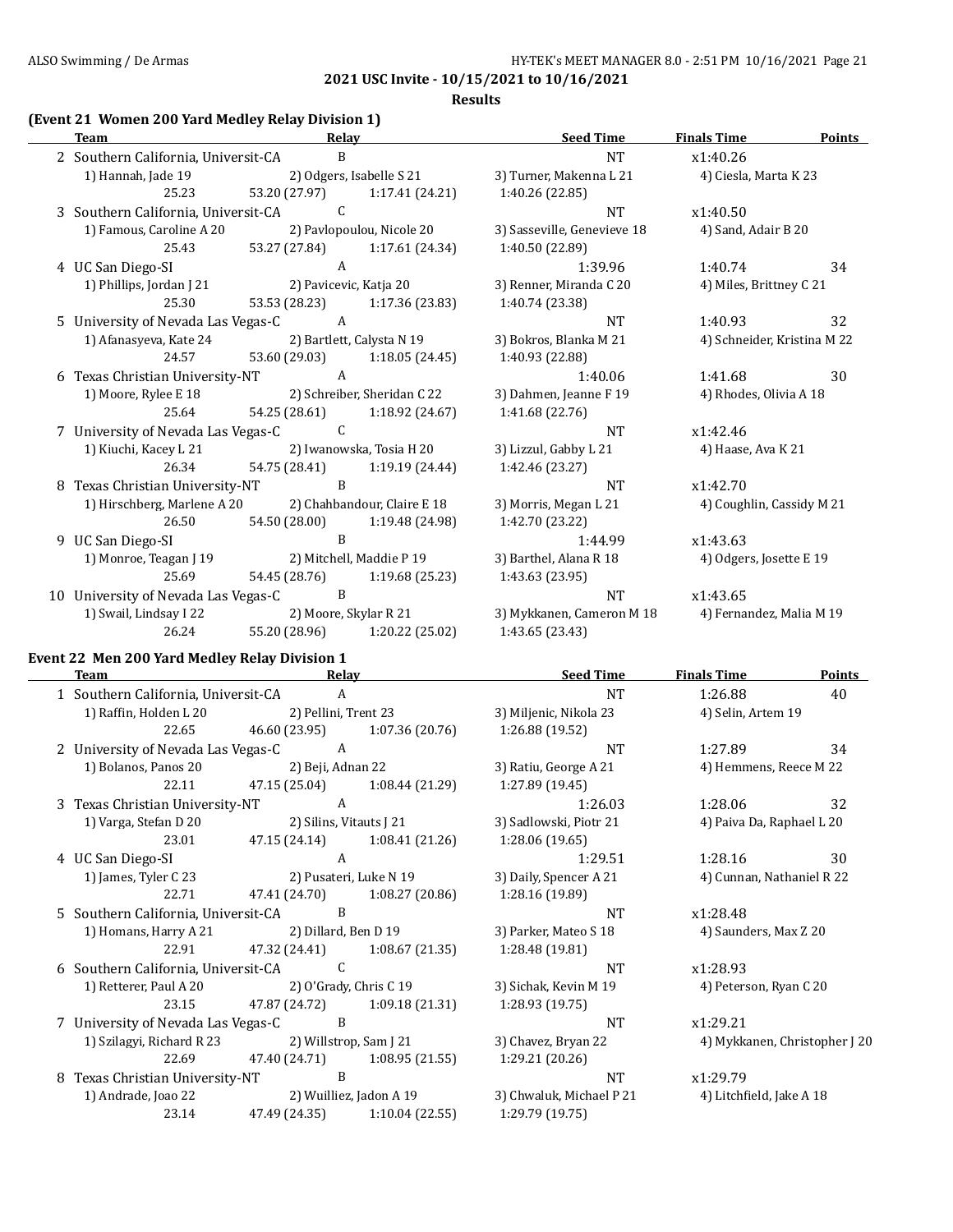**Results**

| (Event 22 Men 200 Yard Medley Relay Division 1) |                    |                                      |                      |                          |                                  |               |
|-------------------------------------------------|--------------------|--------------------------------------|----------------------|--------------------------|----------------------------------|---------------|
| <b>Team</b>                                     |                    | Relay                                | <b>Seed Time</b>     |                          | <b>Finals Time</b>               | <b>Points</b> |
| 9 Texas Christian University-NT                 | C                  |                                      |                      | <b>NT</b>                | x1:31.00<br>4) Babic, Dusan S 21 |               |
| 1) Dimiceli, Luke P 19                          |                    | 2) McPherson, Hugh T 21              |                      | 3) Pedersen, Rasmus U 21 |                                  |               |
| --- UC San Diego-SI                             |                    | B                                    |                      | 1:33.99                  | <b>DQ</b>                        |               |
| 1) Freiman, Lance A 20                          |                    | 2) Hildesheim, Ethan J 18            | 3) Esser, Devin C 18 |                          | 4) Culetu, Justin G 19           |               |
| 24.51                                           | 50.15 (25.64)      | 1:13.44 (23.29)                      | DQ (21.49)           |                          |                                  |               |
| Event 23 Women 1650 Yard Freestyle Division 1   |                    |                                      |                      |                          |                                  |               |
| <b>Name</b>                                     | Age School         |                                      | <b>Seed Time</b>     |                          | <b>Finals Time</b>               | <b>Points</b> |
| 1 Kahler, Marlene                               |                    | 20 Southern California, Universit-CA |                      | <b>NT</b>                | 16:22.30                         | 20            |
| 26.80                                           | 55.50 (28.70)      | 1:24.75 (29.25)                      | 1:53.96 (29.21)      |                          |                                  |               |
| 2:23.54 (29.58)                                 | 2:53.20 (29.66)    | 3:23.41 (30.21)                      | 3:53.72 (30.31)      |                          |                                  |               |
| 4:23.59 (29.87)                                 | 4:53.54 (29.95)    | 5:23.41 (29.87)                      | 5:53.41 (30.00)      |                          |                                  |               |
| 6:23.24 (29.83)                                 | 6:53.18 (29.94)    | 7:23.23 (30.05)                      | 7:53.10 (29.87)      |                          |                                  |               |
| 8:22.95 (29.85)                                 | 8:52.79 (29.84)    | 9:22.59 (29.80)                      | 9:52.46 (29.87)      |                          |                                  |               |
| 10:22.39 (29.93)                                | 10:52.31 (29.92)   | 11:22.59 (30.28)                     | 11:52.52 (29.93)     |                          |                                  |               |
| 12:22.85 (30.33)                                | 12:52.98 (30.13)   | 13:23.11 (30.13)                     | 13:53.00 (29.89)     |                          |                                  |               |
| 14:23.16 (30.16)                                | 16:22.30 (1:59.14) |                                      |                      |                          |                                  |               |
| 2 Arzave, Juli                                  |                    | 19 UC San Diego-SI                   |                      | 16:27.17                 | 16:36.88                         | 17            |
| 27.30                                           | 56.64 (29.34)      | 1:26.36 (29.72)                      | 1:56.48 (30.12)      |                          |                                  |               |
| 2:26.66 (30.18)                                 | 2:56.83 (30.17)    | 3:27.09 (30.26)                      | 3:57.24 (30.15)      |                          |                                  |               |
| 4:27.58 (30.34)                                 | 4:57.92 (30.34)    | 5:28.20 (30.28)                      | 5:58.42 (30.22)      |                          |                                  |               |
| 6:28.44(30.02)                                  | 6:58.65 (30.21)    | 7:29.13 (30.48)                      | 7:59.43 (30.30)      |                          |                                  |               |
| 8:29.99 (30.56)                                 | 9:00.50 (30.51)    | 9:31.38 (30.88)                      | 10:01.89 (30.51)     |                          |                                  |               |
| 10:32.43 (30.54)                                | 11:03.06 (30.63)   | 11:33.71 (30.65)                     | 12:04.01 (30.30)     |                          |                                  |               |
| 12:34.55 (30.54)                                | 13:04.97 (30.42)   | 13:35.48 (30.51)                     | 14:05.96 (30.48)     |                          |                                  |               |
| 14:36.54 (30.58)                                | 15:07.04 (30.50)   | 15:37.40 (30.36)                     | 16:07.59 (30.19)     |                          | 16:36.88 (29.29)                 |               |
| 3 Ash, Teneka                                   |                    | 21 University of Nevada Las Vegas-CA |                      | <b>NT</b>                | 16:56.71                         | 16            |
| 27.77                                           | 58.21 (30.44)      | 1:29.04 (30.83)                      | 2:00.17 (31.13)      |                          |                                  |               |
| 2:31.25 (31.08)                                 | 3:02.37 (31.12)    | 3:33.28 (30.91)                      | 4:04.59 (31.31)      |                          |                                  |               |
| 4:35.68 (31.09)                                 | 5:07.13 (31.45)    | 5:38.10 (30.97)                      | 6:08.95 (30.85)      |                          |                                  |               |
| 6:39.78 (30.83)                                 | 7:10.56 (30.78)    | 7:41.38 (30.82)                      | 8:12.14 (30.76)      |                          |                                  |               |
| 8:43.29 (31.15)                                 | 9:14.31 (31.02)    | 9:45.32 (31.01)                      | 10:16.08 (30.76)     |                          |                                  |               |
| 10:46.31 (30.23)                                | 11:17.02 (30.71)   | 11:48.11 (31.09)                     | 12:19.10 (30.99)     |                          |                                  |               |
| 12:49.99 (30.89)                                | 13:21.04 (31.05)   | 13:52.54 (31.50)                     | 14:23.80 (31.26)     |                          |                                  |               |
| 14:54.62 (30.82)                                | 15:25.43 (30.81)   | 15:56.27 (30.84)                     | 16:27.22 (30.95)     |                          | 16:56.71 (29.49)                 |               |
| 4 Tseng, Courtney S                             |                    | 21 Southern California, Universit-CA |                      | <b>NT</b>                | 17:00.33                         | 15            |
| 28.12                                           | 57.79 (29.67)      | 1:27.72 (29.93)                      | 1:57.95 (30.23)      |                          |                                  |               |
| 2:28.29 (30.34)                                 | 2:58.21 (29.92)    | 3:28.44 (30.23)                      | 3:58.54 (30.10)      |                          |                                  |               |
| 4:29.18 (30.64)                                 | 5:00.14 (30.96)    | 5:31.58 (31.44)                      | 6:03.09 (31.51)      |                          |                                  |               |
| 6:34.62 (31.53)                                 | 7:06.31 (31.69)    | 7:38.20 (31.89)                      | 8:09.91 (31.71)      |                          |                                  |               |
| 8:41.42 (31.51)                                 | 9:12.93 (31.51)    | 9:44.32 (31.39)                      | 10:15.98 (31.66)     |                          |                                  |               |
| 10:47.34 (31.36)                                | 11:18.49 (31.15)   | 11:50.21 (31.72)                     | 12:21.66 (31.45)     |                          |                                  |               |
| 12:53.07 (31.41)                                | 13:24.55 (31.48)   | 13:55.76 (31.21)                     | 14:26.79 (31.03)     |                          |                                  |               |
| 14:57.72 (30.93)                                | 15:29.17 (31.45)   | 16:00.13 (30.96)                     | 16:30.66 (30.53)     |                          | 17:00.33 (29.67)                 |               |
| 5 Rodriguez, Rachel M                           |                    | 21 Texas Christian University-NT     |                      | NT                       | 17:18.25                         | 14            |
| 29.12                                           | 1:00.47 (31.35)    | 1:32.00 (31.53)                      | 2:03.61 (31.61)      |                          |                                  |               |
| 2:35.42 (31.81)                                 | 3:07.06 (31.64)    | 3:38.94 (31.88)                      | 4:10.75 (31.81)      |                          |                                  |               |
| 4:42.54 (31.79)                                 | 5:14.33 (31.79)    | 5:46.04 (31.71)                      | 6:17.54 (31.50)      |                          |                                  |               |
| 6:48.90 (31.36)                                 | 7:20.60 (31.70)    | 7:52.21 (31.61)                      | 8:23.88 (31.67)      |                          |                                  |               |
| 8:55.49 (31.61)                                 | 9:27.03 (31.54)    | 9:58.48 (31.45)                      | 10:29.86 (31.38)     |                          |                                  |               |
| 11:01.13 (31.27)                                | 11:32.59 (31.46)   | 12:04.11 (31.52)                     | 12:35.61 (31.50)     |                          |                                  |               |
| 13:07.21 (31.60)                                | 13:38.85 (31.64)   | 14:10.14 (31.29)                     | 14:41.64 (31.50)     |                          |                                  |               |
| 15:13.27 (31.63)                                | 15:44.74 (31.47)   | 16:16.16 (31.42)                     | 16:47.46 (31.30)     |                          | 17:18.25 (30.79)                 |               |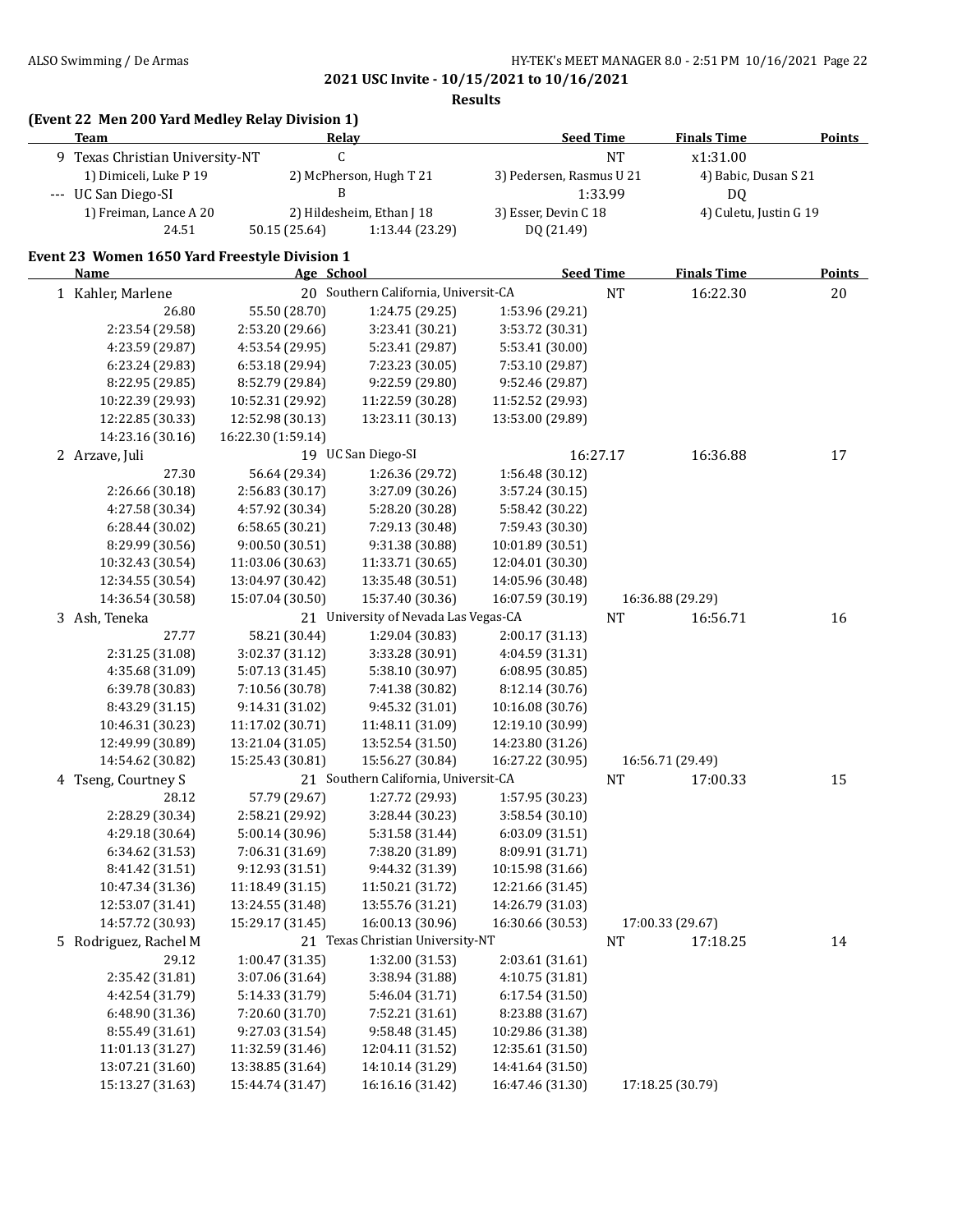### **Results**

### **(Event 23 Women 1650 Yard Freestyle Division 1)**

| <b>Name</b>                          | Age School                           |                                      | <b>Seed Time</b>                     | <b>Finals Time</b>    | <b>Points</b> |
|--------------------------------------|--------------------------------------|--------------------------------------|--------------------------------------|-----------------------|---------------|
| 6 Raftopoulou, Filio                 |                                      | 22 University of Nevada Las Vegas-CA |                                      | 17:21.07<br><b>NT</b> | 13            |
| 28.67                                | 59.34 (30.67)                        | 1:30.71 (31.37)                      | 2:02.23 (31.52)                      |                       |               |
| 2:34.07 (31.84)                      | 3:05.54 (31.47)                      | 3:37.00 (31.46)                      | 4:08.50 (31.50)                      |                       |               |
| 4:40.14 (31.64)                      | 5:11.56 (31.42)                      | 5:42.91 (31.35)                      | 6:14.44 (31.53)                      |                       |               |
| 6:45.98 (31.54)                      | 7:17.42 (31.44)                      | 7:49.04 (31.62)                      | 8:20.73 (31.69)                      |                       |               |
| 8:52.49 (31.76)                      | 9:24.06 (31.57)                      | 9:55.53 (31.47)                      | 10:27.36 (31.83)                     |                       |               |
| 10:59.22 (31.86)                     | 11:31.25 (32.03)                     | 12:03.13 (31.88)                     | 12:34.91 (31.78)                     |                       |               |
| 13:06.74 (31.83)                     | 13:38.83 (32.09)                     | 14:11.03 (32.20)                     | 14:43.00 (31.97)                     |                       |               |
| 15:14.97 (31.97)                     | 15:46.92 (31.95)                     | 16:18.78 (31.86)                     | 16:50.23 (31.45)                     | 17:21.07 (30.84)      |               |
| 7 Prophater, Cayla M                 |                                      | 19 Texas Christian University-NT     | 17:16.62                             | 17:22.44              | 12            |
| 28.59                                | 59.57 (30.98)                        | 1:31.07 (31.50)                      | 2:02.64 (31.57)                      |                       |               |
| 2:34.16 (31.52)                      | 3:06.11 (31.95)                      | 3:37.91 (31.80)                      | 4:09.89 (31.98)                      |                       |               |
| 4:41.84 (31.95)                      | 5:13.49 (31.65)                      | 5:45.07 (31.58)                      | 6:16.78 (31.71)                      |                       |               |
| 6:48.42 (31.64)                      | 7:20.13 (31.71)                      | 7:52.04 (31.91)                      | 8:23.95 (31.91)                      |                       |               |
| 8:56.00 (32.05)                      | 9:27.46 (31.46)                      | 9:59.57 (32.11)                      | 10:31.47 (31.90)                     |                       |               |
| 11:03.48 (32.01)                     | 11:35.50 (32.02)                     | 12:07.42 (31.92)                     | 12:39.20 (31.78)                     |                       |               |
| 13:11.21 (32.01)                     | 13:42.88 (31.67)                     | 14:14.76 (31.88)                     | 14:46.69 (31.93)                     |                       |               |
| 15:17.99 (31.30)                     | 15:49.23 (31.24)                     | 16:20.69 (31.46)                     | 16:51.90 (31.21)                     | 17:22.44 (30.54)      |               |
| 8 Meder, Abigail E                   |                                      | 21 Texas Christian University-NT     | 17:02.10                             | 17:23.24              | 11            |
| 27.73                                | 58.07 (30.34)                        | 1:28.90 (30.83)                      | 2:00.44 (31.54)                      |                       |               |
| 2:32.03 (31.59)                      | 3:03.46 (31.43)                      | 3:35.21 (31.75)                      | 4:06.83 (31.62)                      |                       |               |
| 4:38.28 (31.45)                      | 5:09.71 (31.43)                      | 5:41.49 (31.78)                      | 6:12.80 (31.31)                      |                       |               |
| 6:44.53 (31.73)                      | 7:16.40 (31.87)                      | 7:47.99 (31.59)                      | 8:20.29 (32.30)                      |                       |               |
| 8:52.67 (32.38)                      | 9:24.61 (31.94)                      | 9:56.19 (31.58)                      | 10:28.02 (31.83)                     |                       |               |
| 10:59.76 (31.74)                     | 11:31.81 (32.05)                     | 12:03.61 (31.80)                     | 12:35.63 (32.02)                     |                       |               |
| 13:07.41 (31.78)                     | 13:39.15 (31.74)                     | 14:11.77 (32.62)                     | 14:43.75 (31.98)                     |                       |               |
| 15:15.98 (32.23)                     | 15:47.71 (31.73)                     | 16:20.01 (32.30)                     | 16:52.17 (32.16)                     | 17:23.24 (31.07)      |               |
| 9 Whitney, Ellie H                   |                                      | 20 UC San Diego-SI                   | 16:50.71                             | 17:24.23              | 9             |
| 28.46                                | 59.67 (31.21)                        | 1:31.23 (31.56)                      | 2:02.79 (31.56)                      |                       |               |
| 2:34.39 (31.60)                      | 3:06.03 (31.64)                      | 3:37.48 (31.45)                      | 4:08.80 (31.32)                      |                       |               |
| 4:40.40 (31.60)                      | 5:12.01 (31.61)                      | 5:43.63 (31.62)                      | 6:15.54 (31.91)                      |                       |               |
| 6:47.77 (32.23)                      | 7:19.91 (32.14)                      | 7:52.13 (32.22)                      | 8:24.33 (32.20)                      |                       |               |
| 8:56.54 (32.21)                      | 9:28.55 (32.01)                      | 10:00.29 (31.74)<br>12:08.31 (31.95) | 10:32.29 (32.00)                     |                       |               |
| 11:04.37 (32.08)<br>13:11.62 (31.73) | 11:36.36 (31.99)<br>13:43.44 (31.82) | 14:15.16 (31.72)                     | 12:39.89 (31.58)<br>14:46.63 (31.47) |                       |               |
| 15:17.91 (31.28)                     | 15:49.67 (31.76)                     | 16:21.27 (31.60)                     | 16:53.37 (32.10)                     | 17:24.23 (30.86)      |               |
| 10 Wyzga, Aneta I                    |                                      | 20 UC San Diego-SI                   | 17:21.83                             | 17:25.53              | 7             |
| 28.48                                | 59.71 (31.23)                        | 1:31.06 (31.35)                      | 2:02.63 (31.57)                      |                       |               |
| 2:34.23 (31.60)                      | 3:06.11 (31.88)                      | 3:38.20 (32.09)                      | 4:09.91 (31.71)                      |                       |               |
| 4:41.74 (31.83)                      | 5:12.46 (30.72)                      | 5:44.00 (31.54)                      | 6:16.23 (32.23)                      |                       |               |
| 6:47.41 (31.18)                      | 7:18.47 (31.06)                      | 7:49.57 (31.10)                      | 8:21.56 (31.99)                      |                       |               |
| 8:53.34 (31.78)                      | 9:25.52 (32.18)                      | 9:57.97 (32.45)                      | 10:29.60 (31.63)                     |                       |               |
| 11:01.17 (31.57)                     | 11:32.76 (31.59)                     | 12:04.59 (31.83)                     | 12:36.87 (32.28)                     |                       |               |
| 13:08.74 (31.87)                     | 13:41.10 (32.36)                     | 14:13.15 (32.05)                     | 14:44.81 (31.66)                     |                       |               |
| 15:17.36 (32.55)                     | 15:49.20 (31.84)                     | 16:21.28 (32.08)                     | 16:53.84 (32.56)                     | 17:25.53 (31.69)      |               |
| 11 Icheva, Gabi K                    |                                      | 19 UC San Diego-SI                   | 17:45.99                             | 17:27.85              | 6             |
| 28.63                                | 59.45 (30.82)                        | 1:30.46 (31.01)                      | 2:01.54 (31.08)                      |                       |               |
| 2:32.96 (31.42)                      | 3:04.21 (31.25)                      | 3:35.81 (31.60)                      | 4:07.59 (31.78)                      |                       |               |
| 4:39.21 (31.62)                      | 5:10.60 (31.39)                      | 5:42.29 (31.69)                      | 6:13.80 (31.51)                      |                       |               |
| 6:45.62 (31.82)                      | 7:17.53 (31.91)                      | 7:49.39 (31.86)                      | 8:21.73 (32.34)                      |                       |               |
| 8:54.13 (32.40)                      | 9:25.94 (31.81)                      | 9:58.20 (32.26)                      | 10:30.27 (32.07)                     |                       |               |
| 11:02.27 (32.00)                     | 11:34.47 (32.20)                     | 12:06.66 (32.19)                     | 12:39.07 (32.41)                     |                       |               |
| 13:11.48 (32.41)                     | 13:43.85 (32.37)                     | 14:16.22 (32.37)                     | 14:48.68 (32.46)                     |                       |               |
| 15:20.99 (32.31)                     | 15:52.96 (31.97)                     | 16:25.14 (32.18)                     | 16:57.39 (32.25)                     | 17:27.85 (30.46)      |               |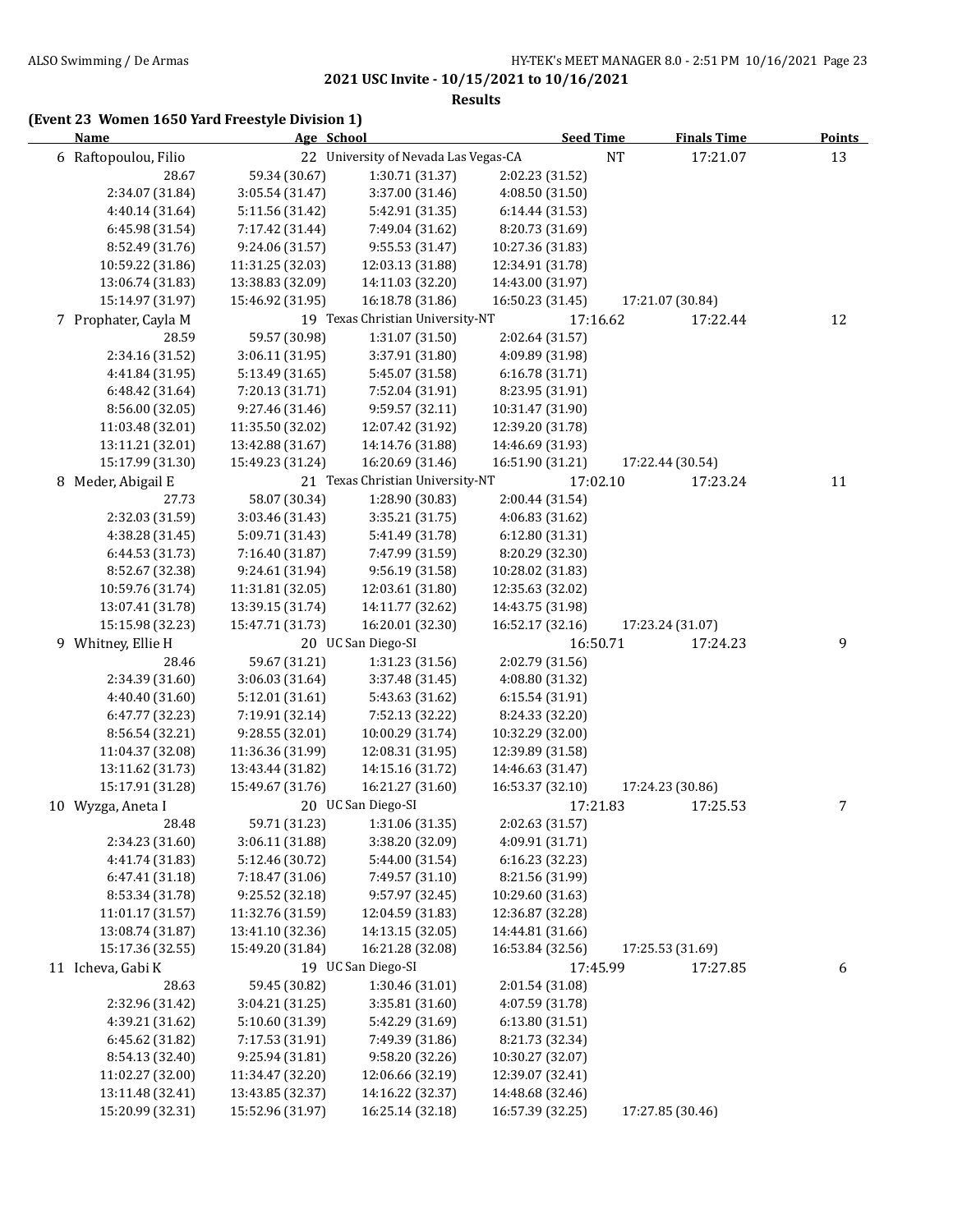**Results**

| (Event 23 Women 1650 Yard Freestyle Division 1) |  |  |  |  |  |
|-------------------------------------------------|--|--|--|--|--|
|-------------------------------------------------|--|--|--|--|--|

| <b>Name</b>                                        | Age School       |                                      | <b>Seed Time</b> |           | <b>Finals Time</b> | <b>Points</b> |
|----------------------------------------------------|------------------|--------------------------------------|------------------|-----------|--------------------|---------------|
| 12 Johnson, Lisa A                                 |                  | 20 Texas Christian University-NT     |                  | 17:04.32  | 17:33.10           | 5             |
| 28.55                                              | 59.78 (31.23)    | 1:31.63 (31.85)                      | 2:03.61 (31.98)  |           |                    |               |
| 2:35.59 (31.98)                                    | 3:07.56 (31.97)  | 3:39.38 (31.82)                      | 4:10.69 (31.31)  |           |                    |               |
| 4:42.16 (31.47)                                    | 5:13.90 (31.74)  | 5:45.40 (31.50)                      | 6:17.06 (31.66)  |           |                    |               |
| 6:48.79 (31.73)                                    | 7:20.78 (31.99)  | 7:52.57 (31.79)                      | 8:24.69 (32.12)  |           |                    |               |
| 8:57.10 (32.41)                                    | 9:29.44 (32.34)  | 10:01.62 (32.18)                     | 10:33.59 (31.97) |           |                    |               |
| 11:05.99 (32.40)                                   | 11:37.94 (31.95) | 12:10.31 (32.37)                     | 12:42.65 (32.34) |           |                    |               |
| 13:14.81 (32.16)                                   | 13:47.21 (32.40) | 14:19.88 (32.67)                     | 14:52.29 (32.41) |           |                    |               |
| 15:24.86 (32.57)                                   | 15:57.43 (32.57) | 16:29.64 (32.21)                     | 17:01.69 (32.05) |           | 17:33.10 (31.41)   |               |
| <b>Event 24 Men 1650 Yard Freestyle Division 1</b> |                  |                                      |                  |           |                    |               |
| Name                                               | Age School       |                                      | <b>Seed Time</b> |           | <b>Finals Time</b> | Points        |
| 1 Freri, Geremia                                   |                  | 21 Texas Christian University-NT     |                  | <b>NT</b> | 15:04.35           | 20            |
| 24.83                                              | 52.19 (27.36)    | 1:19.65 (27.46)                      | 1:47.25 (27.60)  |           |                    |               |
| 2:14.80 (27.55)                                    | 2:42.37 (27.57)  | 3:09.84 (27.47)                      | 3:37.40 (27.56)  |           |                    |               |
| 4:05.01 (27.61)                                    | 4:32.55 (27.54)  | 5:00.14 (27.59)                      | 5:27.73 (27.59)  |           |                    |               |
| 5:55.24 (27.51)                                    | 6:22.87 (27.63)  | 6:50.59 (27.72)                      | 7:18.33 (27.74)  |           |                    |               |
| 7:45.94 (27.61)                                    | 8:13.93 (27.99)  | 8:41.42 (27.49)                      | 9:08.94 (27.52)  |           |                    |               |
| 9:36.52 (27.58)                                    | 10:04.07 (27.55) | 10:31.54 (27.47)                     | 10:59.13 (27.59) |           |                    |               |
| 11:26.67 (27.54)                                   | 11:54.30 (27.63) | 12:21.89 (27.59)                     | 12:49.33 (27.44) |           |                    |               |
| 13:16.82 (27.49)                                   | 13:44.24 (27.42) | 14:11.82 (27.58)                     | 14:38.41 (26.59) |           | 15:04.35 (25.94)   |               |
| 2 Johansson, Victor                                |                  | 23 Southern California, Universit-CA |                  | NT        | 15:06.90           | 17            |
| 25.47                                              | 53.18 (27.71)    | 1:20.95 (27.77)                      | 1:48.73 (27.78)  |           |                    |               |
| 2:16.58 (27.85)                                    | 2:44.33 (27.75)  | 3:12.04 (27.71)                      | 3:39.83 (27.79)  |           |                    |               |
| 4:07.44 (27.61)                                    | 4:35.20 (27.76)  | 5:02.94 (27.74)                      | 5:30.47 (27.53)  |           |                    |               |
| 5:58.13 (27.66)                                    | 6:25.51 (27.38)  | 6:53.00 (27.49)                      | 7:20.54 (27.54)  |           |                    |               |
| 7:48.09 (27.55)                                    | 8:15.62 (27.53)  | 8:43.39 (27.77)                      | 9:11.25 (27.86)  |           |                    |               |
| 9:38.96 (27.71)                                    | 10:06.71 (27.75) | 10:34.61 (27.90)                     | 11:02.25 (27.64) |           |                    |               |
| 11:30.04 (27.79)                                   | 11:57.77 (27.73) | 12:25.47 (27.70)                     | 12:52.99 (27.52) |           |                    |               |
| 13:20.27 (27.28)                                   | 13:47.32 (27.05) | 14:14.37 (27.05)                     | 14:41.09 (26.72) |           | 15:06.90 (25.81)   |               |
| 3 Castro, Cameron J                                |                  | 20 University of Nevada Las Vegas-CA |                  | NT        | 15:16.14           | 16            |
| 25.38                                              | 53.03 (27.65)    | 1:20.97 (27.94)                      | 1:48.92 (27.95)  |           |                    |               |
| 2:16.82 (27.90)                                    | 2:44.85 (28.03)  | 3:12.69 (27.84)                      | 3:40.51 (27.82)  |           |                    |               |
| 4:08.42 (27.91)                                    | 4:36.45 (28.03)  | 5:03.95 (27.50)                      | 5:31.55 (27.60)  |           |                    |               |
| 5:59.35 (27.80)                                    | 6:27.00(27.65)   | 6:54.66 (27.66)                      | 7:22.52 (27.86)  |           |                    |               |
| 7:50.32 (27.80)                                    | 8:18.02 (27.70)  | 8:45.65 (27.63)                      | 9:13.57 (27.92)  |           |                    |               |
| 9:41.17 (27.60)                                    | 10:09.08 (27.91) | 10:37.02 (27.94)                     | 11:05.10 (28.08) |           |                    |               |
| 11:32.79 (27.69)                                   | 12:00.69 (27.90) | 12:28.87 (28.18)                     | 12:57.13 (28.26) |           |                    |               |
| 13:25.22 (28.09)                                   | 13:53.36 (28.14) | 14:21.47 (28.11)                     | 14:49.50 (28.03) |           | 15:16.14 (26.64)   |               |
| 4 Matheson, Daniel W                               |                  | 19 Southern California, Universit-CA |                  | NT        | 15:18.99           | 15            |
| 25.29                                              | 52.89 (27.60)    | 1:20.90 (28.01)                      | 1:48.95 (28.05)  |           |                    |               |
| 2:17.21 (28.26)                                    | 2:45.43 (28.22)  | 3:13.55(28.12)                       | 3:41.84 (28.29)  |           |                    |               |
| 4:09.92 (28.08)                                    | 4:38.15 (28.23)  | 5:06.17 (28.02)                      | 5:34.18 (28.01)  |           |                    |               |
| 6:02.29 (28.11)                                    | 6:30.47 (28.18)  | 6:58.74 (28.27)                      | 7:27.01 (28.27)  |           |                    |               |
| 7:55.06 (28.05)                                    | 8:23.23 (28.17)  | 8:51.19 (27.96)                      | 9:19.20 (28.01)  |           |                    |               |
| 9:47.23 (28.03)                                    | 10:15.03 (27.80) | 10:42.92 (27.89)                     | 11:11.16 (28.24) |           |                    |               |
| 11:39.26 (28.10)                                   | 12:06.88 (27.62) | 12:34.79 (27.91)                     | 13:02.61 (27.82) |           |                    |               |
| 13:30.34 (27.73)                                   | 13:58.39 (28.05) | 14:26.10 (27.71)                     | 14:53.08 (26.98) |           | 15:18.99 (25.91)   |               |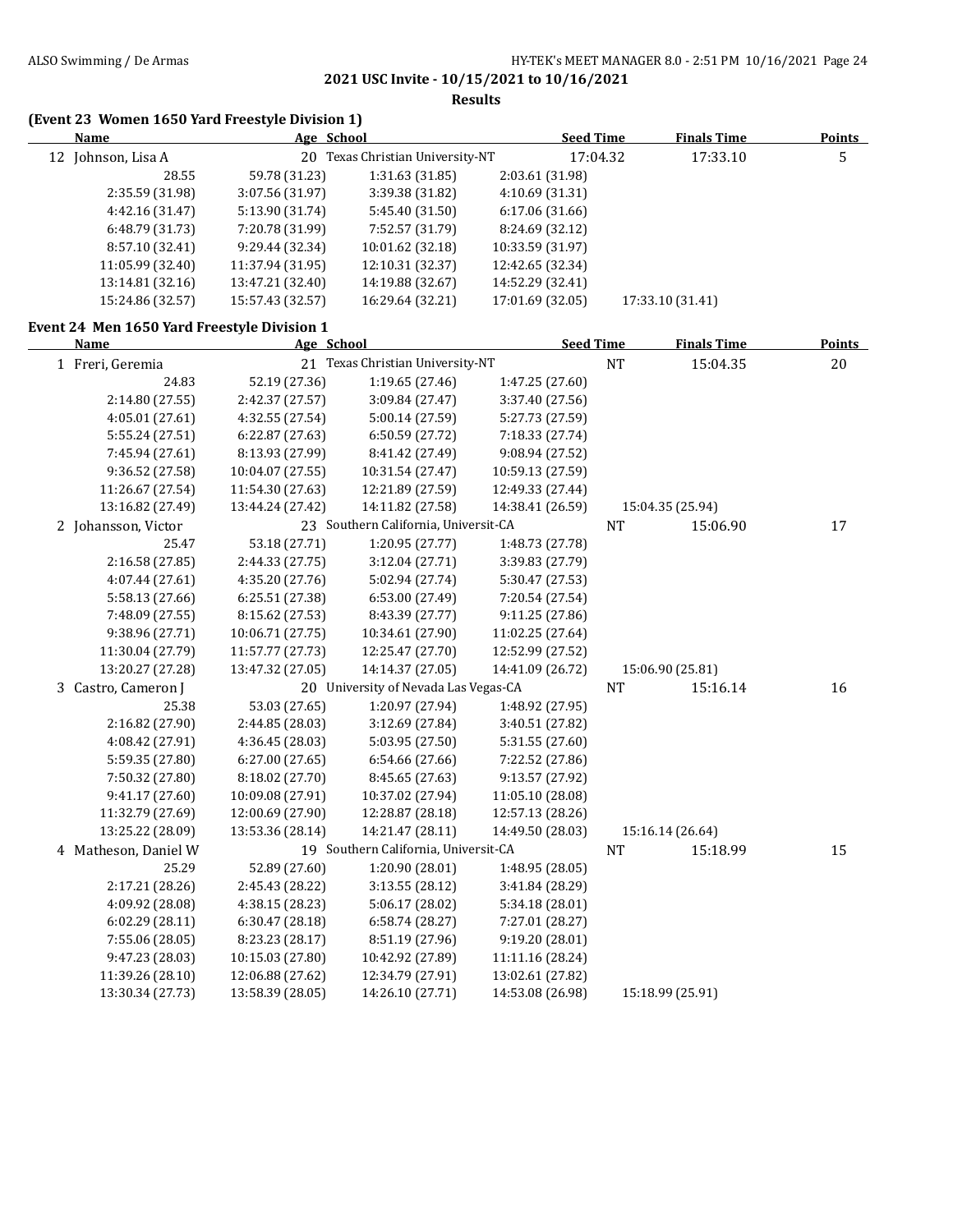**Results**

### **(Event 24 Men 1650 Yard Freestyle Division 1)**

| <b>Name</b>                         | Age School                         |                                      | <b>Seed Time</b>                    |           | <b>Finals Time</b> | <b>Points</b> |
|-------------------------------------|------------------------------------|--------------------------------------|-------------------------------------|-----------|--------------------|---------------|
| 5 Kiel, Cooper J                    |                                    | 19 University of Nevada Las Vegas-CA |                                     | <b>NT</b> | 15:25.39           | 14            |
| 25.76                               | 54.02 (28.26)                      | 1:22.35 (28.33)                      | 1:50.49 (28.14)                     |           |                    |               |
| 2:18.78 (28.29)                     | 2:47.03 (28.25)                    | 3:15.37 (28.34)                      | 3:43.36 (27.99)                     |           |                    |               |
| 4:11.48 (28.12)                     | 4:39.62 (28.14)                    | 5:07.57 (27.95)                      | 5:35.40 (27.83)                     |           |                    |               |
| 6:03.35(27.95)                      | 6:31.54(28.19)                     | 6:59.71 (28.17)                      | 7:27.98 (28.27)                     |           |                    |               |
| 7:56.35 (28.37)                     | 8:24.72 (28.37)                    | 8:53.13 (28.41)                      | 9:21.38 (28.25)                     |           |                    |               |
| 9:49.78 (28.40)                     | 10:18.04 (28.26)                   | 10:45.85 (27.81)                     | 11:13.84 (27.99)                    |           |                    |               |
| 11:42.26 (28.42)                    | 12:10.48 (28.22)                   | 12:38.22 (27.74)                     | 13:06.60 (28.38)                    |           |                    |               |
| 13:34.97 (28.37)                    | 14:02.86 (27.89)                   | 14:30.68 (27.82)                     | 14:58.31 (27.63)                    |           | 15:25.39 (27.08)   |               |
| 6 Fabian, Milan                     |                                    | 19 Texas Christian University-NT     |                                     | <b>NT</b> | 15:27.82           | 13            |
| 25.83                               | 53.97 (28.14)                      | 1:22.39 (28.42)                      | 1:50.61 (28.22)                     |           |                    |               |
| 2:19.04 (28.43)                     | 2:47.38 (28.34)                    | 3:15.78 (28.40)                      | 3:44.00 (28.22)                     |           |                    |               |
| 4:12.33 (28.33)                     | 4:40.62 (28.29)                    | 5:08.82 (28.20)                      | 5:36.83 (28.01)                     |           |                    |               |
| 6:04.96 (28.13)                     | 6:32.98 (28.02)                    | 7:00.91 (27.93)                      | 7:28.99 (28.08)                     |           |                    |               |
| 7:57.08 (28.09)                     | 8:25.18 (28.10)                    | 8:53.27 (28.09)                      | 9:21.21 (27.94)                     |           |                    |               |
| 9:49.10 (27.89)                     | 10:17.08 (27.98)                   | 10:45.16 (28.08)                     | 11:13.25 (28.09)                    |           |                    |               |
| 11:41.28 (28.03)                    | 12:09.62 (28.34)                   | 12:38.08 (28.46)                     | 13:06.55 (28.47)                    |           |                    |               |
| 13:35.12 (28.57)                    | 14:03.61 (28.49)                   | 14:32.01 (28.40)                     | 15:00.59 (28.58)                    |           | 15:27.82 (27.23)   |               |
| 7 Bernstein, Jackson D              |                                    | 18 UC San Diego-SI                   |                                     | 15:51.46  | 15:44.59           | 12            |
| 26.07                               | 54.11 (28.04)                      | 1:22.55 (28.44)                      | 1:51.17 (28.62)                     |           |                    |               |
| 2:19.87 (28.70)                     | 2:48.47 (28.60)                    | 3:17.15 (28.68)                      | 3:46.00 (28.85)                     |           |                    |               |
| 4:14.76 (28.76)                     | 4:43.51 (28.75)                    | 5:12.36 (28.85)                      | 5:41.21 (28.85)                     |           |                    |               |
| 6:10.09 (28.88)                     | 6:38.92 (28.83)<br>8:34.74 (29.10) | 7:07.96 (29.04)                      | 7:36.77 (28.81)                     |           |                    |               |
| 8:05.64 (28.87)<br>10:01.41 (28.90) | 10:30.36 (28.95)                   | 9:03.51 (28.77)<br>10:58.92 (28.56)  | 9:32.51 (29.00)<br>11:27.67 (28.75) |           |                    |               |
| 11:56.36 (28.69)                    | 12:25.08 (28.72)                   | 12:54.03 (28.95)                     | 13:22.79 (28.76)                    |           |                    |               |
| 13:51.73 (28.94)                    | 14:20.58 (28.85)                   | 14:49.28 (28.70)                     | 15:17.60 (28.32)                    |           | 15:44.59 (26.99)   |               |
| 8 Mertz, David W                    |                                    | 21 Southern California, Universit-CA |                                     | NT        | 15:44.95           | 11            |
| 25.94                               | 54.23 (28.29)                      | 1:22.82 (28.59)                      | 1:51.67 (28.85)                     |           |                    |               |
| 2:20.61 (28.94)                     | 2:49.42 (28.81)                    | 3:18.38 (28.96)                      | 3:47.31 (28.93)                     |           |                    |               |
| 4:16.22 (28.91)                     | 4:45.06 (28.84)                    | 5:13.74 (28.68)                      | 5:42.25 (28.51)                     |           |                    |               |
| 6:10.89 (28.64)                     | 6:39.71 (28.82)                    | 7:08.38 (28.67)                      | 7:37.20 (28.82)                     |           |                    |               |
| 8:06.00 (28.80)                     | 8:35.07 (29.07)                    | 9:04.19 (29.12)                      | 9:33.26 (29.07)                     |           |                    |               |
| 10:02.07 (28.81)                    | 10:31.26 (29.19)                   | 11:00.32 (29.06)                     | 11:29.76 (29.44)                    |           |                    |               |
| 11:58.67 (28.91)                    | 12:27.17 (28.50)                   | 12:56.19 (29.02)                     | 13:24.71 (28.52)                    |           |                    |               |
| 13:52.97 (28.26)                    | 14:21.50 (28.53)                   | 14:50.07 (28.57)                     | 15:17.87 (27.80)                    |           | 15:44.95 (27.08)   |               |
| 9 McFarland, Tristan M              |                                    | 18 Texas Christian University-NT     |                                     | <b>NT</b> | 15:48.20           | 9             |
| 26.04                               | 54.31 (28.27)                      | 1:22.98 (28.67)                      | 1:51.67 (28.69)                     |           |                    |               |
| 2:20.66 (28.99)                     | 2:49.45 (28.79)                    | 3:18.34 (28.89)                      | 3:47.31 (28.97)                     |           |                    |               |
| 4:16.30 (28.99)                     | 4:45.32 (29.02)                    | 5:13.65 (28.33)                      | 5:42.24 (28.59)                     |           |                    |               |
| 6:10.85(28.61)                      | 6:39.54(28.69)                     | 7:08.25 (28.71)                      | 7:37.20 (28.95)                     |           |                    |               |
| 8:05.77 (28.57)                     | 8:34.29 (28.52)                    | 9:03.16 (28.87)                      | 9:32.23 (29.07)                     |           |                    |               |
| 10:01.20 (28.97)                    | 10:29.92 (28.72)                   | 10:58.89 (28.97)                     | 11:27.78 (28.89)                    |           |                    |               |
| 11:56.78 (29.00)                    | 12:25.96 (29.18)                   | 12:55.25 (29.29)                     | 13:24.08 (28.83)                    |           |                    |               |
| 13:53.14 (29.06)                    | 14:22.15 (29.01)                   | 14:51.25 (29.10)                     | 15:20.28 (29.03)                    |           | 15:48.20 (27.92)   |               |
| 10 Johnson, Hayden C                |                                    | 21 UC San Diego-SI                   |                                     | 15:32.40  | 16:02.66           | 7             |
| 25.85                               | 54.28 (28.43)                      | 1:23.77 (29.49)                      | 1:52.86 (29.09)                     |           |                    |               |
| 2:21.21 (28.35)                     | 2:49.91 (28.70)                    | 3:18.54 (28.63)                      | 3:47.33 (28.79)                     |           |                    |               |
| 4:16.53 (29.20)                     | 4:45.56 (29.03)                    | 5:14.48 (28.92)                      | 5:43.30 (28.82)                     |           |                    |               |
| 6:12.51 (29.21)                     | 6:41.66 (29.15)                    | 7:10.96 (29.30)                      | 7:40.25 (29.29)                     |           |                    |               |
| 8:09.54 (29.29)                     | 8:38.70 (29.16)                    | 9:08.05 (29.35)                      | 9:37.74 (29.69)                     |           |                    |               |
| 10:07.27 (29.53)                    | 10:36.68 (29.41)                   | 11:06.05 (29.37)                     | 11:35.69 (29.64)                    |           |                    |               |
| 12:05.32 (29.63)                    | 12:34.90 (29.58)                   | 13:04.85 (29.95)                     | 13:34.96 (30.11)                    |           |                    |               |
| 14:05.10 (30.14)                    | 14:34.72 (29.62)                   | 15:04.67 (29.95)                     | 15:34.06 (29.39)                    |           | 16:02.66 (28.60)   |               |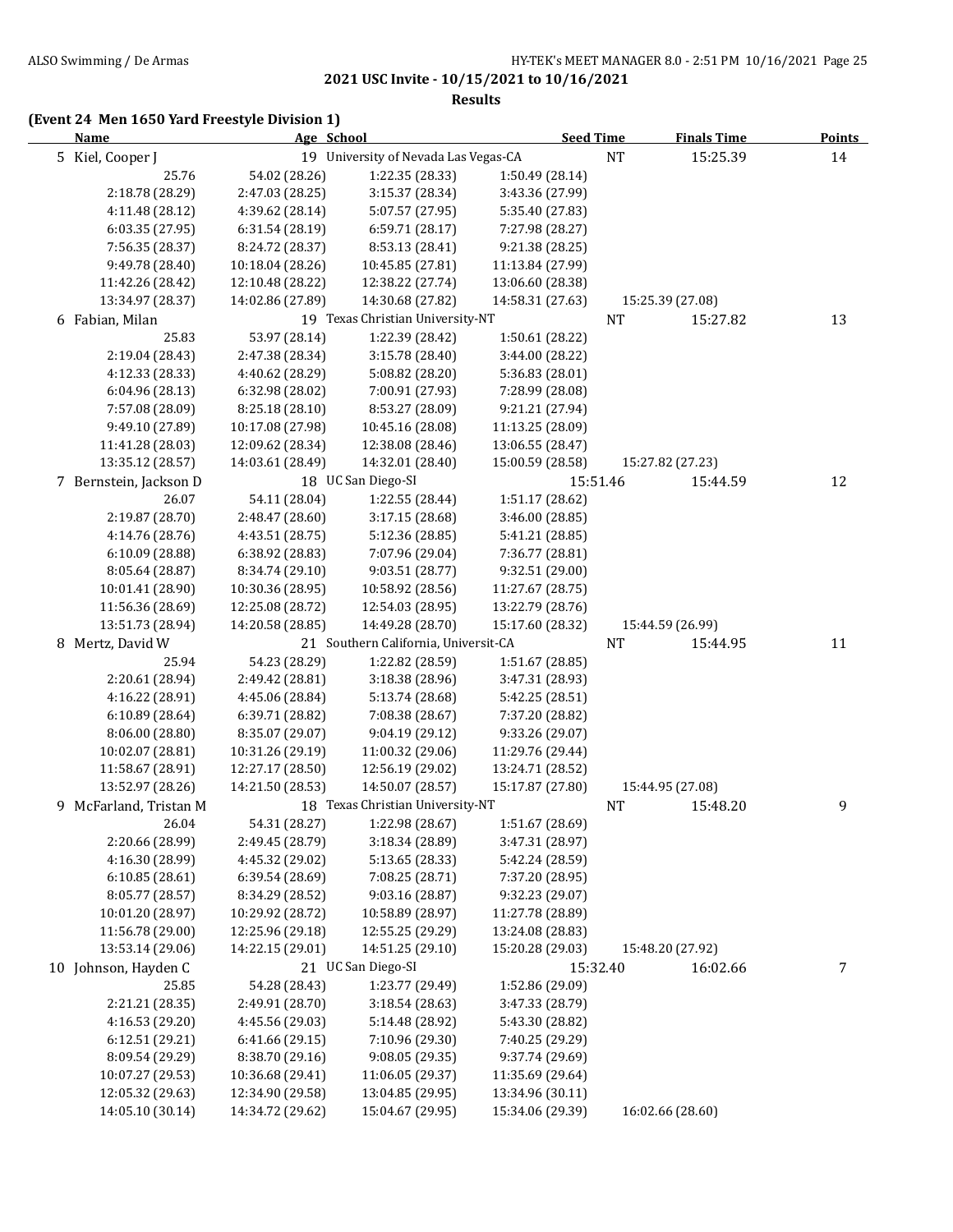**Results**

## **(Event 24 Men 1650 Yard Freestyle Division 1)**

| Name                     |                  | Age School                    | <b>Seed Time</b> | <b>Finals Time</b> | Points |
|--------------------------|------------------|-------------------------------|------------------|--------------------|--------|
| Brennig, Charlie C<br>11 | 19               | Texas Christian University-NT | 15:35.85         | 16:05.99           | 6      |
| 26.71                    | 55.24 (28.53)    | 1:24.16 (28.92)               | 1:53.34 (29.18)  |                    |        |
| 2:22.28 (28.94)          | 2:51.65 (29.37)  | 3:21.12 (29.47)               | 3:50.69 (29.57)  |                    |        |
| 4:19.99 (29.30)          | 4:49.30 (29.31)  | 5:18.50 (29.20)               | 5:48.03 (29.53)  |                    |        |
| 6:17.52(29.49)           | 6:46.86 (29.34)  | 7:16.43 (29.57)               | 7:46.07 (29.64)  |                    |        |
| 8:15.60 (29.53)          | 8:44.96 (29.36)  | 9:14.74 (29.78)               | 9:44.67 (29.93)  |                    |        |
| 10:13.98 (29.31)         | 10:43.55 (29.57) | 11:13.08 (29.53)              | 11:42.72 (29.64) |                    |        |
| 12:12.47 (29.75)         | 12:42.10 (29.63) | 13:11.44 (29.34)              | 13:40.79 (29.35) |                    |        |
| 14:10.16 (29.37)         | 14:39.32 (29.16) | 15:08.77 (29.45)              | 15:37.91 (29.14) | 16:05.99 (28.08)   |        |
| Brower, Cade R<br>12     |                  | 20 UC San Diego-SI            | 16:13.35         | 16:23.25           | 5      |
| 26.37                    | 55.32 (28.95)    | 1:24.71 (29.39)               | 1:54.19 (29.48)  |                    |        |
| 2:23.63 (29.44)          | 2:53.21 (29.58)  | 3:23.00 (29.79)               | 3:52.69 (29.69)  |                    |        |
| 4:22.59 (29.90)          | 4:52.40 (29.81)  | 5:22.21 (29.81)               | 5:52.04 (29.83)  |                    |        |
| 6:22.05(30.01)           | 6:51.98(29.93)   | 7:21.95 (29.97)               | 7:52.00 (30.05)  |                    |        |
| 8:22.18 (30.18)          | 8:52.21 (30.03)  | 9:22.39 (30.18)               | 9:52.70 (30.31)  |                    |        |
| 10:23.01 (30.31)         | 10:53.24 (30.23) | 11:23.67 (30.43)              | 11:54.22 (30.55) |                    |        |
| 12:24.72 (30.50)         | 12:55.18 (30.46) | 13:25.46 (30.28)              | 13:55.66 (30.20) |                    |        |
| 14:25.97 (30.31)         | 14:56.08 (30.11) | 15:26.07 (29.99)              | 15:55.44 (29.37) | 16:23.25 (27.81)   |        |

### **Event 25 Women 200 Yard Backstroke Division 1**

| Name                                                            | Age School Seed Time                                  |                 |                 | <b>Finals Time</b> | <b>Points</b> |
|-----------------------------------------------------------------|-------------------------------------------------------|-----------------|-----------------|--------------------|---------------|
| 1 Hannah, Jade                                                  | 19 Southern California, Universit-CA NT               |                 |                 | 1:56.29            | 20            |
| 26.16                                                           | 54.93 (28.77) 1:24.94 (30.01) 1:56.29 (31.35)         |                 |                 |                    |               |
| 2 Barthel, Alana R                                              | 18 UC San Diego-SI 1:59.30                            |                 |                 | 1:58.30            | 17            |
| 28.25                                                           | 58.07 (29.82) 1:27.84 (29.77) 1:58.30 (30.46)         |                 |                 |                    |               |
| 3 Moore, Rylee E                                                | 18 Texas Christian University-NT 2:04.29              |                 |                 | 1:59.67            | 16            |
| 28.42                                                           | 59.16 (30.74) 1:29.97 (30.81) 1:59.67 (29.70)         |                 |                 |                    |               |
| 4 Monroe, Teagan J                                              | 19 UC San Diego-SI 2:02.79                            |                 |                 | 2:00.12            | 15            |
| 28.02                                                           | 58.58 (30.56) 1:28.97 (30.39)                         | 2:00.12(31.15)  |                 |                    |               |
| 5 Waldow, Alice                                                 | 18 Southern California, Universit-CA NT               |                 |                 | 2:00.35            | 14            |
| 28.67                                                           | 59.24 (30.57) 1:29.72 (30.48) 2:00.35 (30.63)         |                 |                 |                    |               |
| 6 Reuter, Tina                                                  | 21 UC San Diego-SI                                    |                 | 2:00.59         | 2:00.37            | 13            |
| 28.75                                                           | 59.14 (30.39) 1:29.78 (30.64) 2:00.37 (30.59)         |                 |                 |                    |               |
| 7 Kiuchi, Kacey L 21 University of Nevada Las Vegas-CA 2:03.04  |                                                       |                 |                 | 2:00.40            | 12            |
| 28.88                                                           | 59.80 (30.92) 1:30.79 (30.99) 2:00.40 (29.61)         |                 |                 |                    |               |
| 8 Mykkanen, Cameron M 18 University of Nevada Las Vegas-CA NT   |                                                       |                 |                 | 2:00.79            | 11            |
| 28.85                                                           | 59.49 (30.64) 1:30.30 (30.81) 2:00.79 (30.49)         |                 |                 |                    |               |
| 9 Swail, Lindsay I 22 University of Nevada Las Vegas-CA 2:06.18 |                                                       |                 |                 | 2:03.03            | 9             |
| 29.14                                                           | $1:00.41(31.27)$ $1:32.54(32.13)$ $2:03.03(30.49)$    |                 |                 |                    |               |
| 10 Hirschberg, Marlene A                                        | 20 Texas Christian University-NT                      |                 | 2:01.39         | 2:03.90            | 7             |
| 29.11                                                           | $1:00.62$ (31.51) $1:32.27$ (31.65) $2:03.90$ (31.63) |                 |                 |                    |               |
| 11 Raftopoulou, Filio                                           | 22 University of Nevada Las Vegas-CA 2:04.61          |                 |                 | 2:05.04            | 6             |
| 30.28                                                           | $1:02.08(31.80)$ $1:34.02(31.94)$ $2:05.04(31.02)$    |                 |                 |                    |               |
| *12 Meder, Abigail E                                            | 21 Texas Christian University-NT 2:05.01              |                 |                 | 2:06.71            | 4.50          |
| 29.90                                                           | $1:01.56(31.66)$ $1:34.13(32.57)$ $2:06.71(32.58)$    |                 |                 |                    |               |
| *12 Rodriguez, Rachel M                                         | 21 Texas Christian University-NT                      |                 | <b>NT</b>       | 2:06.71            | 4.50          |
| 30.04                                                           | $1:02.08(32.04)$ $1:34.72(32.64)$                     |                 | 2:06.71 (31.99) |                    |               |
| 14 Prophater, Cayla M                                           | 19 Texas Christian University-NT 2:04.45              |                 |                 | x2:07.71           |               |
| 29.72                                                           | $1:02.29$ (32.57) $1:35.63$ (33.34) $2:07.71$ (32.08) |                 |                 |                    |               |
| 15 Johnson, Lisa A                                              | 20 Texas Christian University-NT 2:03.66              |                 |                 | x2:11.60           |               |
| 29.67                                                           | $1:02.28(32.61)$ $1:37.09(34.81)$                     | 2:11.60 (34.51) |                 |                    |               |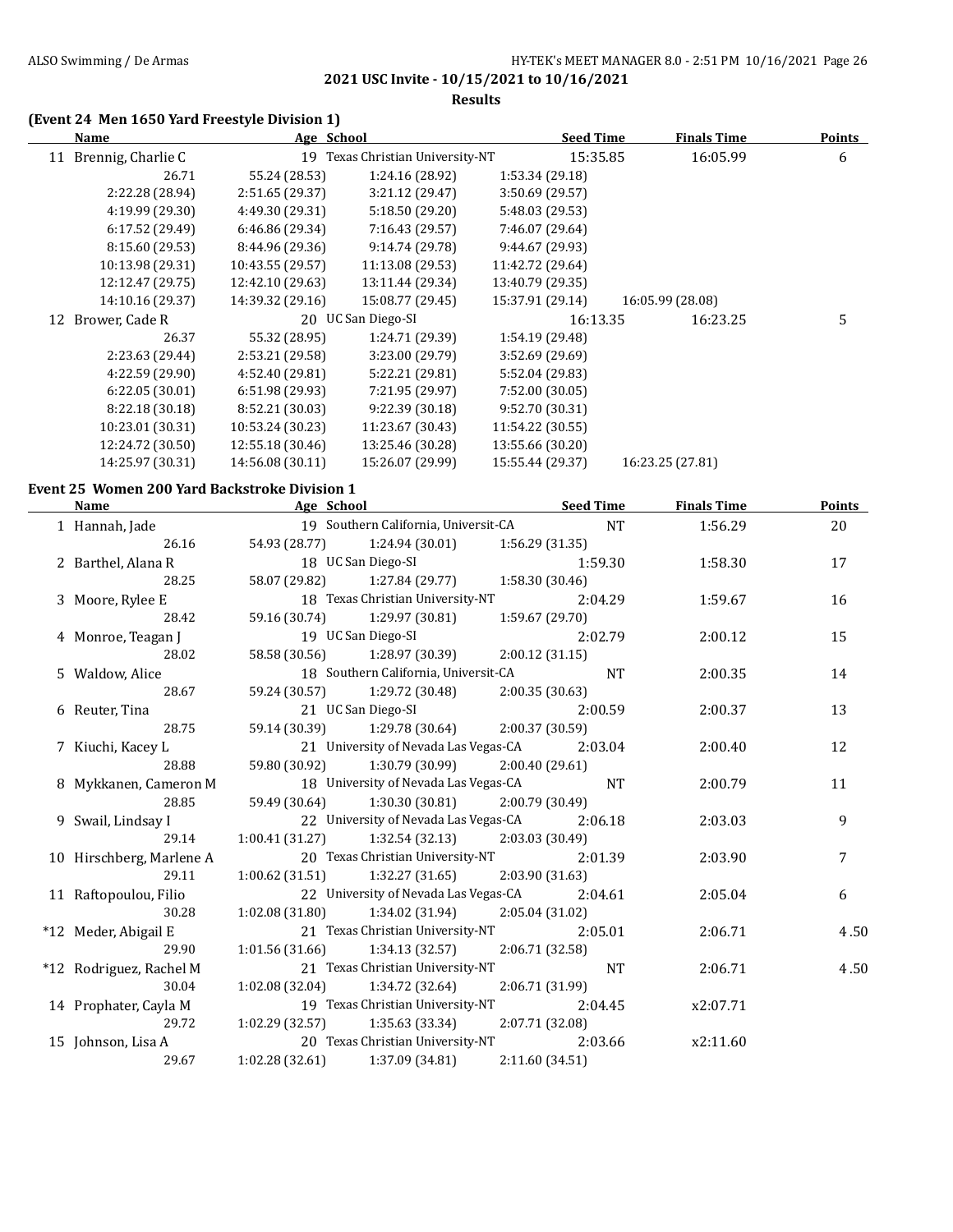### **Results**

# **Event 26 Men 200 Yard Backstroke Division 1**

| Name                   | Age School | <u>Seed Time</u>                                 |                 |         | <b>Finals Time</b> | Points |
|------------------------|------------|--------------------------------------------------|-----------------|---------|--------------------|--------|
| 1 Bolanos, Panos       |            | 20 University of Nevada Las Vegas-CA 1:46.95     |                 |         | 1:44.01            | 20     |
| 24.12                  |            | $50.77(26.65)$ $1:17.51(26.74)$ $1:44.01(26.50)$ |                 |         |                    |        |
| 2 James, Tyler C       |            | 23 UC San Diego-SI                               |                 | 1:46.09 | 1:47.09            | 17     |
| 25.60                  |            | 52.66 (27.06) 1:20.14 (27.48) 1:47.09 (26.95)    |                 |         |                    |        |
| 3 Dimiceli, Luke P     |            | 19 Texas Christian University-NT 1:49.90         |                 |         | 1:47.52            | 16     |
| 25.42                  |            | 52.63 (27.21) 1:20.18 (27.55)                    | 1:47.52 (27.34) |         |                    |        |
| 4 Kurakin, Ivan        |            | 21 UC San Diego-SI                               |                 | 1:45.90 | 1:47.82            | 15     |
| 25.60                  |            | 53.01 (27.41) 1:20.75 (27.74) 1:47.82 (27.07)    |                 |         |                    |        |
| 5 Lee, Nathan J        |            | 18 UC San Diego-SI 1:48.45                       |                 |         | 1:48.35            | 14     |
| 26.06                  |            | 53.71 (27.65) 1:21.30 (27.59) 1:48.35 (27.05)    |                 |         |                    |        |
| 6 Mickelson, McKay T   |            | 20 University of Nevada Las Vegas-CA 1:51.01     |                 |         | 1:48.59            | 13     |
| 25.57                  |            | 53.44 (27.87) 1:21.31 (27.87) 1:48.59 (27.28)    |                 |         |                    |        |
| 7 Bujak, Dominik M     |            | 22 University of Nevada Las Vegas-CA 1:54.71     |                 |         | 1:49.66            | 12     |
| 26.53                  |            | 54.42 (27.89) 1:22.15 (27.73) 1:49.66 (27.51)    |                 |         |                    |        |
| 8 Retterer, Paul A     |            | 20 Southern California, Universit-CA NT          |                 |         | 1:49.74            | 11     |
| 25.75                  |            | 53.87 (28.12) 1:21.63 (27.76) 1:49.74 (28.11)    |                 |         |                    |        |
| 9 Andrade, Joao        |            | 22 Texas Christian University-NT 1:47.18         |                 |         | 1:50.33            | 9      |
| 26.36                  |            | 54.56 (28.20) 1:22.57 (28.01) 1:50.33 (27.76)    |                 |         |                    |        |
| 10 Millette, Charles T |            | 21 Texas Christian University-NT 1:47.57         |                 |         | 1:50.70            | 7      |
| 26.20                  |            | 53.93 (27.73) 1:22.24 (28.31) 1:50.70 (28.46)    |                 |         |                    |        |
| 11 Raffin, Holden L    |            | 20 Southern California, Universit-CA NT          |                 |         | 1:52.18            | 6      |
| 25.85                  |            | 54.16 (28.31) 1:22.66 (28.50) 1:52.18 (29.52)    |                 |         |                    |        |
| 12 Varga, Stefan D     |            | 20 Texas Christian University-NT 1:50.87         |                 |         | 1:52.20            | 5      |
| 25.82                  |            | 54.58 (28.76) 1:23.74 (29.16) 1:52.20 (28.46)    |                 |         |                    |        |
| 13 Gilszmer, Slava     |            | 18 UC San Diego-SI 1:50.98                       |                 |         | 1:52.60            | 4      |
| 26.76                  |            | 54.67 (27.91) 1:23.03 (28.36) 1:52.60 (29.57)    |                 |         |                    |        |
| 14 Reeves, Grant R     |            | 21 UC San Diego-SI                               |                 | 1:48.77 | x1:55.02           |        |
| 25.98                  |            | 54.61 (28.63) 1:24.87 (30.26)                    | 1:55.02(30.15)  |         |                    |        |

### **Event 27 Women 100 Yard Freestyle Division 1**

|    | Name                     | Age School                           | <b>Seed Time</b> | <b>Finals Time</b> | Points |
|----|--------------------------|--------------------------------------|------------------|--------------------|--------|
|    | 1 Transom, Laticia-Leigh | 20 Southern California, Universit-CA | <b>NT</b>        | 48.41              | 20     |
|    | 23.44                    | 48.41 (24.97)                        |                  |                    |        |
|    | 2 Delgado, Anicka R      | 19 Southern California, Universit-CA | <b>NT</b>        | 49.77              | 17     |
|    | 24.19                    | 49.77 (25.58)                        |                  |                    |        |
|    | 3 Ciesla, Marta K        | 23 Southern California, Universit-CA | NT               | 50.29              | 16     |
|    | 24.16                    | 50.29 (26.13)                        |                  |                    |        |
|    | 4 Hultquist, Emma K      | 20 Texas Christian University-NT     | 50.41            | 50.35              | 15     |
|    | 24.21                    | 50.35 (26.14)                        |                  |                    |        |
|    | 5 Sand, Adair B          | 20 Southern California, Universit-CA | <b>NT</b>        | 50.47              | 14     |
|    | 24.72                    | 50.47 (25.75)                        |                  |                    |        |
|    | 6 Schneider, Kristina M  | 22 University of Nevada Las Vegas-CA | 52.06            | 50.92              | 13     |
|    | 24.81                    | 50.92 (26.11)                        |                  |                    |        |
|    | 7 Rhodes, Olivia A       | 18 Texas Christian University-NT     | 52.04            | 51.06              | 12     |
|    | 24.34                    | 51.06 (26.72)                        |                  |                    |        |
|    | 8 Jean, Mathilde         | 21 Southern California, Universit-CA | <b>NT</b>        | x51.18             |        |
|    | 24.58                    | 51.18 (26.60)                        |                  |                    |        |
|    | *9 Fernandez, Malia M    | 19 University of Nevada Las Vegas-CA | 52.73            | 51.19              | 10     |
|    | 24.44                    | 51.19 (26.75)                        |                  |                    |        |
| *9 | Haase, Ava K             | 21 University of Nevada Las Vegas-CA | 52.13            | 51.19              | 10     |
|    | 24.77                    | 51.19 (26.42)                        |                  |                    |        |
|    | 11 Gould, Serena M       | 19 Texas Christian University-NT     | 54.34            | 51.20              | 7      |
|    | 24.58                    | 51.20 (26.62)                        |                  |                    |        |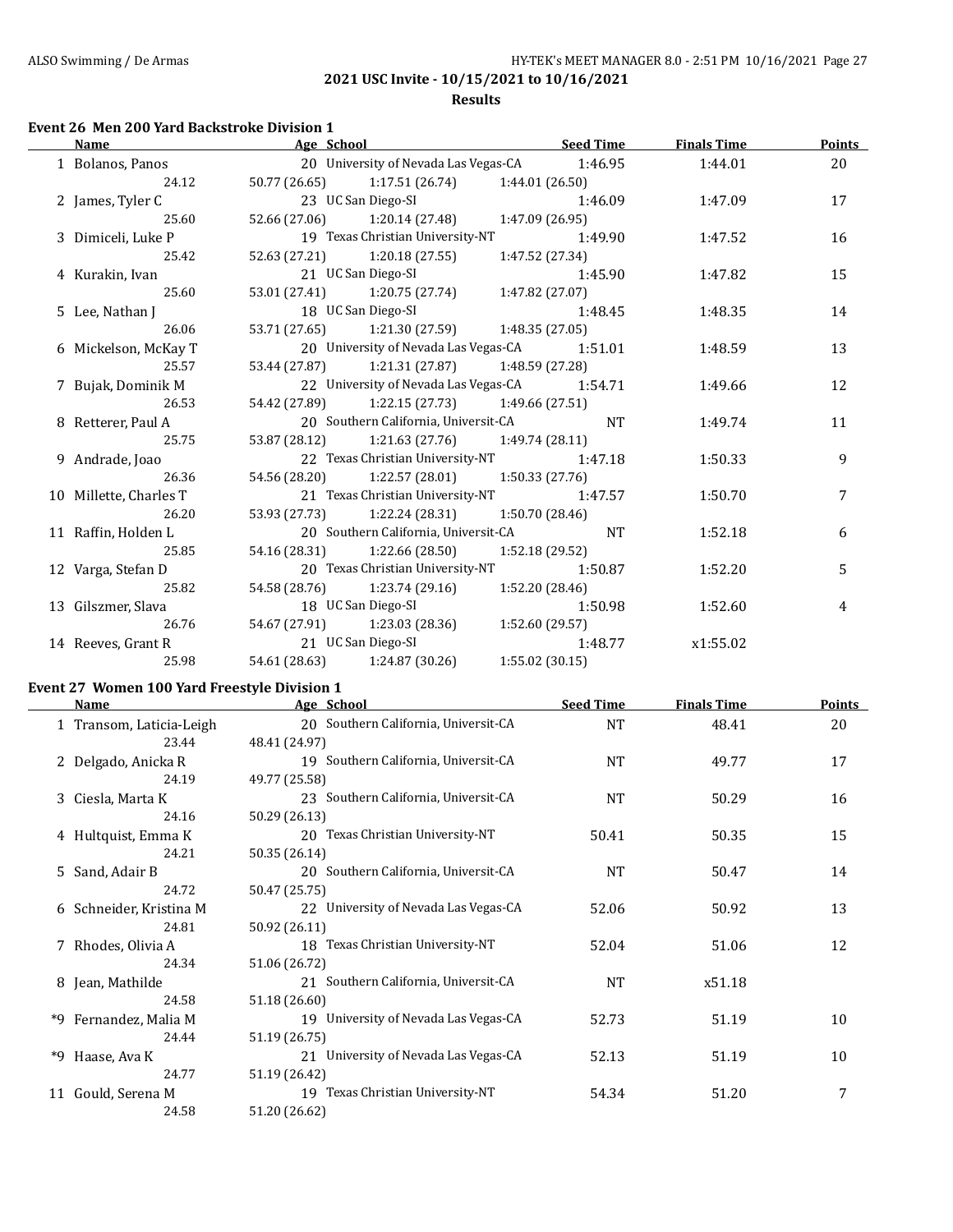**Results**

# **(Event 27 Women 100 Yard Freestyle Division 1)**

| <b>Name</b>                 | Age School                           | <b>Seed Time</b> | <b>Finals Time</b> | Points         |
|-----------------------------|--------------------------------------|------------------|--------------------|----------------|
| 12 Renner, Miranda C        | 20 UC San Diego-SI                   | 51.06            | 51.21              | 6              |
| 24.74                       | 51.21 (26.47)                        |                  |                    |                |
| 13 Simovicova, Lucia        | 22 Texas Christian University-NT     | 51.16            | 51.38              | 5              |
| 24.82                       | 51.38 (26.56)                        |                  |                    |                |
| 14 Phillips, Jordan J       | 21 UC San Diego-SI                   | 52.66            | 51.52              | $\overline{4}$ |
| 25.03                       | 51.52 (26.49)                        |                  |                    |                |
| 15 Franke, Ciara S          | 22 UC San Diego-SI                   | 50.96            | 52.07              | 3              |
| 25.28                       | 52.07 (26.79)                        |                  |                    |                |
| 16 Famous, Caroline A       | 20 Southern California, Universit-CA | <b>NT</b>        | x52.23             |                |
| 24.91                       | 52.23 (27.32)                        |                  |                    |                |
| 17 Francis, Sophie W        | 20 UC San Diego-SI                   | 50.86            | 52.28              | 2              |
| 25.18                       | 52.28 (27.10)                        |                  |                    |                |
| 18 McMurry, Audrey C        | 22 Texas Christian University-NT     | 52.14            | x52.35             |                |
| 25.42                       | 52.35 (26.93)                        |                  |                    |                |
| 19 Filippova, Julia         | 20 University of Nevada Las Vegas-CA | 52.67            | 52.41              | $\mathbf{1}$   |
| 25.55                       | 52.41 (26.86)                        |                  |                    |                |
| 20 Lee, Mackenzie J         | 19 UC San Diego-SI                   | 52.39            | x52.63             |                |
| 25.49                       | 52.63 (27.14)                        |                  |                    |                |
| 21 Miles, Brittney C        | 21 UC San Diego-SI                   | 50.10            | x52.64             |                |
| 25.58                       | 52.64 (27.06)                        |                  |                    |                |
| 22 Coughlin, Cassidy M      | 21 Texas Christian University-NT     | 52.65            | x52.96             |                |
| 25.28                       | 52.96 (27.68)                        |                  |                    |                |
| 23 Taylor-Arredondo, Alexia | 20 University of Nevada Las Vegas-CA | 53.13            | x53.09             |                |
| 25.39                       | 53.09 (27.70)                        |                  |                    |                |
| 24 Odgers, Josette E        | 19 UC San Diego-SI                   | 52.04            | x53.27             |                |
| 25.48                       | 53.27 (27.79)                        |                  |                    |                |
| 25 Falzon Young, Francesca  | 20 UC San Diego-SI                   | 52.16            | x53.65             |                |
| 25.53                       | 53.65 (28.12)                        |                  |                    |                |
| 26 Armijo, Carissa D        | 21 University of Nevada Las Vegas-CA | <b>NT</b>        | x54.50             |                |
| 26.19                       | 54.50 (28.31)                        |                  |                    |                |

### **Event 28 Men 100 Yard Freestyle Division 1**

|    | Name                    | Age School                           | <b>Seed Time</b> | <b>Finals Time</b> | <b>Points</b> |
|----|-------------------------|--------------------------------------|------------------|--------------------|---------------|
|    | 1 Miljenic, Nikola      | 23 Southern California, Universit-CA | <b>NT</b>        | 44.02              | 20            |
|    | 21.27                   | 44.02 (22.75)                        |                  |                    |               |
|    | 2 Paiva Da, Raphael L   | 20 Texas Christian University-NT     | 45.51            | 44.48              | 17            |
|    | 21.21                   | 44.48 (23.27)                        |                  |                    |               |
|    | 3 Cumby, Noah P         | 21 Texas Christian University-NT     | 43.44            | 44.55              | 16            |
|    | 21.37                   | 44.55 (23.18)                        |                  |                    |               |
|    | 4 Saunders, Max Z       | 20 Southern California, Universit-CA | <b>NT</b>        | 44.58              | 15            |
|    | 21.45                   | 44.58 (23.13)                        |                  |                    |               |
| *5 | Selin, Artem            | 19 Southern California, Universit-CA | <b>NT</b>        | 44.59              | 13.50         |
|    | 21.16                   | 44.59 (23.43)                        |                  |                    |               |
|    | *5 Margarino, Dominic G | 20 Southern California, Universit-CA | <b>NT</b>        | 44.59              | 13.50         |
|    | 21.61                   | 44.59 (22.98)                        |                  |                    |               |
|    | 7 Szilagyi, Richard R   | 23 University of Nevada Las Vegas-CA | <b>NT</b>        | 44.74              | 12            |
|    | 21.80                   | 44.74 (22.94)                        |                  |                    |               |
|    | 8 Collazo Torres, Jan M | 20 Southern California, Universit-CA | NT               | x44.76             |               |
|    | 21.36                   | 44.76 (23.40)                        |                  |                    |               |
|    | 9 Ratiu, George A       | 21 University of Nevada Las Vegas-CA | 45.50            | 44.95              | 11            |
|    | 21.54                   | 44.95 (23.41)                        |                  |                    |               |
| 10 | Chavez, Bryan           | 22 University of Nevada Las Vegas-CA | 46.18            | 44.96              | 9             |
|    | 21.73                   | 44.96 (23.23)                        |                  |                    |               |
|    |                         |                                      |                  |                    |               |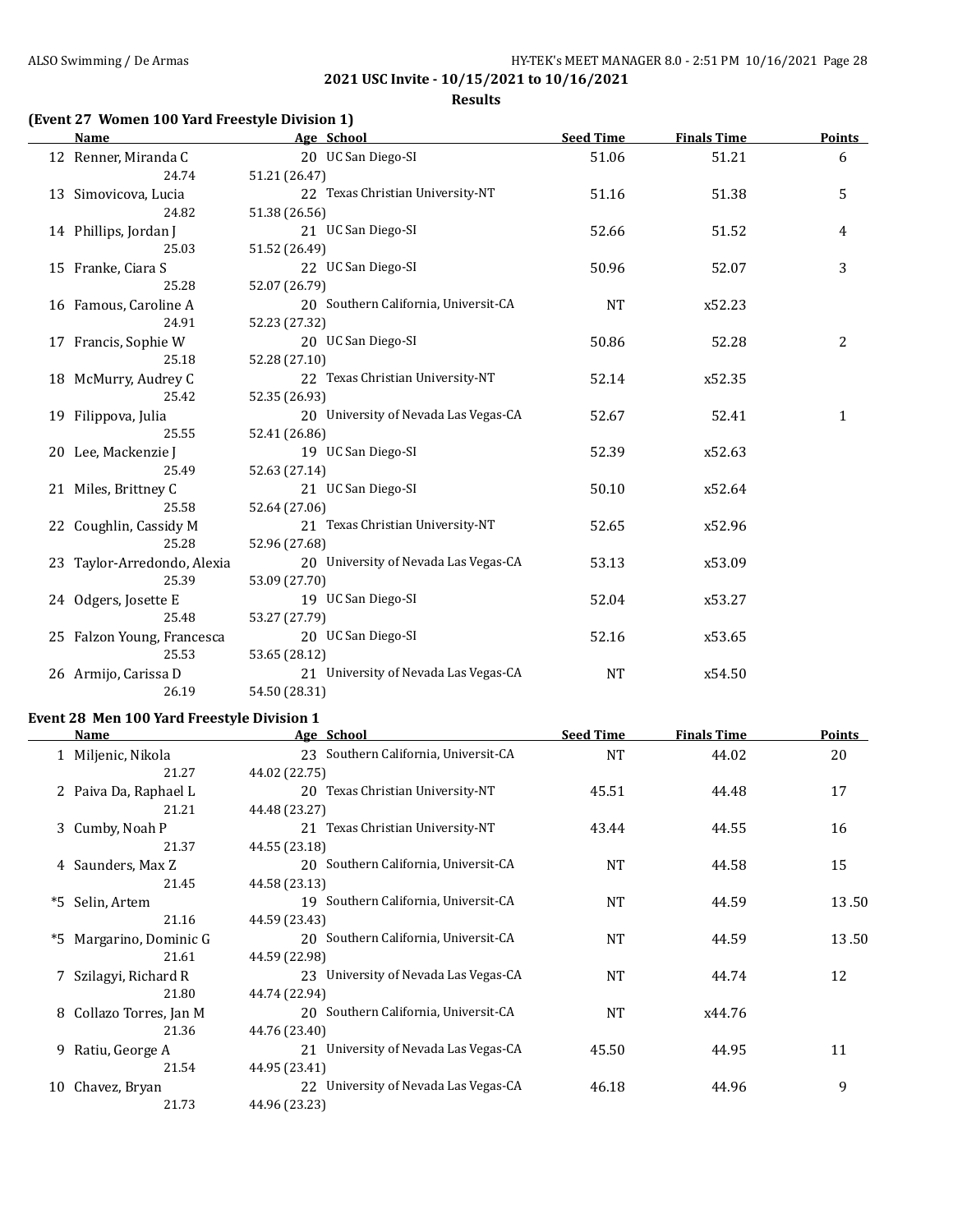**Results**

### **(Event 28 Men 100 Yard Freestyle Division 1)**

| Name                                            | Age School                                        | <b>Seed Time</b> | <b>Finals Time</b> | <b>Points</b> |
|-------------------------------------------------|---------------------------------------------------|------------------|--------------------|---------------|
| 11 Mykkanen, Christopher J                      | 20 University of Nevada Las Vegas-CA              | 46.56            | 45.04              | 7             |
| 21.74                                           | 45.04 (23.30)                                     |                  |                    |               |
| 12 Hemmens, Reece M                             | 22 University of Nevada Las Vegas-CA              | 45.93            | x45.14             |               |
| 21.37                                           | 45.14 (23.77)                                     |                  |                    |               |
| 13 Petkovic, Andrija                            | 19 UC San Diego-SI                                | 44.33            | 45.16              | 6             |
| 21.73                                           | 45.16 (23.43)                                     |                  |                    |               |
| 14 Butler, Steven A                             | 20 University of Nevada Las Vegas-CA              | 46.90            | x45.27             |               |
| 21.70                                           | 45.27 (23.57)                                     |                  |                    |               |
| 15 Parker, Mateo S                              | 18 Southern California, Universit-CA              | NT               | x45.43             |               |
| 21.75                                           | 45.43 (23.68)                                     |                  |                    |               |
| 16 Peterson, Ryan C                             | 20 Southern California, Universit-CA              | NT               | x45.47             |               |
| 22.02                                           | 45.47 (23.45)                                     |                  |                    |               |
| 17 Finello, Thomas J                            | 21 Southern California, Universit-CA              | <b>NT</b>        | x45.59             |               |
| 21.46                                           | 45.59 (24.13)                                     |                  |                    |               |
| *18 Kao, Owen D                                 | 21 Southern California, Universit-CA              | <b>NT</b>        | x45.83             |               |
| 22.23                                           | 45.83 (23.60)                                     |                  |                    |               |
| *18 Sichak, Kevin M                             | 19 Southern California, Universit-CA              | <b>NT</b>        | x45.83             |               |
| 21.88                                           | 45.83 (23.95)                                     |                  |                    |               |
| 20 Cruz Zuniga, Billy                           | 21 Southern California, Universit-CA              | <b>NT</b>        | x45.85             |               |
| 22.53                                           | 45.85 (23.32)                                     |                  |                    |               |
| 21 Babic, Dusan S                               | 21 Texas Christian University-NT                  | 44.07            | 45.96              | 5             |
| 22.06                                           | 45.96 (23.90)                                     |                  |                    |               |
| 22 Reuter, Zack                                 | 23 UC San Diego-SI                                | 45.45            | 45.97              | 4             |
| 22.20                                           | 45.97 (23.77)                                     |                  |                    |               |
| 23 Kirton, Ryan R                               | 18 UC San Diego-SI                                | 45.63            | 46.01              | 3             |
| 22.50                                           | 46.01 (23.51)                                     |                  |                    |               |
| 24 Daily, Spencer A                             | 21 UC San Diego-SI                                | 43.78            | 46.03              | 2             |
| 21.95                                           | 46.03 (24.08)                                     |                  |                    |               |
| 25 Pedersen, Rasmus U                           | 21 Texas Christian University-NT                  | 44.87            | 46.16              | $\mathbf{1}$  |
| 22.12                                           | 46.16 (24.04)                                     |                  |                    |               |
|                                                 | 20 Southern California, Universit-CA              | <b>NT</b>        |                    |               |
| 26 Martinez, Trent J<br>22.46                   |                                                   |                  | x46.18             |               |
| 27 Litchfield, Jake A                           | 46.18 (23.72)<br>18 Texas Christian University-NT | 47.40            | x46.19             |               |
| 22.21                                           | 46.19 (23.98)                                     |                  |                    |               |
|                                                 | 20 UC San Diego-SI                                |                  |                    |               |
| 28 Blake, Will R<br>21.98                       |                                                   | 44.89            | x46.24             |               |
|                                                 | 46.24 (24.26)                                     | <b>NT</b>        | x46.27             |               |
| 29 Fabian, Milan<br>22.35                       | 19 Texas Christian University-NT                  |                  |                    |               |
| 30 Cunnan, Nathaniel R                          | 46.27 (23.92)<br>22 UC San Diego-SI               |                  |                    |               |
| 22.67                                           |                                                   | 44.31            | x46.39             |               |
|                                                 | 46.39 (23.72)                                     |                  |                    |               |
| 31 Stoddard, Mitchell G                         | 21 UC San Diego-SI                                | 45.64            | x46.94             |               |
| 22.21                                           | 46.94 (24.73)                                     |                  |                    |               |
| 32 Culetu, Justin G                             | 19 UC San Diego-SI                                | 46.30            | x47.09             |               |
| 22.58                                           | 47.09 (24.51)                                     |                  |                    |               |
| 33 Morsch, Justin A                             | 20 UC San Diego-SI                                | 44.86            | x47.35             |               |
| 22.53                                           | 47.35 (24.82)                                     |                  |                    |               |
| Event 29 Women 200 Yard Breaststroke Division 1 |                                                   |                  |                    |               |
| Name                                            | Age School                                        | <b>Seed Time</b> | <b>Finals Time</b> | <b>Points</b> |
| 1 Odgers, Isabelle S                            | 21 Southern California, Universit-CA              | <b>NT</b>        | 2:09.27            | 20            |
| 29.88                                           | 1:35.90 (33.01)<br>1:02.89 (33.01)                | 2:09.27 (33.37)  |                    |               |

2 Dobler, Kaitlyn M 19 Southern California, Universit-CA NT 2:11.63 17<br>30.06 1:04.37 (34.31) 1:37.91 (33.54) 2:11.63 (33.72)

30.06 1:04.37 (34.31) 1:37.91 (33.54)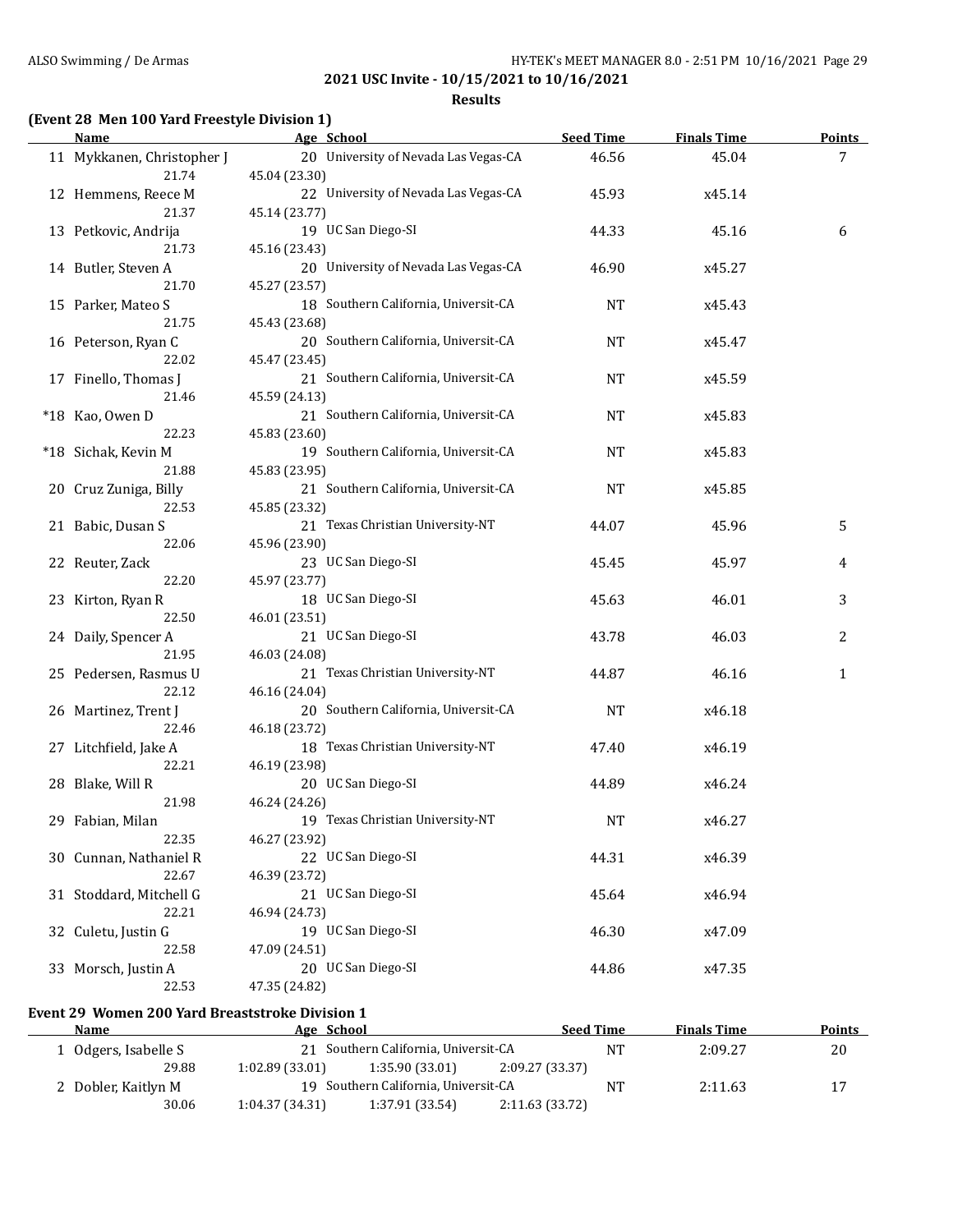#### **Results**

### **(Event 29 Women 200 Yard Breaststroke Division 1)**

| Name                     |                 | Age School Seed Time                                  |                 |         | <b>Finals Time</b> | <b>Points</b> |
|--------------------------|-----------------|-------------------------------------------------------|-----------------|---------|--------------------|---------------|
| 3 Pavlopoulou, Nicole    |                 | 20 Southern California, Universit-CA NT               |                 |         | 2:13.24            | 16            |
| 30.20                    |                 | 1:04.12 (33.92) 1:38.61 (34.49)                       | 2:13.24 (34.63) |         |                    |               |
| 4 Bartlett, Calysta N    |                 | 19 University of Nevada Las Vegas-CA 2:22.40          |                 |         | 2:13.98            | 15            |
| 30.31                    |                 | $1:04.69$ (34.38) $1:39.26$ (34.57) $2:13.98$ (34.72) |                 |         |                    |               |
| 5 Pavicevic, Katja       |                 | 20 UC San Diego-SI                                    |                 | 2:10.71 | 2:14.59            | 14            |
| 30.95                    |                 | $1:05.67(34.72)$ $1:40.58(34.91)$ $2:14.59(34.01)$    |                 |         |                    |               |
| 6 Iwanowska, Tosia H     |                 | 20 University of Nevada Las Vegas-CA 2:25.94          |                 |         | 2:15.13            | 13            |
| 30.54                    |                 | $1:04.92$ (34.38) $1:39.73$ (34.81) $2:15.13$ (35.40) |                 |         |                    |               |
| 7 Chahbandour, Claire E  |                 | 18 Texas Christian University-NT 2:21.42              |                 |         | 2:16.56            | 12            |
| 31.10                    |                 | $1:05.56(34.46)$ $1:40.51(34.95)$ $2:16.56(36.05)$    |                 |         |                    |               |
| 8 Janvier, Aela          |                 | 21 Southern California, Universit-CA NT               |                 |         | 2:16.64            | 11            |
| 31.31                    |                 | $1:06.06(34.75)$ $1:41.47(35.41)$ $2:16.64(35.17)$    |                 |         |                    |               |
| 9 Howell, Ruby A         |                 | 19 University of Nevada Las Vegas-CA 2:21.38          |                 |         | 2:16.76            | 9             |
| 31.47                    |                 | $1:06.63(35.16)$ $1:41.99(35.36)$ $2:16.76(34.77)$    |                 |         |                    |               |
| 10 Moore, Skylar R       |                 | 21 University of Nevada Las Vegas-CA 2:22.54          |                 |         | 2:17.67            | 7             |
| 31.33                    |                 | $1:06.42$ (35.09) $1:42.07$ (35.65) $2:17.67$ (35.60) |                 |         |                    |               |
| 11 Baker, Caraline M     |                 | 19 Southern California, Universit-CA                  |                 | NT.     | x2:18.30           |               |
| 31.33                    |                 | $1:06.38(35.05)$ $1:42.28(35.90)$                     | 2:18.30 (36.02) |         |                    |               |
| 12 Mitchell, Maddie P    |                 | 19 UC San Diego-SI                                    |                 | 2:29.07 | 2:25.34            | 6             |
| 32.58                    |                 | $1:10.28(37.70)$ $1:48.09(37.81)$ $2:25.34(37.25)$    |                 |         |                    |               |
| 13 Schreiber, Sheridan C |                 | 22 Texas Christian University-NT                      |                 | 2:17.13 | 2:25.74            | 5             |
| 32.15                    | 1:09.14 (36.99) | $1:47.34(38.20)$ $2:25.74(38.40)$                     |                 |         |                    |               |

### **Event 30 Men 200 Yard Breaststroke Division 1**

| Name                     | Age School | <u>Seed Time</u>                              |         | <b>Finals Time</b> | <b>Points</b> |
|--------------------------|------------|-----------------------------------------------|---------|--------------------|---------------|
| 1 Dillard, Ben D         |            | 19 Southern California, Universit-CA NT       |         | 1:54.98            | 20            |
| 26.17                    |            | 55.99 (29.82) 1:24.89 (28.90) 1:54.98 (30.09) |         |                    |               |
| 2 Beji, Adnan            |            | 22 University of Nevada Las Vegas-CA 2:03.29  |         | 1:57.65            | 17            |
| 27.24                    |            | 57.30 (30.06) 1:27.76 (30.46) 1:57.65 (29.89) |         |                    |               |
| 3 Silins, Vitauts J      |            | 21 Texas Christian University-NT 1:54.54      |         | 1:58.07            | 16            |
| 27.07                    |            | 57.10 (30.03) 1:27.45 (30.35) 1:58.07 (30.62) |         |                    |               |
| 4 O'Grady, Chris C       |            | 19 Southern California, Universit-CA NT       |         | 1:58.46            | 15            |
| 27.04                    |            | 58.56 (31.52) 1:28.40 (29.84) 1:58.46 (30.06) |         |                    |               |
| 5 Zhukau, Ivan           |            | 22 University of Nevada Las Vegas-CA 2:03.83  |         | 1:59.13            | 14            |
| 26.97                    |            | 57.52 (30.55) 1:28.25 (30.73) 1:59.13 (30.88) |         |                    |               |
| 6 Koenigsperger, Mario A |            | 24 Southern California, Universit-CA NT       |         | 1:59.34            | 13            |
| 26.94                    |            | 57.41 (30.47) 1:28.60 (31.19) 1:59.34 (30.74) |         |                    |               |
| 7 McPherson, Hugh T      |            | 21 Texas Christian University-NT 1:57.35      |         | 1:59.53            | 12            |
| 27.17                    |            | 57.38 (30.21) 1:28.40 (31.02) 1:59.53 (31.13) |         |                    |               |
| 8 Simpson, Aidan A       |            | 18 UC San Diego-SI                            | 2:00.89 | 2:00.92            | 11            |
| 27.94                    |            | 58.90 (30.96) 1:30.26 (31.36) 2:00.92 (30.66) |         |                    |               |
| 9 Lum, Justin D          |            | 21 Southern California, Universit-CA NT       |         | 2:01.42            | 9             |
| 28.34                    |            | 59.75 (31.41) 1:30.48 (30.73) 2:01.42 (30.94) |         |                    |               |
| 10 Pusateri, Luke N      |            | 19 UC San Diego-SI 2:01.61                    |         | 2:01.88            | 7             |
| 28.27                    |            | 59.41 (31.14) 1:30.30 (30.89) 2:01.88 (31.58) |         |                    |               |
| 11 Willstrop, Sam J      |            | 21 University of Nevada Las Vegas-CA NT       |         | 2:02.13            | 6             |
| 27.83                    |            | 58.51 (30.68) 1:29.98 (31.47) 2:02.13 (32.15) |         |                    |               |
| 12 Binder, Jack C        |            | 21 University of Nevada Las Vegas-CA 2:05.22  |         | 2:02.50            | 5             |
| 27.77                    |            | 59.30 (31.53) 1:30.92 (31.62) 2:02.50 (31.58) |         |                    |               |
| 13 Simmons, Shayne K     |            | 19 Texas Christian University-NT 2:02.12      |         | 2:03.51            | 4             |
| 28.48                    |            | 59.59 (31.11) 1:31.20 (31.61) 2:03.51 (32.31) |         |                    |               |
| 14 Pellini, Trent        |            | 23 Southern California, Universit-CA NT       |         | x2:04.25           |               |
| 27.42                    |            | 58.49 (31.07) 1:30.81 (32.32) 2:04.25 (33.44) |         |                    |               |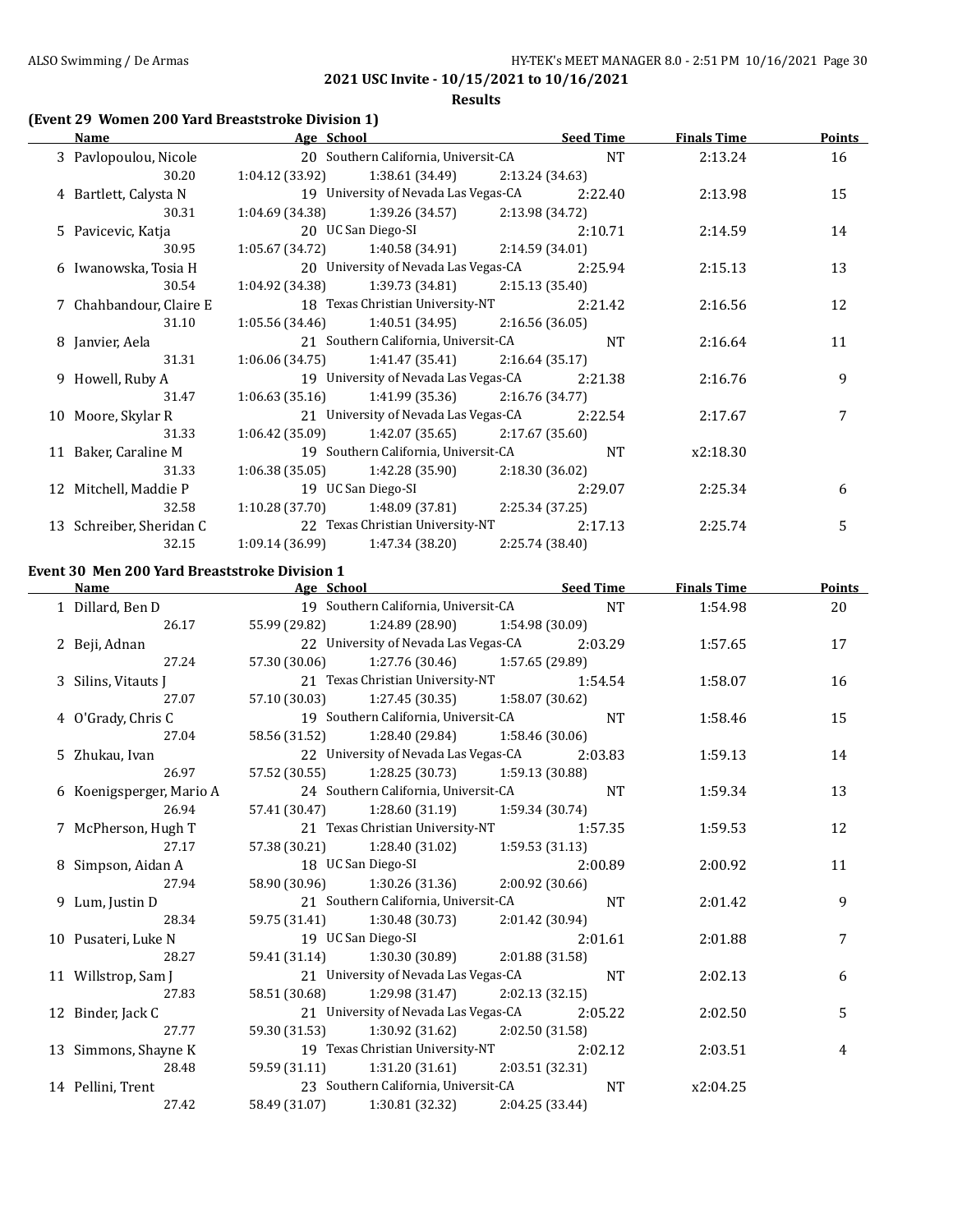### **Results**

# **(Event 30 Men 200 Yard Breaststroke Division 1)**

|    | Name                   | Age School     |                                      |                 | <b>Seed Time</b> | <b>Finals Time</b> | <b>Points</b> |
|----|------------------------|----------------|--------------------------------------|-----------------|------------------|--------------------|---------------|
|    | 15 Sobolewski, Scott J |                | 19 Southern California, Universit-CA |                 | <b>NT</b>        | x2:04.65           |               |
|    | 28.69                  | 1:00.65(31.96) | 1:32.67 (32.02)                      | 2:04.65 (31.98) |                  |                    |               |
|    | 16 Abdollahi, Ryan R   |                | 19 Southern California, Universit-CA |                 | <b>NT</b>        | x2:04.80           |               |
|    | 28.09                  | 59.70 (31.61)  | 1:31.94 (32.24)                      | 2:04.80 (32.86) |                  |                    |               |
|    | 17 Hildesheim, Ethan J |                | 18 UC San Diego-SI                   |                 | 2:01.99          | 2:04.89            | 3             |
|    | 28.05                  | 59.58 (31.53)  | 1:31.80 (32.22)                      | 2:04.89 (33.09) |                  |                    |               |
| 18 | Blaul, Henry N         |                | 21 Southern California, Universit-CA |                 | <b>NT</b>        | x2:05.36           |               |
|    | 29.28                  | 1:01.35(32.07) | 1:33.37 (32.02)                      | 2:05.36 (31.99) |                  |                    |               |
| 19 | Wuilliez, Jadon A      |                | 19 Texas Christian University-NT     |                 | NT               | 2:05.48            | 2             |
|    | 28.68                  | 1:00.21(31.53) | 1:32.34(32.13)                       | 2:05.48 (33.14) |                  |                    |               |
|    | 20 He, Josh S          |                | 20 UC San Diego-SI                   |                 | 2:05.41          | 2:06.72            |               |
|    | 28.79                  | 1:00.76(31.97) | 1:33.60 (32.84)                      | 2:06.72 (33.12) |                  |                    |               |

### **Event 31 Women 200 Yard Butterfly Division 1**

| Name                    | Age School      |                                      |                 | <b>Seed Time</b> | <b>Finals Time</b> | <b>Points</b> |
|-------------------------|-----------------|--------------------------------------|-----------------|------------------|--------------------|---------------|
| 1 Sheridan, Calypso P   |                 | 21 Southern California, Universit-CA |                 | <b>NT</b>        | 1:56.65            | 20            |
| 25.88                   |                 | 55.86 (29.98) 1:25.94 (30.08)        | 1:56.65(30.71)  |                  |                    |               |
| 2 Turner, Makenna L     |                 | 21 Southern California, Universit-CA |                 | <b>NT</b>        | 1:59.17            | 17            |
| 27.34                   | 57.64 (30.30)   | 1:28.77(31.13)                       | 1:59.17 (30.40) |                  |                    |               |
| 3 Lizzul, Gabby L       |                 | 21 University of Nevada Las Vegas-CA |                 | 2:03.63          | 1:59.66            | 16            |
| 26.59                   | 56.83 (30.24)   | 1:27.75 (30.92)                      | 1:59.66 (31.91) |                  |                    |               |
| 4 Sasseville, Genevieve |                 | 18 Southern California, Universit-CA |                 | <b>NT</b>        | 2:00.90            | 15            |
| 26.45                   | 56.85 (30.40)   | 1:28.40 (31.55)                      | 2:00.90 (32.50) |                  |                    |               |
| 5 DePaco, Lexi I        |                 | 18 UC San Diego-SI                   |                 | 2:00.88          | 2:01.91            | 14            |
| 27.47                   | 58.63 (31.16)   | 1:30.58(31.95)                       | 2:01.91 (31.33) |                  |                    |               |
| 6 Bokros, Blanka M      |                 | 21 University of Nevada Las Vegas-CA |                 | 2:04.63          | 2:02.35            | 13            |
| 26.27                   | 56.91 (30.64)   | 1:29.06(32.15)                       | 2:02.35 (33.29) |                  |                    |               |
| 7 Ash, Teneka           |                 | 21 University of Nevada Las Vegas-CA |                 | 2:05.51          | 2:02.69            | 12            |
| 27.96                   | 59.23 (31.27)   | 1:31.68 (32.45)                      | 2:02.69 (31.01) |                  |                    |               |
| 8 Mykkanen, Cameron M   |                 | 18 University of Nevada Las Vegas-CA |                 | <b>NT</b>        | 2:03.39            | 11            |
| 28.15                   | 59.78 (31.63)   | 1:31.90 (32.12)                      | 2:03.39 (31.49) |                  |                    |               |
| 9 Moore, Rylee E        |                 | 18 Texas Christian University-NT     |                 | <b>NT</b>        | 2:03.58            | 9             |
| 28.57                   | 59.84 (31.27)   | 1:31.64 (31.80)                      | 2:03.58 (31.94) |                  |                    |               |
| 10 Cho, Katie J         |                 | 18 UC San Diego-SI                   |                 | 2:01.56          | 2:04.19            | 7             |
| 28.35                   | 59.76 (31.41)   | 1:31.62 (31.86)                      | 2:04.19 (32.57) |                  |                    |               |
| 11 Edwards, Jordan N    |                 | 18 Texas Christian University-NT     |                 | 2:11.68          | 2:04.54            | 6             |
| 28.51                   | 59.27 (30.76)   | 1:31.59 (32.32)                      | 2:04.54 (32.95) |                  |                    |               |
| 12 Armijo, Carissa D    |                 | 21 University of Nevada Las Vegas-CA |                 | 2:09.30          | x2:05.03           |               |
| 28.95                   | 1:00.52 (31.57) | 1:32.81 (32.29)                      | 2:05.03 (32.22) |                  |                    |               |
| 13 Morris, Megan L      |                 | 21 Texas Christian University-NT     |                 | 2:01.57          | 2:05.44            | 5             |
| 28.25                   | 59.67 (31.42)   | 1:32.17 (32.50)                      | 2:05.44 (33.27) |                  |                    |               |
| 14 Platalla, Josi       |                 | 19 UC San Diego-SI                   |                 | 2:03.99          | 2:06.39            | 4             |
| 28.66                   |                 | $1:00.85(32.19)$ $1:33.30(32.45)$    | 2:06.39 (33.09) |                  |                    |               |
| 15 Dahmen, Jeanne F     |                 | 19 Texas Christian University-NT     |                 | NT               | 2:07.22            | 3             |
| 28.37                   | 1:00.35(31.98)  | 1:33.42 (33.07)                      | 2:07.22 (33.80) |                  |                    |               |
| 16 Clough, Sally M      |                 | 22 Texas Christian University-NT     |                 | 2:01.46          | x2:08.21           |               |
| 29.08                   | 1:01.56 (32.48) | 1:34.16(32.60)                       | 2:08.21 (34.05) |                  |                    |               |
| 17 Malloy, Sarah G      |                 | 21 Texas Christian University-NT     |                 | 2:07.42          | x2:09.07           |               |
| 27.78                   | 59.96 (32.18)   | 1:33.81(33.85)                       | 2:09.07 (35.26) |                  |                    |               |
| 18 McMurry, Audrey C    |                 | 22 Texas Christian University-NT     |                 | 2:06.86          | x2:10.66           |               |
| 29.04                   | 1:01.12 (32.08) | 1:35.42 (34.30)                      | 2:10.66 (35.24) |                  |                    |               |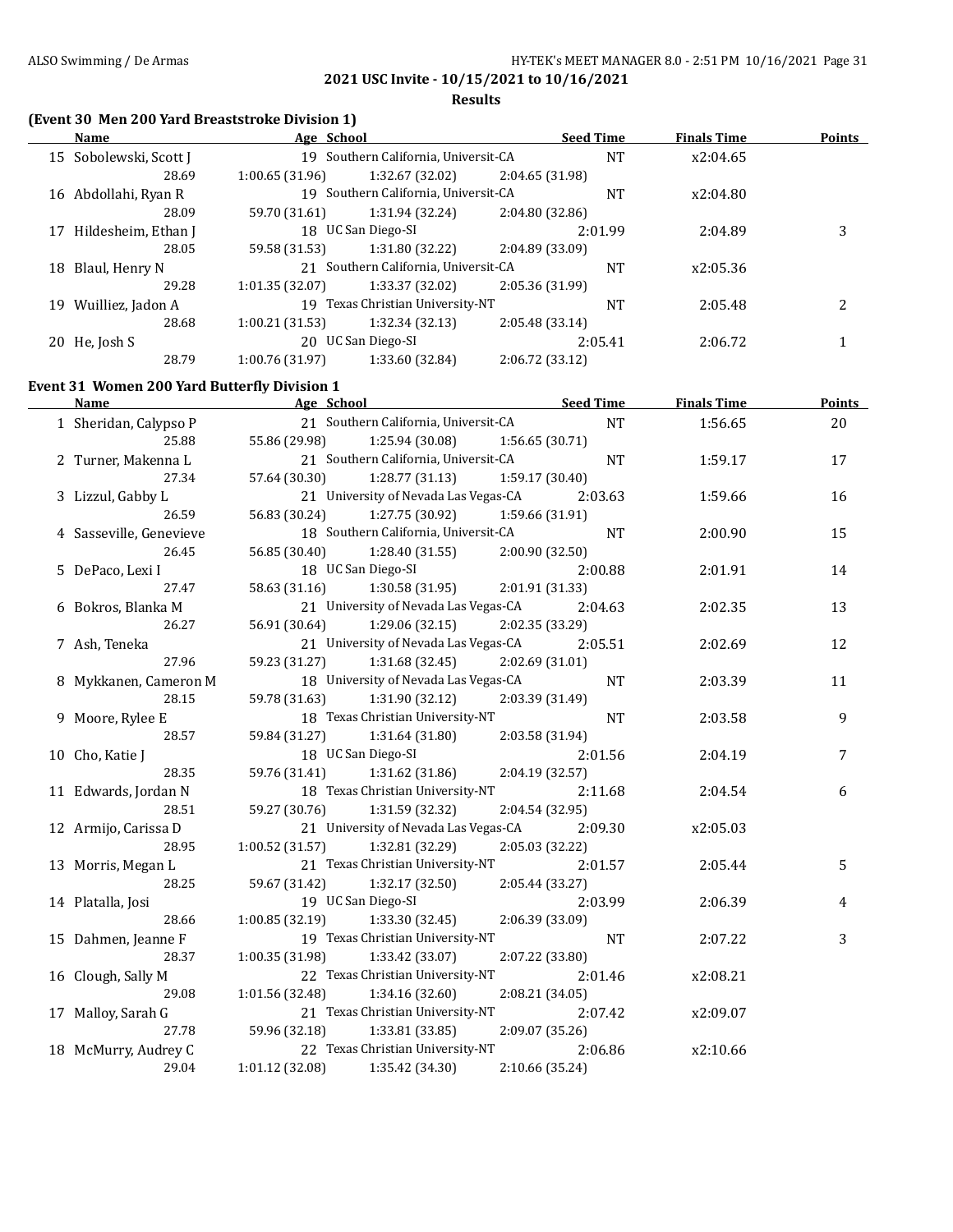### **Results**

### **Event 32 Men 200 Yard Butterfly Division 1**

| <b>Name</b>             | Age School    |                                      | <b>Seed Time</b> | <b>Finals Time</b> | <b>Points</b> |
|-------------------------|---------------|--------------------------------------|------------------|--------------------|---------------|
| 1 Sancov, Alexei        |               | 22 Southern California, Universit-CA | <b>NT</b>        | 1:44.13            | 20            |
| 23.20                   | 49.95 (26.75) | 1:16.72(26.77)                       | 1:44.13 (27.41)  |                    |               |
| 2 Homans, Harry A       |               | 21 Southern California, Universit-CA | <b>NT</b>        | 1:44.27            | 17            |
| 23.20                   | 49.77 (26.57) | 1:16.68 (26.91)                      | 1:44.27 (27.59)  |                    |               |
| 3 Odgers, Jackson V     |               | 21 Southern California, Universit-CA | <b>NT</b>        | 1:47.19            | 16            |
| 24.08                   | 51.41 (27.33) | 1:19.05(27.64)                       | 1:47.19 (28.14)  |                    |               |
| 4 Sadlowski, Piotr      |               | 21 Texas Christian University-NT     | 1:45.88          | 1:47.38            | 15            |
| 24.22                   | 51.88 (27.66) | 1:19.30(27.42)                       | 1:47.38 (28.08)  |                    |               |
| 5 Klauss, Michael A     |               | 21 University of Nevada Las Vegas-CA | 1:52.08          | 1:48.33            | 14            |
| 24.65                   | 51.98 (27.33) | 1:19.44(27.46)                       | 1:48.33 (28.89)  |                    |               |
| 6 Cheng, Vincent Y      |               | 18 Southern California, Universit-CA | <b>NT</b>        | 1:50.10            | 13            |
| 24.67                   | 52.23 (27.56) | 1:20.75 (28.52)                      | 1:50.10 (29.35)  |                    |               |
| 7 Mickelson, McKay T    |               | 20 University of Nevada Las Vegas-CA | 1:52.17          | 1:50.40            | 12            |
| 24.86                   | 53.59 (28.73) | 1:22.44 (28.85)                      | 1:50.40 (27.96)  |                    |               |
| 8 Chwaluk, Michael P    |               | 21 Texas Christian University-NT     | 1:48.74          | 1:51.06            | 11            |
| 25.02                   | 52.99 (27.97) | 1:21.62 (28.63)                      | 1:51.06 (29.44)  |                    |               |
| 9 Cukanow, Michal       |               | 22 University of Nevada Las Vegas-CA | 1:56.43          | 1:51.77            | 9             |
| 25.54                   | 53.60 (28.06) | 1:22.28 (28.68)                      | 1:51.77 (29.49)  |                    |               |
| 10 Morris, Mason P      |               | 18 Southern California, Universit-CA | <b>NT</b>        | x1:52.29           |               |
| 25.00                   | 53.44 (28.44) | 1:22.79 (29.35)                      | 1:52.29 (29.50)  |                    |               |
| 11 Esser, Devin C       |               | 18 UC San Diego-SI                   | 1:50.13          | 1:52.51            | 7             |
| 25.07                   | 53.66 (28.59) | 1:22.80 (29.14)                      | 1:52.51 (29.71)  |                    |               |
| 12 Dugas, Yuma L        |               | 19 UC San Diego-SI                   | 1:49.66          | 1:52.63            | 6             |
| 25.22                   | 54.10 (28.88) | 1:23.70 (29.60)                      | 1:52.63 (28.93)  |                    |               |
| 13 Freri, Geremia       |               | 21 Texas Christian University-NT     | 1:51.03          | 1:52.98            | 5             |
| 24.56                   | 52.60 (28.04) | 1:22.00 (29.40)                      | 1:52.98 (30.98)  |                    |               |
| 14 Millette, Charles T  |               | 21 Texas Christian University-NT     | 1:49.22          | 1:53.24            | 4             |
| 25.15                   | 53.87 (28.72) | 1:23.22 (29.35)                      | 1:53.24 (30.02)  |                    |               |
| 15 Freiman, Lance A     |               | 20 UC San Diego-SI                   | 1:50.29          | 1:55.66            | 3             |
| 25.48                   | 54.27 (28.79) | 1:24.58 (30.31)                      | 1:55.66 (31.08)  |                    |               |
| 16 McFarland, Tristan M |               | 18 Texas Christian University-NT     | 1:56.56          | x1:56.92           |               |
| 26.12                   | 54.95 (28.83) | 1:25.77 (30.82)                      | 1:56.92(31.15)   |                    |               |
| 17 Bowman, Andrew F     |               | 19 UC San Diego-SI                   | 1:59.99          | 1:59.29            | 2             |
| 25.51                   |               | 53.93 (28.42) 1:25.18 (31.25)        | 1:59.29 (34.11)  |                    |               |
| 18 Holmberg, Jonathan P |               | 20 UC San Diego-SI                   | 2:04.77          | x1:59.35           |               |
| 26.04                   | 55.93 (29.89) | 1:27.52 (31.59)                      | 1:59.35 (31.83)  |                    |               |
| 19 Brennig, Charlie C   |               | 19 Texas Christian University-NT     | <b>NT</b>        | x2:00.85           |               |
| 26.82                   | 57.52 (30.70) | 1:29.05 (31.53)                      | 2:00.85 (31.80)  |                    |               |

# **Event 33 Women 400 Yard Freestyle Relay Division 1**

 $\overline{\phantom{0}}$ 

| Team |                                                    | Relay           |                          | <b>Seed Time</b>             | <b>Finals Time</b>        | <b>Points</b> |
|------|----------------------------------------------------|-----------------|--------------------------|------------------------------|---------------------------|---------------|
|      | 1 Southern California, Universit-CA                | A               |                          | <b>NT</b>                    | 3:16.37                   | 40            |
|      | 1) Delgado, Anicka R 19                            |                 | 2) Dobler, Kaitlyn M 19  | 3) Transom, Laticia-Leigh 20 | 4) Sheridan, Calypso P 21 |               |
|      | 24.24                                              | 49.87 (49.87)   | 1:13.47(23.60)           | 1:39.42(49.55)               |                           |               |
|      | 2:02.28(22.86)                                     | 2:27.14(47.72)  | 2:50.55(23.41)           | 3:16.37(49.23)               |                           |               |
|      | 2 Southern California, Universit-CA                | B               |                          | NT                           | x3:22.19                  |               |
|      | 1) Hannah, Jade 19                                 |                 | 2) Odgers, Isabelle S 21 | 3) Ciesla, Marta K 23        | 4) Sand, Adair B 20       |               |
|      | 23.95                                              | 50.33 (50.33)   | 1:14.50(24.17)           | 1:41.25(50.92)               |                           |               |
|      | 2:05.20(23.95)                                     | 2:31.59 (50.34) | 2:55.92 (24.33)          | 3:22.19(50.60)               |                           |               |
|      | 3 University of Nevada Las Vegas-C                 | A               |                          | NT                           | 3:23.90                   | 34            |
|      | 1) Afanasyeva, Kate 24<br>2) Fernandez, Malia M 19 |                 | 3) Haase, Ava K 21       | 4) Schneider, Kristina M 22  |                           |               |
|      | 24.78                                              | 51.65 (51.65)   | 1:15.84(24.19)           | 1:42.27 (50.62)              |                           |               |
|      | 2:06.81 (24.54)                                    | 2:33.63(51.36)  | 2:57.91 (24.28)          | 3:23.90 (50.27)              |                           |               |
|      |                                                    |                 |                          |                              |                           |               |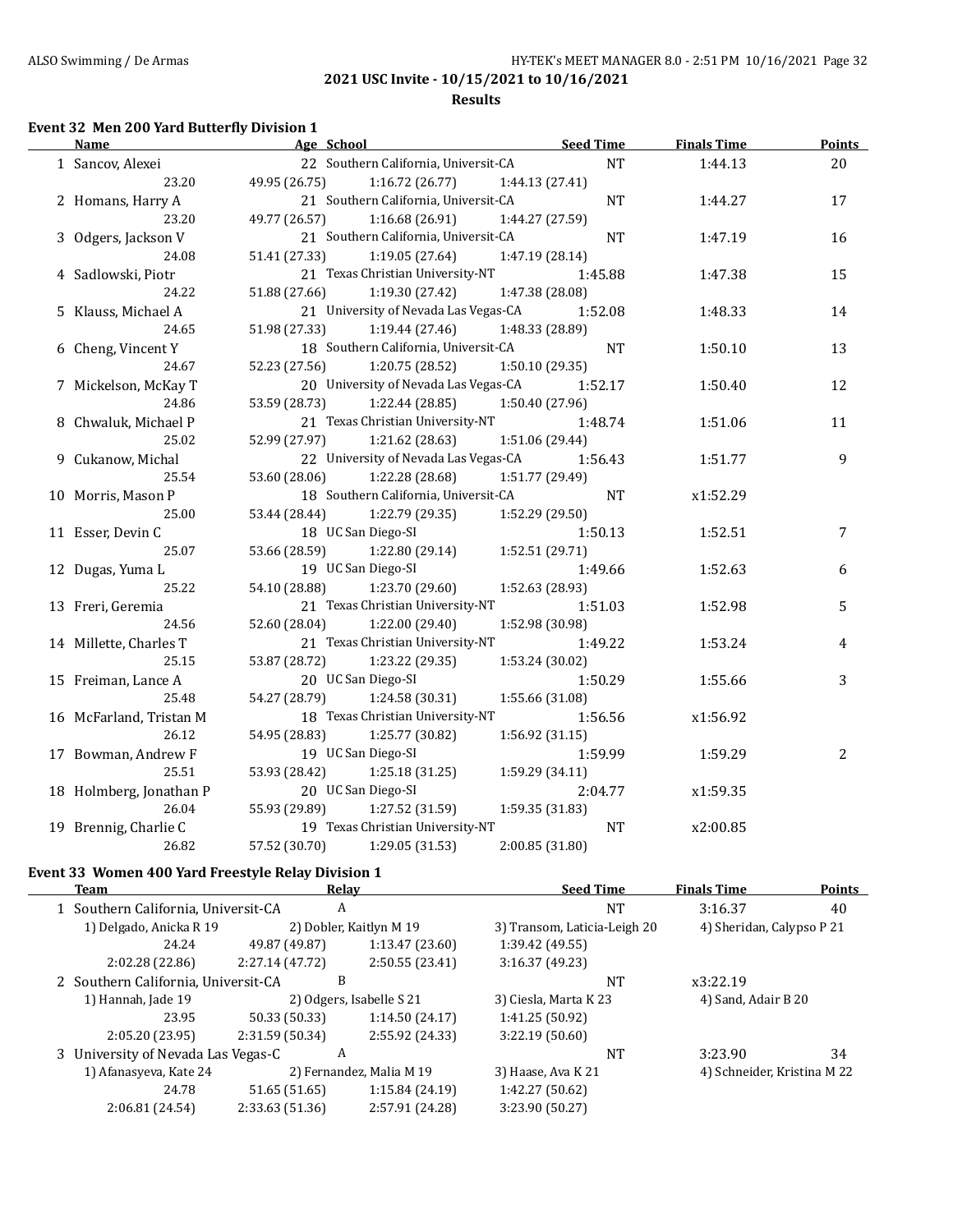**Results**

| <b>Team</b>                         |                          | Relay                   | <b>Seed Time</b>              | <b>Finals Time</b>             | <b>Points</b> |
|-------------------------------------|--------------------------|-------------------------|-------------------------------|--------------------------------|---------------|
| 4 Texas Christian University-NT     |                          | A                       | 3:21.71                       | 3:24.77                        | 32            |
| 1) Gould, Serena M 19               |                          | 2) Hultquist, Emma K 20 | 3) Rhodes, Olivia A 18        | 4) Simovicova, Lucia 22        |               |
| 24.71                               | 51.16 (51.16)            | 1:15.55 (24.39)         | 1:42.44 (51.28)               |                                |               |
|                                     | 2:33.82 (51.38)          | 2:58.00 (24.18)         | 3:24.77 (50.95)               |                                |               |
| 5 Southern California, Universit-CA |                          | C                       | <b>NT</b>                     | x3:25.68                       |               |
| 1) Jean, Mathilde 21                | 2) Famous, Caroline A 20 |                         | 3) Kahler, Marlene 20         | 4) Tseng, Courtney S 21        |               |
| 25.02                               | 51.86 (51.86)            | 1:16.06(24.20)          | 1:43.44 (51.58)               |                                |               |
| 2:07.59 (24.15)                     | 2:34.91 (51.47)          | 2:58.90 (23.99)         | 3:25.68 (50.77)               |                                |               |
| 6 UC San Diego-SI                   |                          | A                       | 3:20.75                       | 3:26.56                        | 30            |
| 1) Miles, Brittney C 21             |                          | 2) Renner, Miranda C 20 | 3) Francis, Sophie W 20       | 4) Reuter, Tina 21             |               |
| 25.15                               | 52.68 (52.68)            | 1:16.96 (24.28)         | 1:43.89 (51.21)               |                                |               |
| 2:08.88 (24.99)                     | 2:36.46 (52.57)          | 3:00.25 (23.79)         | 3:26.56(50.10)                |                                |               |
| 7 University of Nevada Las Vegas-C  |                          | B                       | <b>NT</b>                     | x3:28.99                       |               |
| 1) Swail, Lindsay I 22              |                          | 2) Filippova, Julia 20  | 3) Raftopoulou, Filio 22      | 4) Taylor-Arredondo, Alexia 20 |               |
| 25.33                               | 52.21 (52.21)            | 1:16.97(24.76)          | 1:44.30 (52.09)               |                                |               |
| 2:09.16 (24.86)                     | 2:36.18 (51.88)          | 3:01.18(25.00)          | 3:28.99 (52.81)               |                                |               |
| Texas Christian University-NT       |                          | B                       | <b>NT</b>                     | x3:29.58                       |               |
| 1) Chahbandour, Claire E 18         |                          | 2) Johnson, Lisa A 20   | 3) Hirschberg, Marlene A 20   | 4) Coughlin, Cassidy M 21      |               |
| 24.85                               | 51.98 (51.98)            | 1:17.44(25.46)          | 1:45.93 (53.95)               |                                |               |
|                                     | 2:37.43 (51.50)          | 3:02.49(25.06)          | 3:29.58(52.15)                |                                |               |
| 9 UC San Diego-SI                   |                          | B                       | 3:27.48                       | x3:32.26                       |               |
| 1) Wyzga, Aneta I 20                |                          | 2) Odgers, Josette E 19 | 3) Falzon Young, Francesca 20 | 4) Lee, Mackenzie J 19         |               |
| 25.29                               | 52.75 (52.75)            | 1:17.59 (24.84)         | 1:45.79 (53.04)               |                                |               |
| 2:11.16 (25.37)                     | 2:39.09 (53.30)          | 3:04.46 (25.37)         | 3:32.26 (53.17)               |                                |               |

### **Event 34 Men 400 Yard Freestyle Relay Division 1**

| <b>Team</b>                         | <b>Relav</b>    |                             | <b>Seed Time</b>              | <b>Finals Time</b>        | <b>Points</b> |
|-------------------------------------|-----------------|-----------------------------|-------------------------------|---------------------------|---------------|
| 1 Southern California, Universit-CA | A               |                             | <b>NT</b>                     | 2:55.23                   | 40            |
| 1) Selin, Artem 19                  |                 | 2) Miljenic, Nikola 23      | 3) Saunders, Max Z 20         | 4) Sancov, Alexei 22      |               |
| 20.91                               | 44.47 (44.47)   | 1:04.75 (20.28)             | 1:27.44 (42.97)               |                           |               |
| 1:48.84 (21.40)                     | 2:11.80(44.36)  | 2:32.21 (20.41)             | 2:55.23 (43.43)               |                           |               |
| 2 Texas Christian University-NT     | A               |                             | 2:54.94                       | 2:56.89                   | 34            |
| 1) Cumby, Noah P 21                 |                 | 2) Dimiceli, Luke P 19      | 3) Wuilliez, Jadon A 19       | 4) Paiva Da, Raphael L 20 |               |
| 21.48                               | 44.42 (44.42)   | 1:05.79 (21.37)             | 1:29.46 (45.04)               |                           |               |
| 1:50.59(21.13)                      | 2:13.73(44.27)  | 2:33.74 (20.01)             | 2:56.89(43.16)                |                           |               |
| 3 UC San Diego-SI                   | A               |                             | 2:57.55                       | 2:57.29                   | 32            |
| 1) Kurakin, Ivan 21                 |                 | 2) Petkovic, Andrija 19     | 3) James, Tyler C 23          | 4) Daily, Spencer A 21    |               |
| 21.66                               | 44.63 (44.63)   | 1:05.54(20.91)              | 1:28.96 (44.33)               |                           |               |
| 1:50.19 (21.23)                     | 2:13.49(44.53)  | 2:34.14 (20.65)             | 2:57.29 (43.80)               |                           |               |
| 4 University of Nevada Las Vegas-C  | A               |                             | <b>NT</b>                     | 2:57.68                   | 30            |
| 1) Ratiu, George A 21               |                 | 2) Szilagyi, Richard R 23   | 3) Mykkanen, Christopher J 20 | 4) Chavez, Bryan 22       |               |
| 21.57                               | 44.73 (44.73)   | 1:05.76 (21.03)             | 1:28.59 (43.86)               |                           |               |
| 1:50.24(21.65)                      | 2:13.55(44.96)  | 2:34.50 (20.95)             | 2:57.68 (44.13)               |                           |               |
| 5 Southern California, Universit-CA | B               |                             | <b>NT</b>                     | x2:59.10                  |               |
| 1) Margarino, Dominic G 20          |                 | 2) Collazo Torres, Jan M 20 | 3) Parker, Mateo S 18         | 4) Peterson, Ryan C 20    |               |
| 22.18                               | 45.23 (45.23)   | 1:06.35(21.12)              | 1:29.64 (44.41)               |                           |               |
| 1:50.68(21.04)                      | 2:14.15 (44.51) | 2:35.38 (21.23)             | 2:59.10 (44.95)               |                           |               |
| 6 Southern California, Universit-CA | C               |                             | <b>NT</b>                     | x3:00.99                  |               |
| 1) Finello, Thomas J 21             |                 | 2) O'Grady, Chris C 19      | 3) Sichak, Kevin M 19         | 4) Cruz Zuniga, Billy 21  |               |
| 21.43                               | 45.95 (45.95)   | 1:07.56(21.61)              | 1:31.51(45.56)                |                           |               |
| 1:52.81 (21.30)                     | 2:16.50(44.99)  | 2:37.82 (21.32)             | 3:00.99 (44.49)               |                           |               |
| 7 University of Nevada Las Vegas-C  | B               |                             | <b>NT</b>                     | x3:01.08                  |               |
| 1) Butler, Steven A 20              |                 | 2) Cukanow, Michal 22       | 3) Kiel, Cooper J 19          | 4) Hemmens, Reece M 22    |               |
| 22.04                               | 45.86 (45.86)   | 1:07.49 (21.63)             | 1:31.49 (45.63)               |                           |               |
| 1:53.52 (22.03)                     | 2:17.25 (45.76) | 2:37.77 (20.52)             | 3:01.08 (43.83)               |                           |               |
|                                     |                 |                             |                               |                           |               |